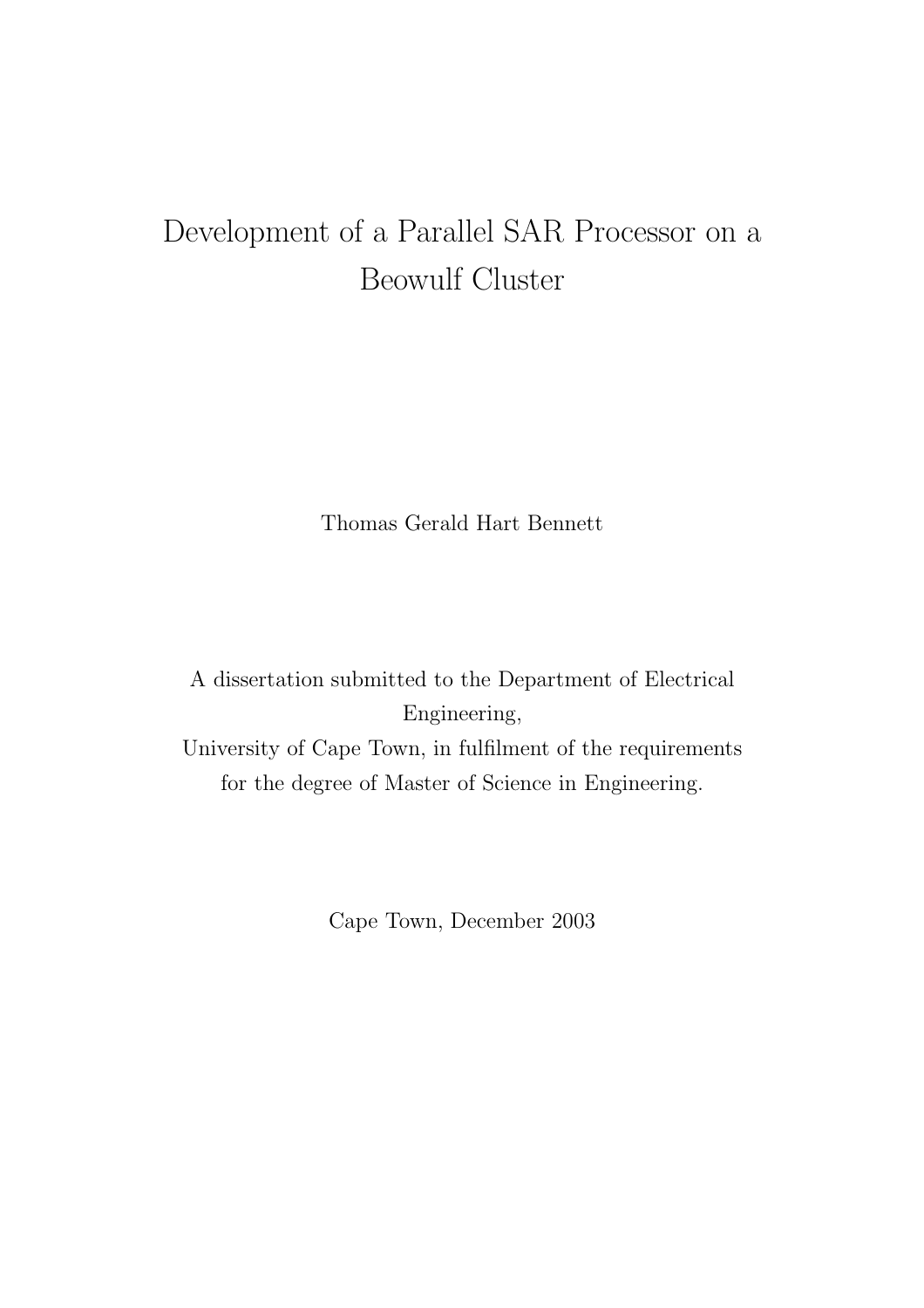# Declaration

I declare that this dissertation is my own, unaided work. It is being submitted for the degree of Master of Science in Engineering in the University of Cape Town. It has not been submitted before for any degree or examination in any other university.

Signature of Author . . . . . . . . . . . . . . . . . . . . . . . . . . . . . . . . . . . . . . . . . . . . . . . . . . . . . . . . . . . . . .

Cape Town February 2003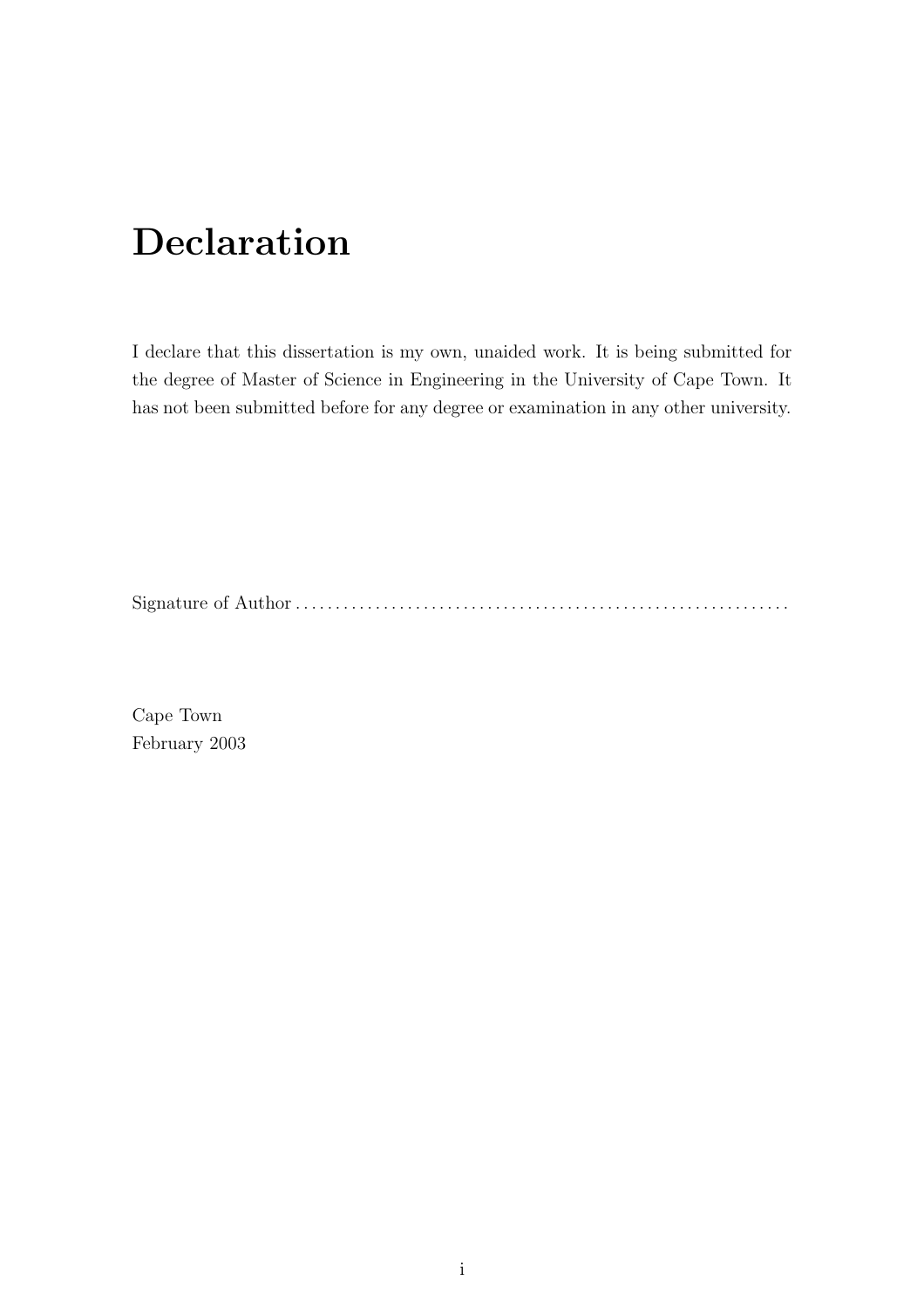## Abstract

The purpose of this dissertation is to present the development and testing of the parallelisation of a Range-Doppler SAR processor. The inherent data parallelism found in SAR data lead to the choice of using master slave parallel processor, where copies of a slave task perform the same tasks on different sets of data. However, the SAR processor that was parallelised needed to implement a corner turn without saving data to disk keeping the data set being processed distributed in memory over the nodes in the cluster. This was successfully achieved using a in-place method, thus saving valuable memory resources. Once the parallel processor was implemented some timing tests where performed, yeilding a maximum speedup factor of 6.2 for an 8 slave processor system.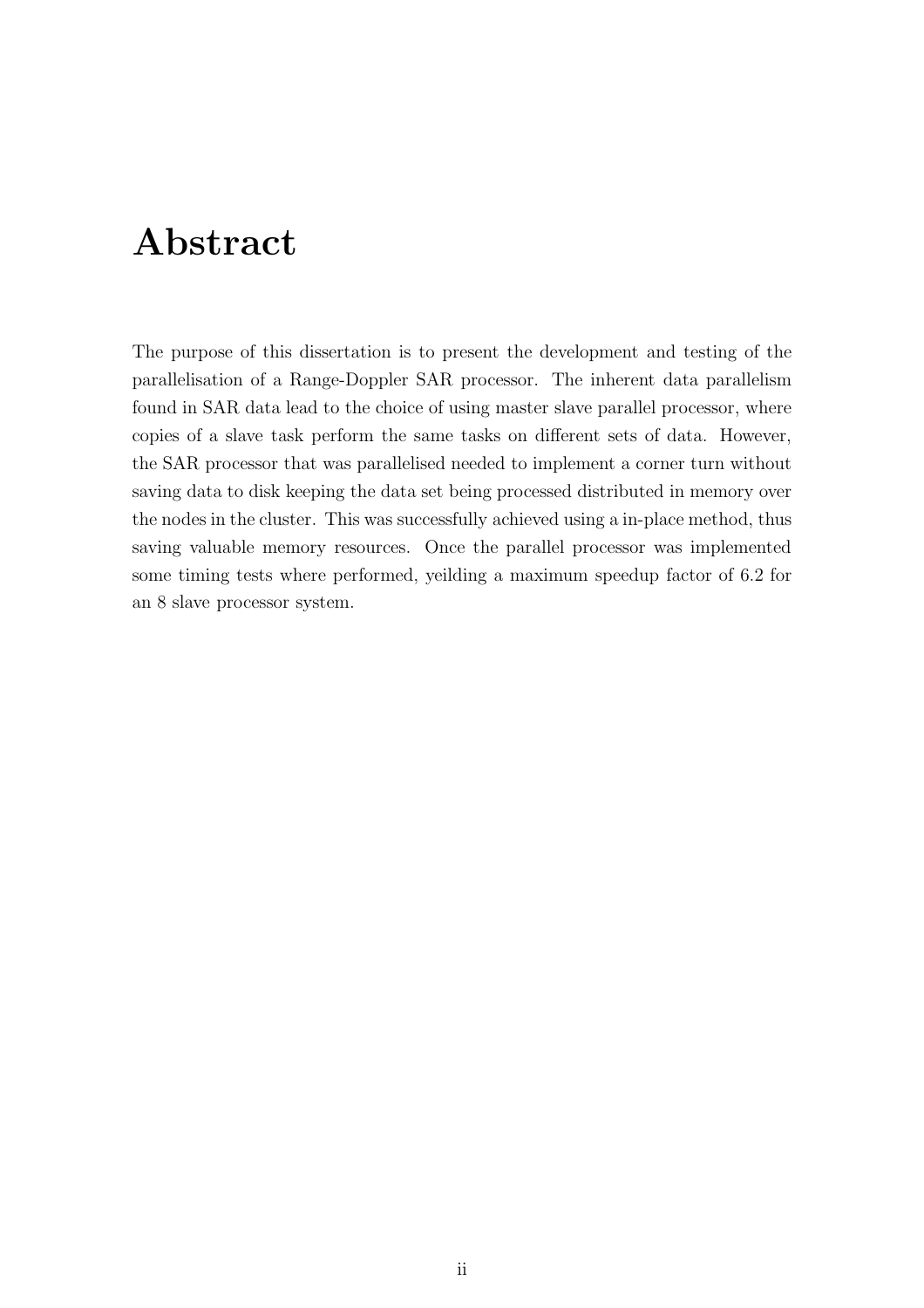# Dedication

This thesis is dedicated to all those who encoraged me to finish it.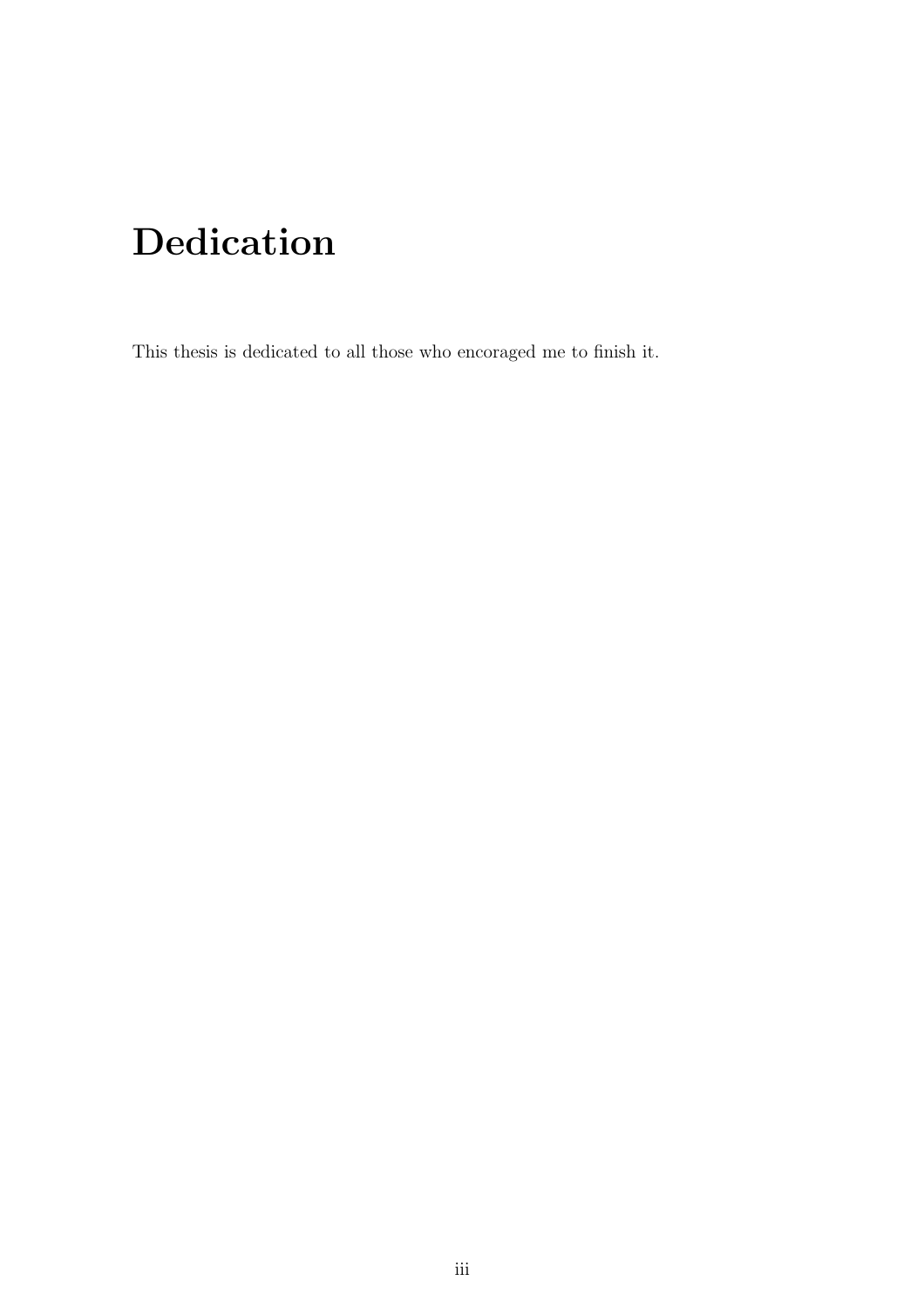# Acknowledgements

This thesis would not have been possible with out the financial support from the CSIR DefenceTek who funded the second year of my Masters Program. I would also like to thank Prof. Mike Inggs, Dr. Jasper Horrel, Mark Gerbhard and Dr. Richard Lord for their assistance and guidance.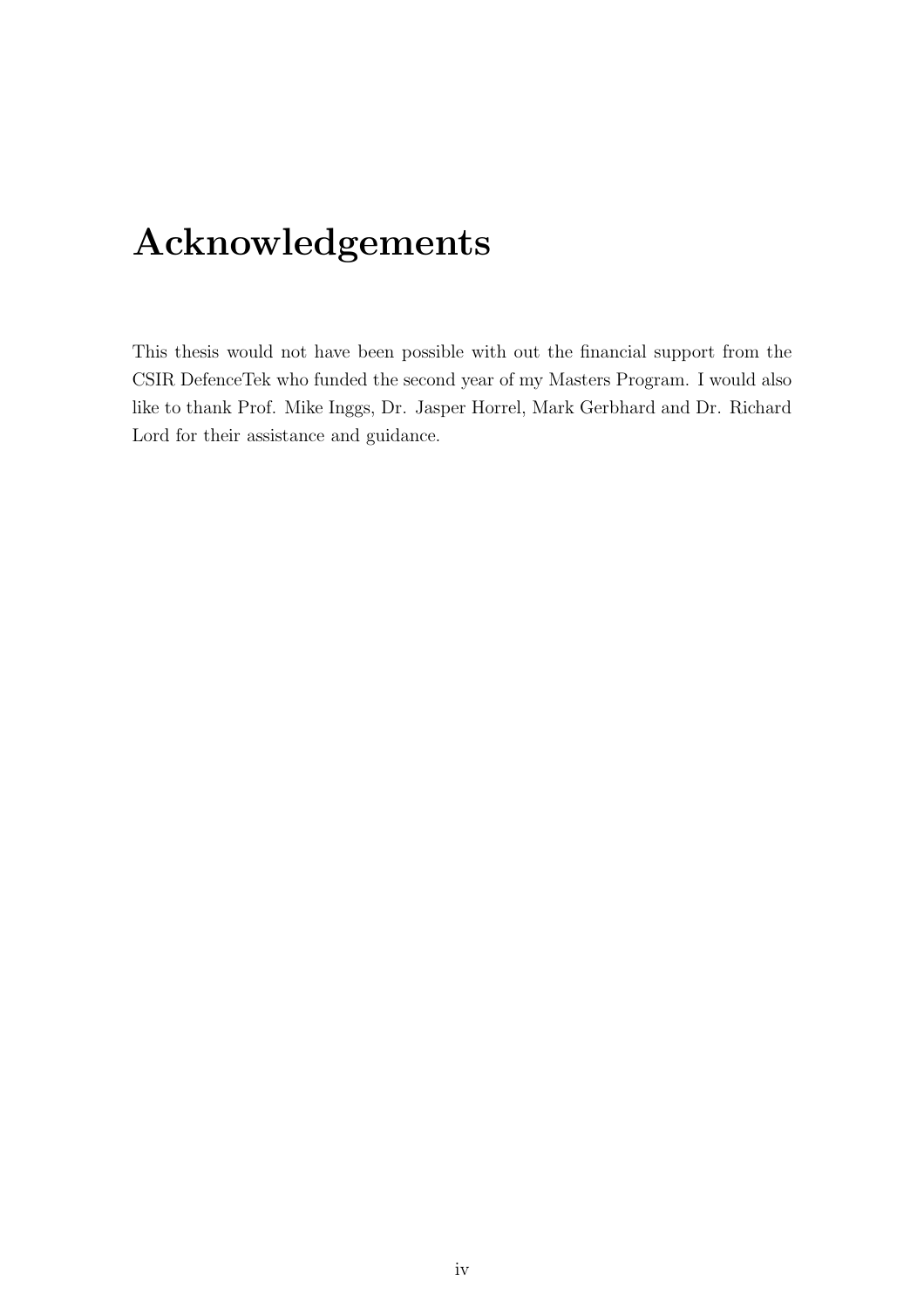# **Contents**

|                |          | Declaration                                   | $\mathbf{i}$   |
|----------------|----------|-----------------------------------------------|----------------|
|                | Abstract |                                               | ii             |
|                |          | Acknowledgements                              | iv             |
|                |          | Nomenclature                                  | $\mathbf x$    |
| $\mathbf{1}$   |          | Introduction                                  | $\mathbf{1}$   |
|                | 1.1      | Background to SAR                             | -1             |
|                | 1.2      |                                               | 2              |
|                | 1.3      |                                               | 3              |
|                | 1.4      |                                               | 3              |
|                | 1.5      |                                               | $\overline{4}$ |
| $\overline{2}$ |          | <b>Principals of SAR</b>                      | $\bf{5}$       |
|                | 2.1      |                                               | $\overline{5}$ |
|                | 2.2      | Geometry and Terminology for Strip-Mapped SAR | $\overline{5}$ |
|                | 2.3      |                                               | -6             |
|                |          | 2.3.1                                         | 7              |
|                |          | 2.3.2                                         | 8              |
|                |          | 2.3.3                                         | 9              |
|                | 2.4      |                                               | 10             |
|                |          | Azimuth Processing Algorithm<br>2.4.1         | 11             |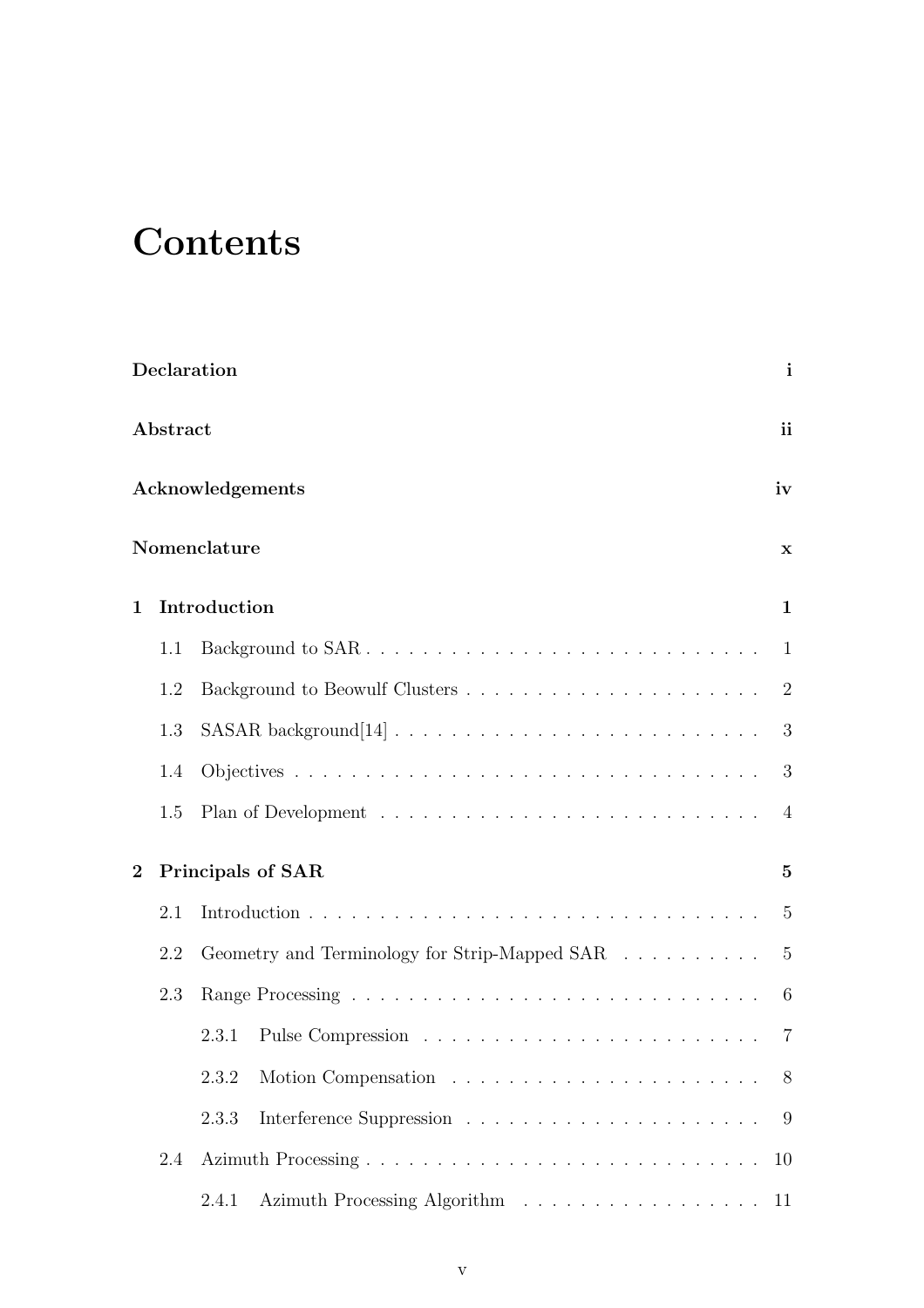|                |     | 2.4.2 |                                                                           |           |
|----------------|-----|-------|---------------------------------------------------------------------------|-----------|
| 3              |     |       | <b>Principles of Parallel Computing</b>                                   | 12        |
|                | 3.1 |       |                                                                           |           |
|                | 3.2 |       |                                                                           |           |
|                | 3.3 |       |                                                                           |           |
|                |     | 3.3.1 | Message Passing Implementations 15                                        |           |
|                |     | 3.3.2 |                                                                           |           |
|                | 3.4 |       |                                                                           |           |
|                |     | 3.4.1 |                                                                           |           |
|                |     | 3.4.2 |                                                                           |           |
| $\overline{4}$ |     |       | <b>Parallel Processor Implementation</b>                                  | 19        |
|                | 4.1 |       |                                                                           | 19        |
|                | 4.2 |       |                                                                           | -20       |
|                | 4.3 |       | Implementation of the Master Process $\ldots \ldots \ldots \ldots \ldots$ | 20        |
|                |     | 4.3.1 |                                                                           | <b>20</b> |
|                |     | 4.3.2 |                                                                           | 23        |
|                |     | 4.3.3 |                                                                           | 24        |
|                |     | 4.3.4 | Receiving Processed Data from Slave Processes                             | 24        |
|                | 4.4 |       |                                                                           | 25        |
|                |     | 4.4.1 |                                                                           | 25        |
|                |     | 4.4.2 | Range Compression Implementation                                          | 26        |
|                |     | 4.4.3 |                                                                           | 26        |
|                |     | 4.4.4 | Azimuth Compression Implementation                                        | 26        |
|                | 4.5 |       |                                                                           | 27        |
|                |     | 4.5.1 |                                                                           | 29        |
|                |     | 4.5.2 | Message Passing Phase Implementation                                      | 29        |
|                | 4.6 |       |                                                                           | 30        |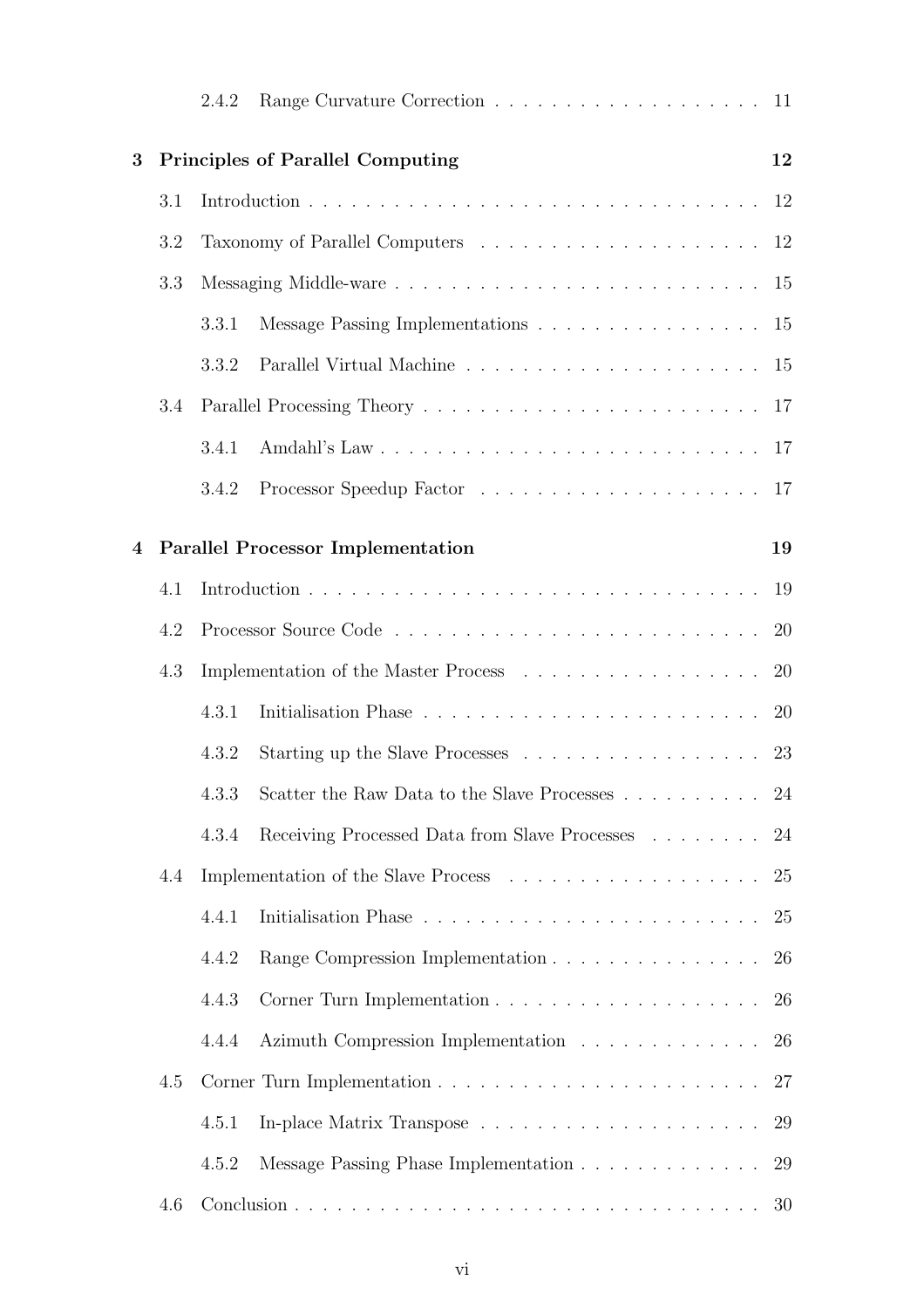| 5 | <b>Analysis and Results</b> |                                             |    |  |  |
|---|-----------------------------|---------------------------------------------|----|--|--|
|   | 5.1                         |                                             |    |  |  |
|   | 5.2                         | Comparison of Serial to Parallel Version 32 |    |  |  |
|   |                             | 5.2.1                                       |    |  |  |
|   |                             | 5.2.2                                       |    |  |  |
|   | 5.3                         |                                             |    |  |  |
|   | 5.4                         |                                             |    |  |  |
|   | 5.5                         |                                             |    |  |  |
| 6 |                             | <b>Conclusions and Future Work</b>          | 37 |  |  |
|   | 38<br>A Setup file template |                                             |    |  |  |
|   | <b>Bibliography</b><br>44   |                                             |    |  |  |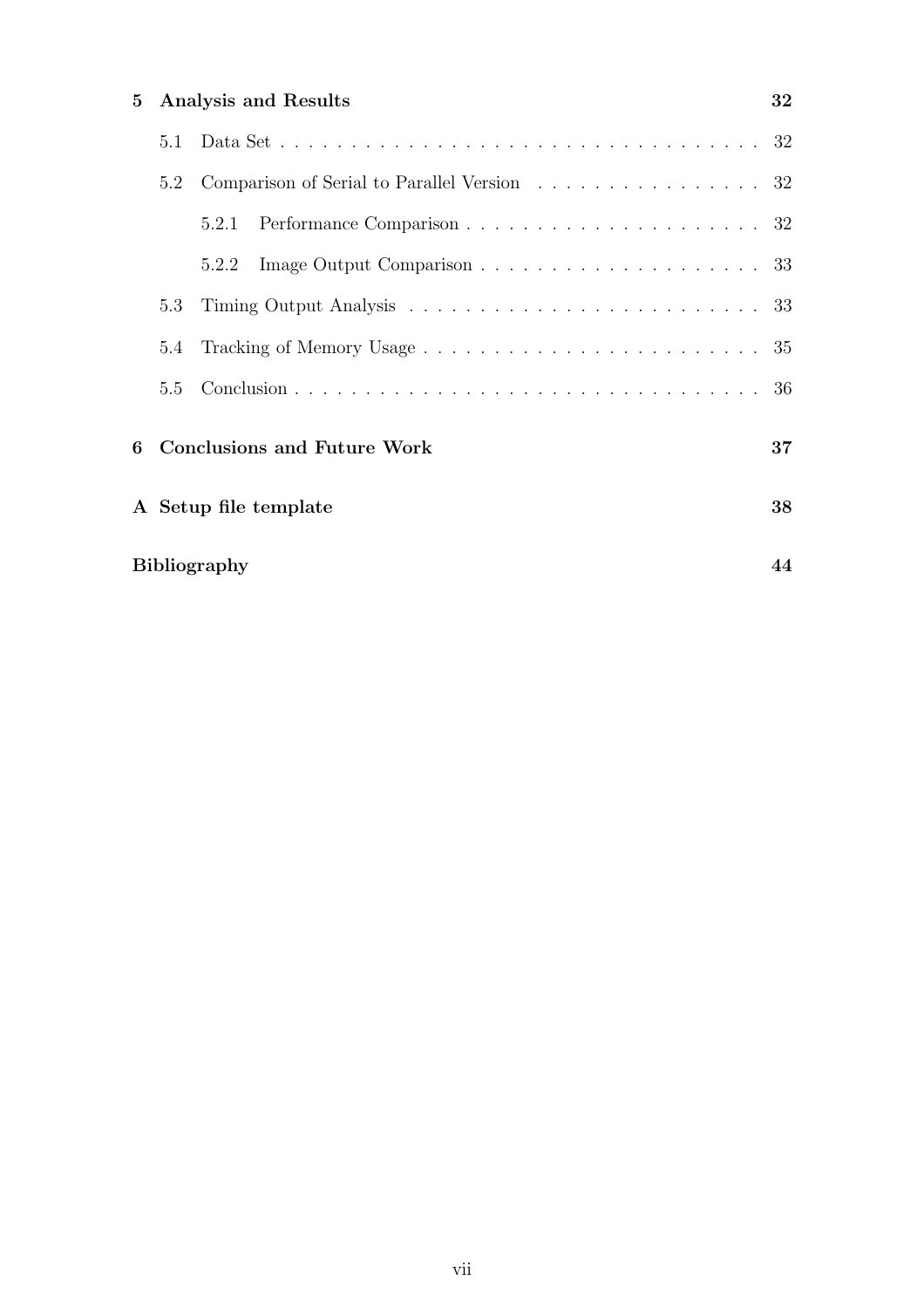# List of Figures

| 3.1 CISE Taxonomy (taken from CISE web page) 13 |  |
|-------------------------------------------------|--|
|                                                 |  |
|                                                 |  |
|                                                 |  |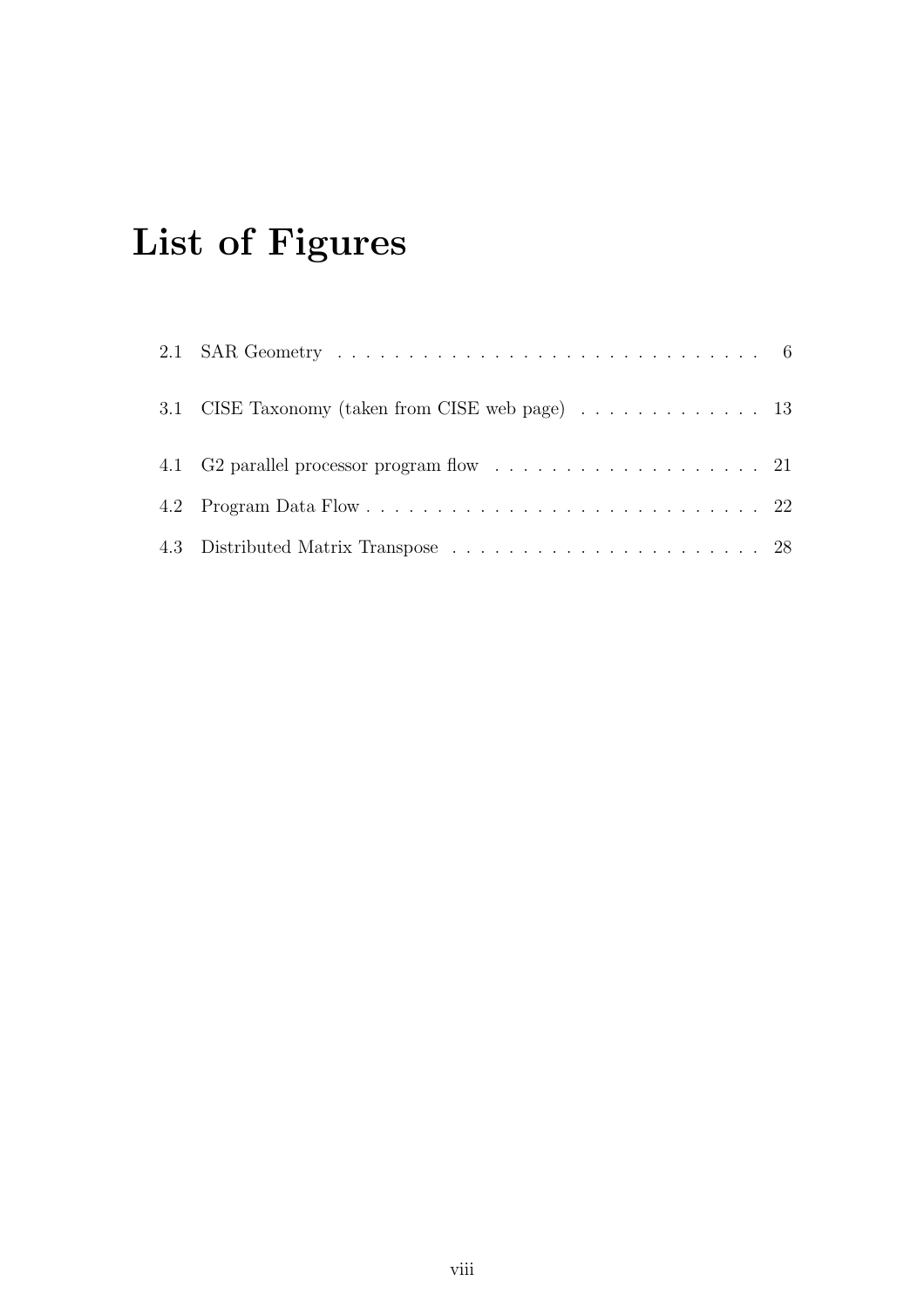# List of Tables

| 3.1 Comparison of Message Passing Implementations [9] $\ldots \ldots \ldots \ldots$ 15 |  |
|----------------------------------------------------------------------------------------|--|
| 4.1 Example of parameters sent in multi-cast message 24                                |  |
| 4.2 Setup values for Corner Turn Configuration 30                                      |  |
|                                                                                        |  |
|                                                                                        |  |
| 5.3 Changing number of slave processes with constant image size size 35                |  |
| 5.4 Changing image size, using constant number of slaves processes 35                  |  |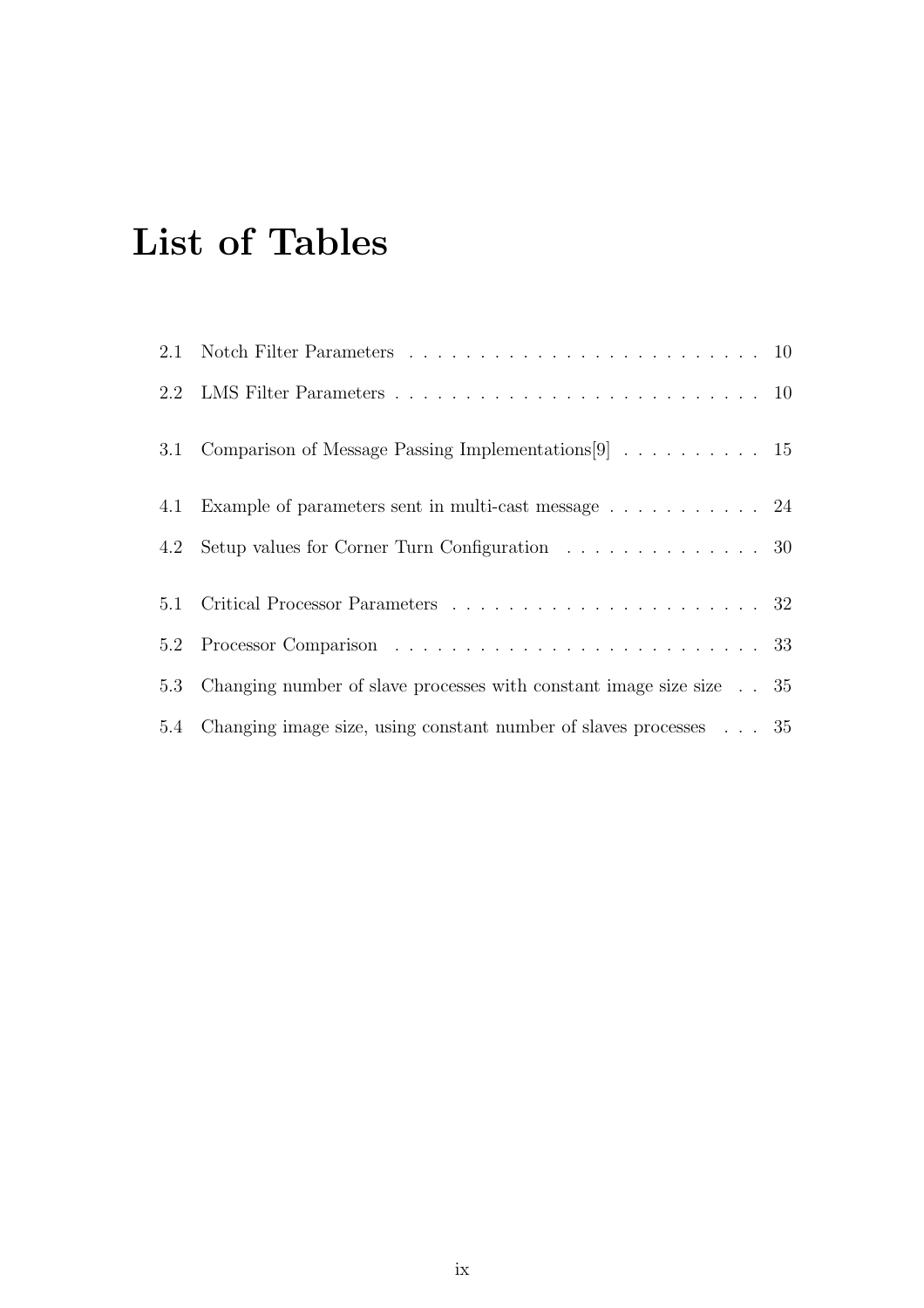## Nomenclature

 $Azimuth$  — Angle in a horizontal plane, relative to a fixed reference, usually north or the longitudinal reference axis of the aircraft or satellite.

Beamwidth — The angular width of a slice through the mainlobe of the radiation pattern of an antenna in the horizontal, vertical or other plane.

Cluster of Workstations  $(COW)$  — Workstations that are connected together via a hub or a switch.

**Doppler frequency**  $- A$  shift in the radio frequency of the return from a target or other object as a result of the object's radial motion relative to the radar.

Distributed Corner Turn — Corner turn implementation done using multiple compute nodes.

 $$ applications in a generic parallel system.

Message Passing Implementation (MPI) — Messaging middle-ware implementation.

Range—The radial distance from a radar to a target.

Real Apperture Radar (RAR) — Standard method for side looking airborne radar, where the azimuth resolution is limited by the physical length of the radar appeture.

**Synthetic Aperture Radar (SAR)**  $-$  A signal-processing technique for improving the azimuth resolution beyond the beamwidth of the physical antenna actually used in the radar system. This is done by synthesizing the equivalent of a very long sidelooking array antenna.

Swath — The area on earth covered by the antenna signal.

Parallel Virtual Machine (PVM) — Messaging middle-ware implementation.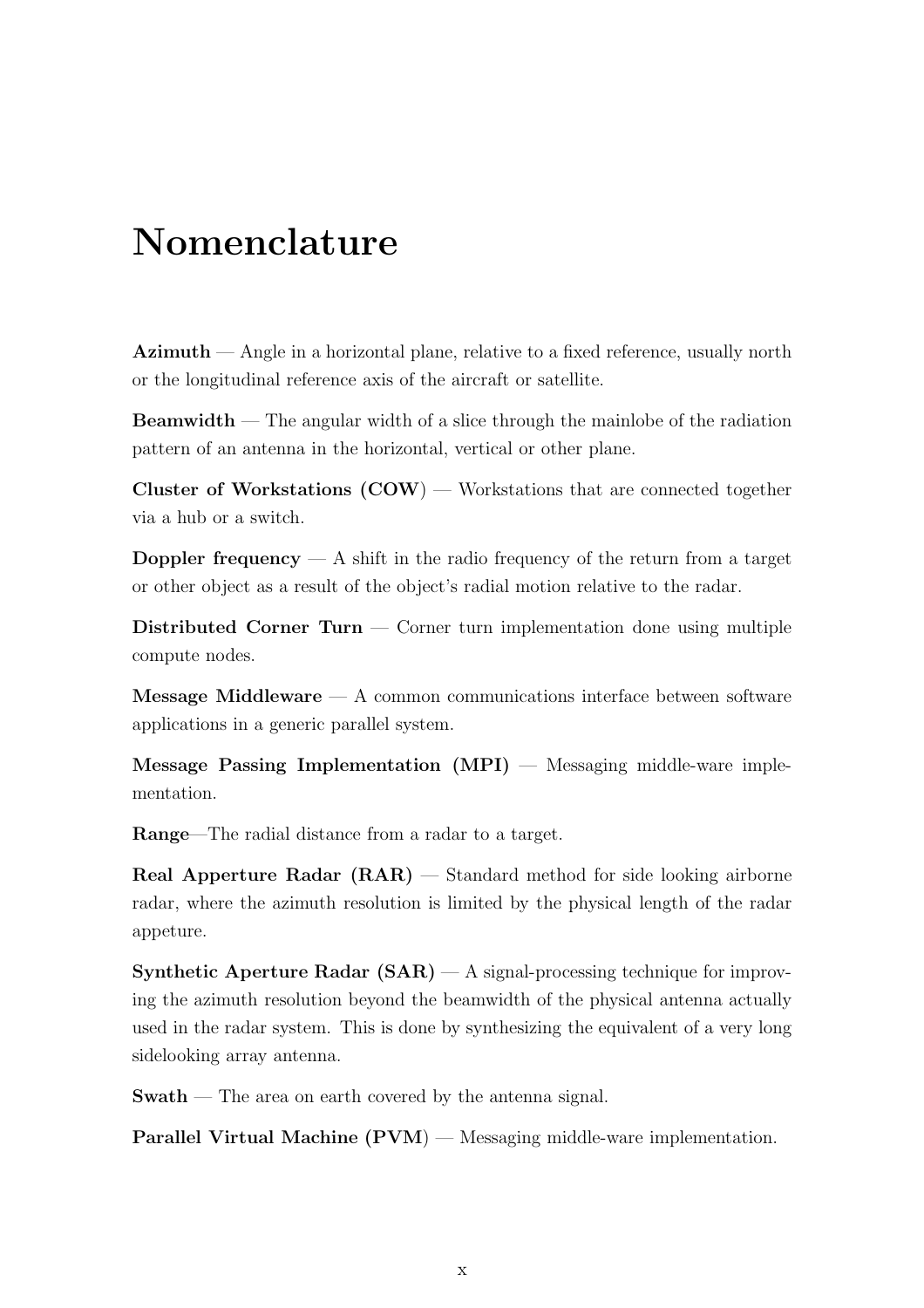## Chapter 1

## Introduction

### 1.1 Background to SAR

Synthetic aperture radar  $(SAR)^{-1}$  is a microwave technique, capable of producing high-resolution images by synthesising a the equivalent of a long side-looking array antenna. A fully processed SAR image is a photograph-like representation of the band-limited microwave reflectivity of the Earth's surface.

SAR has become an invaluable remote sensing technique, due to its advantage over optical and infrared imaging techniques. This is because SAR is an active microwave technique, and therefore not dependent on illumination from the sun or radiation from Earth. Since SAR uses electro-magnetic waves having a lower frequency than light, they can penetrate cloud cover and see through rain with a limited attenuation to the received signal, thus allowing day/night all-weather imaging.

Given the above reasons, SAR has been implemented for many commercial as well as military applications. Commercial applications include topographic mapping, mining, geology[18], time difference images that can be used in vegetation discrimination, rate of urbanisation and oil pollution monitoring[13]. In the military sphere, SAR can be used for tactical reconnaissance, which has the advantage at Very High Frequency (VHF) band of locating targets hidden under foliage due to the long wave length of the transmitted pulse[10].

SAR is, however, characterised by high data rates and requires comprehensive computations to process the raw data into a focused image. Since its inception in 1967[4], there has always been a need for faster processing speeds to the point where the SAR processing can be done in real time. Many contemporary solutions involve parallel processing, which improves the throughput by taking advantage of the inherent parallel nature of SAR processing.

<sup>&</sup>lt;sup>1</sup>For a thorough overview of SAR the reader is referred to  $[4]$ .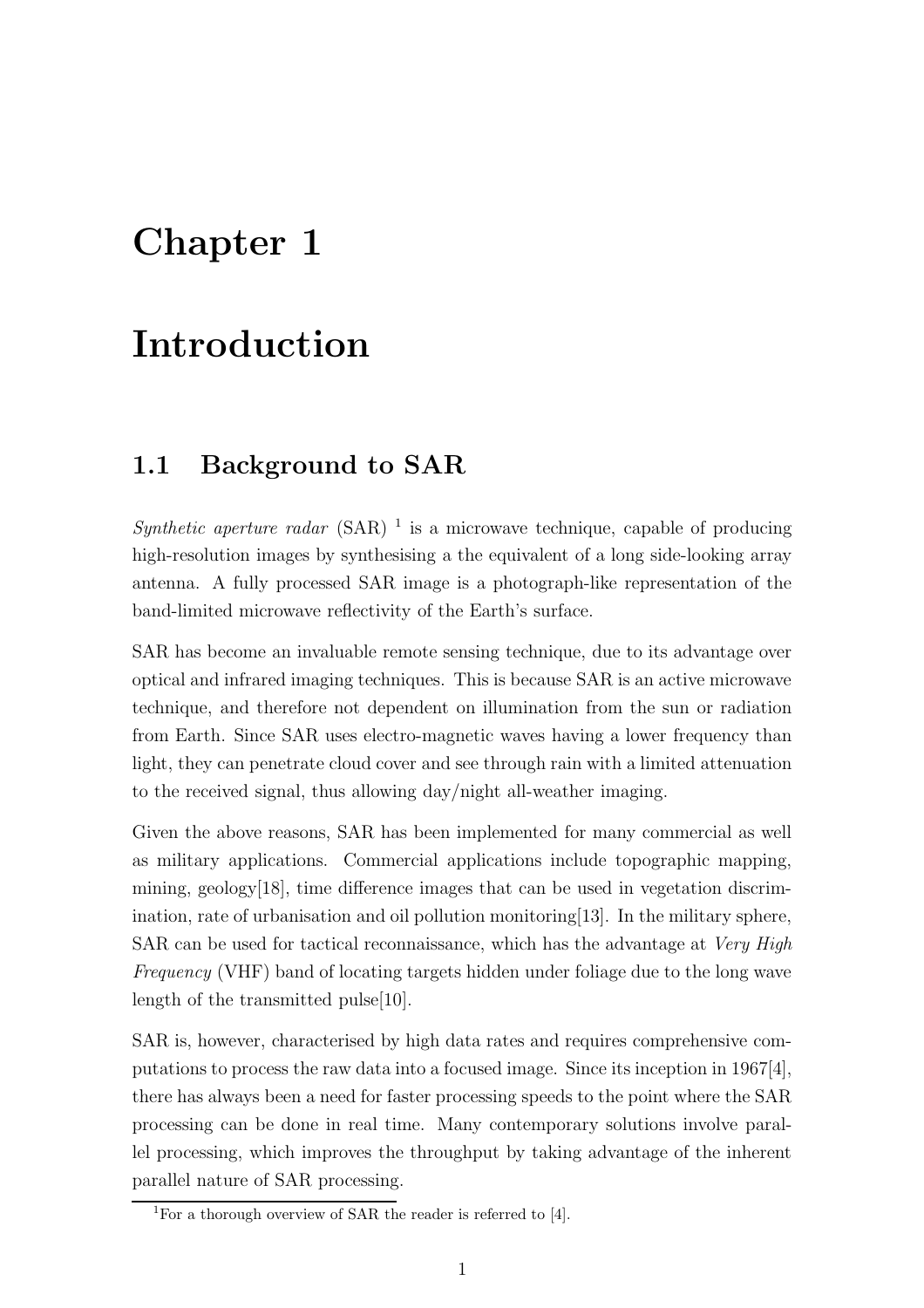Parallel processing is a dynamic field, and the next section introduces the background to parallel processing and the type of parallel processor used in this dissertation.

## 1.2 Background to Beowulf Clusters

Parallel processing is an umbrella term used to describe a set of processors working together to find the solution to a given problem. Parallel processors appear in many forms, and the hardware ranges from traditional massively parallel processors to a peer-to-peer connection over the Internet.

The use of massively parallel processors such as the Cray T3 and the Intel Big Blue has been limited to projects with big budgets, as they are extremely expensive machines to purchase and maintain. Once the purchased the user is also linked into proprietary software written for a specific machine and is therefore reliant on the manufacturer for software upgrades and hardware improvements.

However, in recent years, the increasing processing power of modern desktop PC's and the decrease in cost of off-the-shelf networking technologies has made the idea of a cluster of workstations a viable approach for running parallel applications on scalable and versatile parallel processors. Coupled with the use of open source software these technologies lead to the most famous fast cluster of workstations being constructed in 1994 at the NASA Goddard Centre [1]. This cluster consisted of 16 DX4 processors connected by channel-bonded Ethernet and was called Beowulf. Inspired by this, all other parallel processors of a similar anatomy have since been called Beowulf clusters. Although originally only consisting of a small number of nodes, as in the Goddard Cluster, there are now Beowulf clusters that consist of hundreds of nodes.

The Radar Remote Sensing Groups (RRSG) Beowulf Cluster is called Gollach [[11]], and was used as a hardware benchmark for this dissertation. This system is designed for the development and testing of parallel implementations. The current system is configured to run code developed using Parallel Virtual Machine (PVM) and Message Passing Interface (MPI). The system also runs Mosix, a Linux kernel module that enables the transparent migration of tasks. The cluster hardware specifications are:

- 1 Dual-CPU Intel Pentium II, 350 MHz machine, 512 M Bytes RAM;
- 7 Single-CPU Intel Pentium II 350 MHz machines, 256 M Bytes RAM;
- a CISCO CS2912 12-port Fast Ether-Net Switch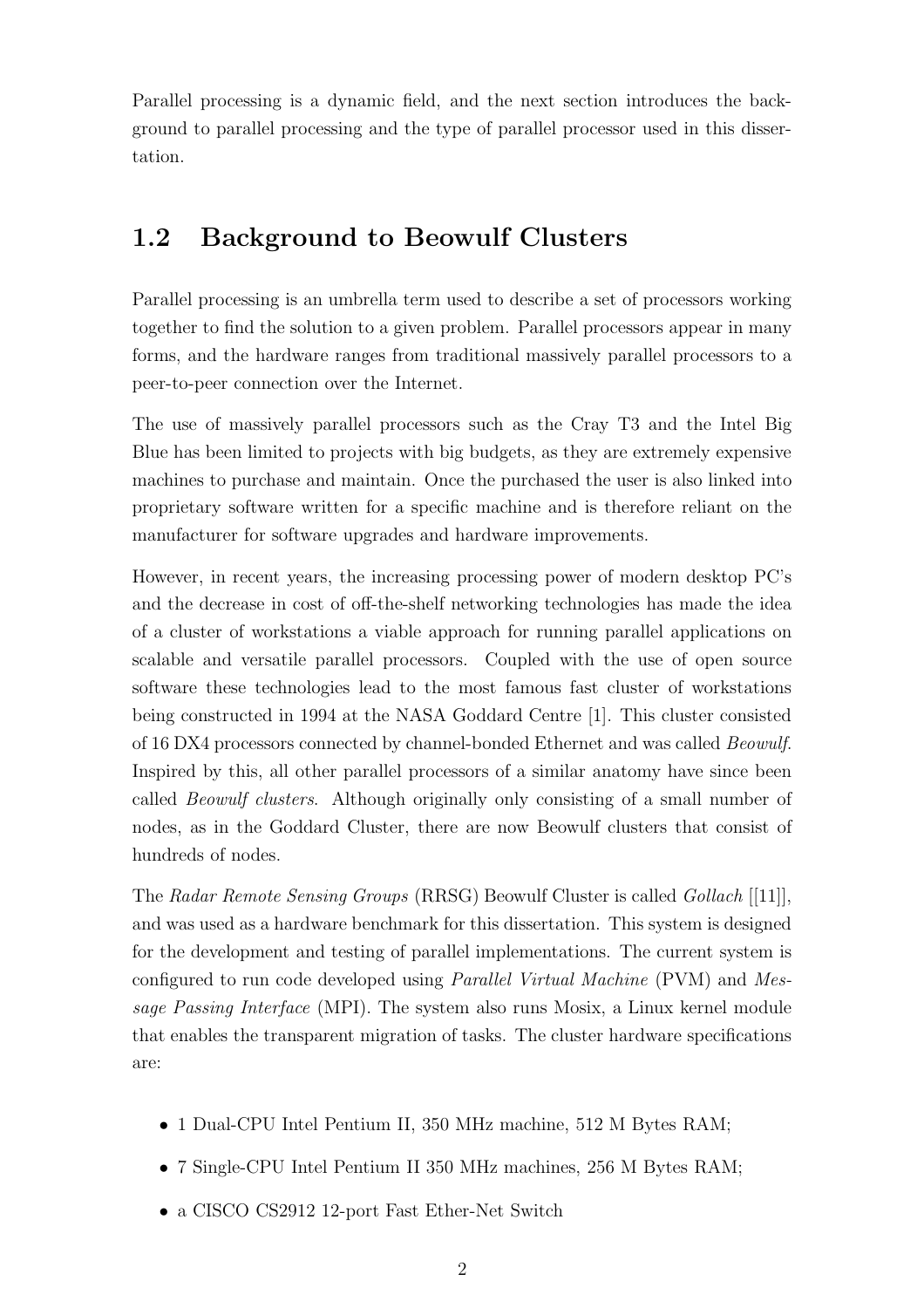The next section gives a brief overview of the RRSG's SAR processor and the RADAR hardware used to collect raw data for processing.

## 1.3 SASAR background[14]

The South African Synthetic Aperture Radar (SASAR) is an airborne SAR system developed by the RRSG at UCT and the Defencetek division of the Council for Scientific and Industrial Research ( CSIR - Defencetek). Although originally designed to be installed on a Boeing 707 aircraft, the experimental radar was installed on a South African Air-force DC3 (Dakota) aircraft. Work began on the system in 1993, but due to budget cuts, the system first flew in January of 1999. Since then a series of flights have been performed, the last being in January 2000.

The SASAR system operates in the VHF band at 141 MHz and has a 12 MHz bandwidth. The antenna consists of four inclined monopoles mounted on the right, rear side of the fuselage. A pulse expander has been developed to increasing the on-target energy and is capable of transmitting pulses of up to 15  $\mu$ s in length.

The signal processing for SASAR data is performed with the G2 post-processor developed by Horrel [12], which uses a range-Doppler approach to focus the data. The next section covers the objectives for this dissertation.

### 1.4 Objectives

The objective of this dissertation is to implement and test a parallel version of the G2 processor using a Beowulf Cluster. This dissertation is based on an implementation of independent work done at the University of Cape Town.

The original code for the G2 processor was written in C, and the parallel version is an adaptation of the existing C code. The parallel processor must take advantage of the inherent parallelism of SAR processing, so that the data can be split into sections and processed independently. The processor must also implement a corner turn, which must keep all the data in fast access RAM memory distributed across the processors.

Once the G2 processor has been mapped to a parallel version, it has to be shown that the parallel processor successfully focus SAR images. Finally the processor needs to be analysed in terms of parallel processor performance metrics.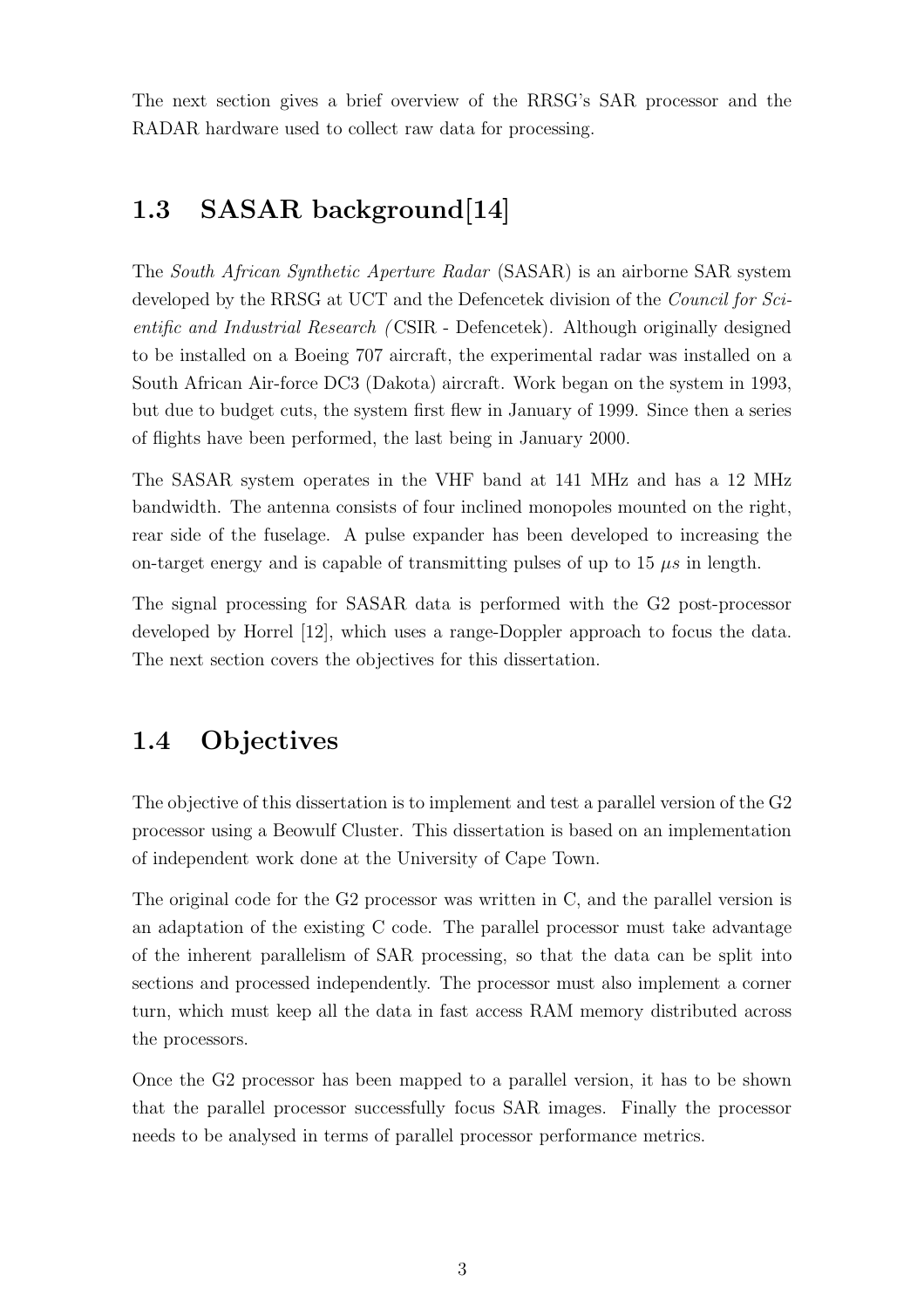## 1.5 Plan of Development

The remainder of this dissertation is structured in the following manner:

- Chapter 2 covers the fundamentals of SAR processing and relevant mathematical equations. This chapter also introduces relevant theory for specific aspects a SAR data processor. These aspects include airborne SAR geometry, motion compensation and interference suppression.
- Chapter 3 covers parallel processing fundamentals. A taxonomy for parallel processors is given. A discussion on messaging middle-ware is then given with an overview of Parallel Virtual Machine. Performance metrics such as processor speed-up, memory use and a comparison between the parallel and serial version that will be used to asses the parallel processors are also discussed.
- Chapter 4 describes the implementation of the design theory to map the SAR processing to a parallel version. A description of the master and slave processes is given. One of the aspect of this chapter is the implementation of the distributed matrix corner turn.
- Chapter 5 displays the results and analysis of the parallel processor. Firstly the parallel processor is compared with the current serial processor. Then the output of the processor is analysed, and some timing results are given.
- Chapter 6 gives the conclusions and recommendations are made for future work on the parallel processor.
- Appendix A is the template file of the process configuration file.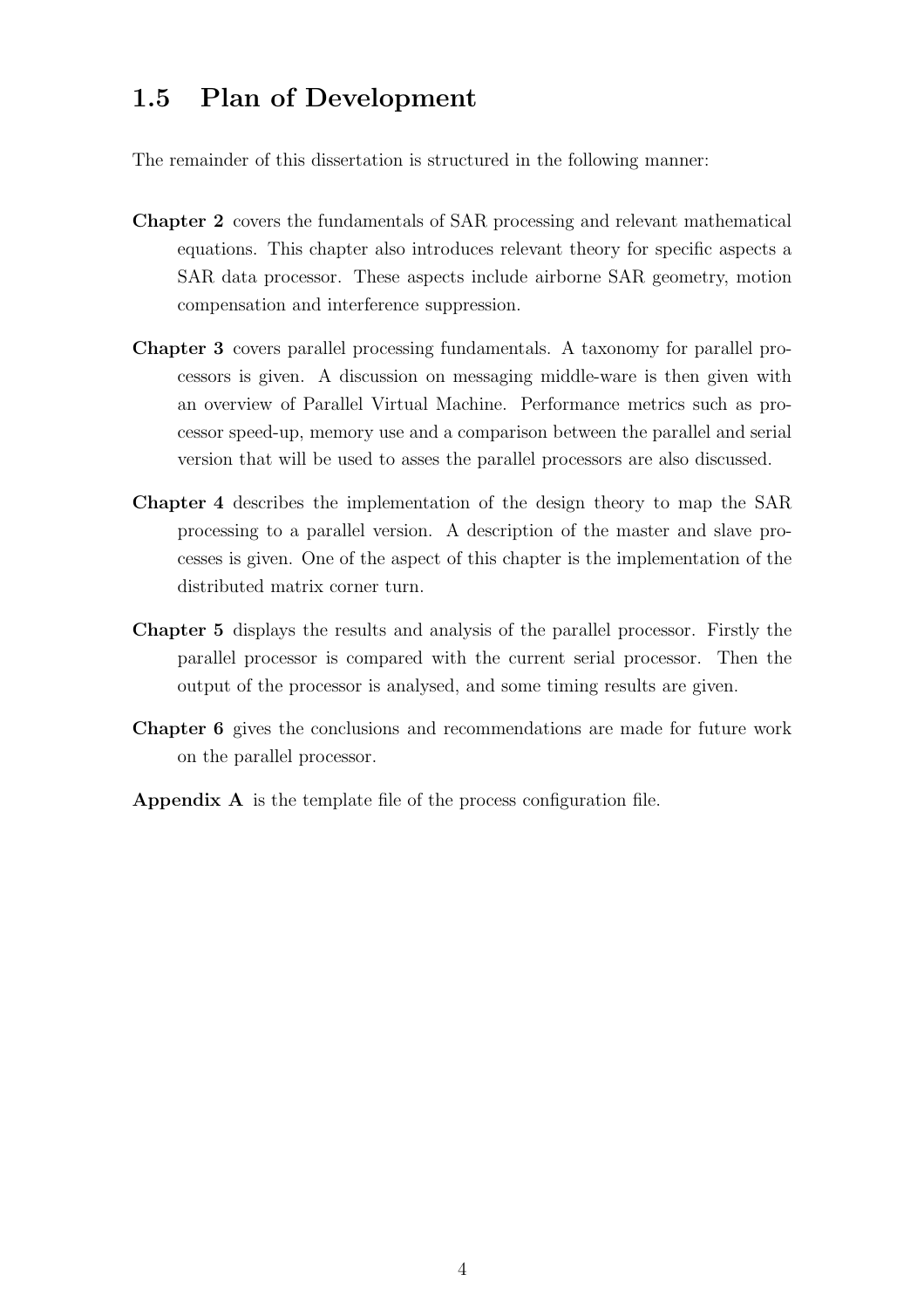## Chapter 2

## Principals of SAR

### 2.1 Introduction

This section covers some of the basic theory needed to understand an airborne range-Doppler VHF SAR processor and more specifically SASAR the SAR platform that was used to record actual data, and the G2 parallel processor.

A critical issue in SAR imaging is resolution, and in the sections that follow it is shown how high range resolution can be achieved by conditioning the data and using by coded pulses. High azimuth resolution can also be achieved by synthesising a long antenna with a relatively small antenna structure. Firstly, a brief description of the geometry and terminology is needed.

## 2.2 Geometry and Terminology for Strip-Mapped SAR

The oldest mode of SAR operation, is strip-mapped SAR, it is still the most widely used to date and best describes the processor implementation used in this dissertation. Figure 2.1 shows a diagram of the geometry for strip-mapped SAR. From this figure it can be seen that the antenna array is fixed into position on the fuselage of the aircraft, mounted at an elevated *look angle*. The antenna emits pulses at a constant Pulse Repetition Interval (PRI), which illuminate the ground and is scattered in all directions, including the direction of the antenna. The radar footprint represents the intersection of a transmitted electro-magnetic pulse with the Earth's surface. The range extent of the footprint is known as the ground swath. The width of the footprint is determined by the *azimuth beam width* of the antenna at a given range.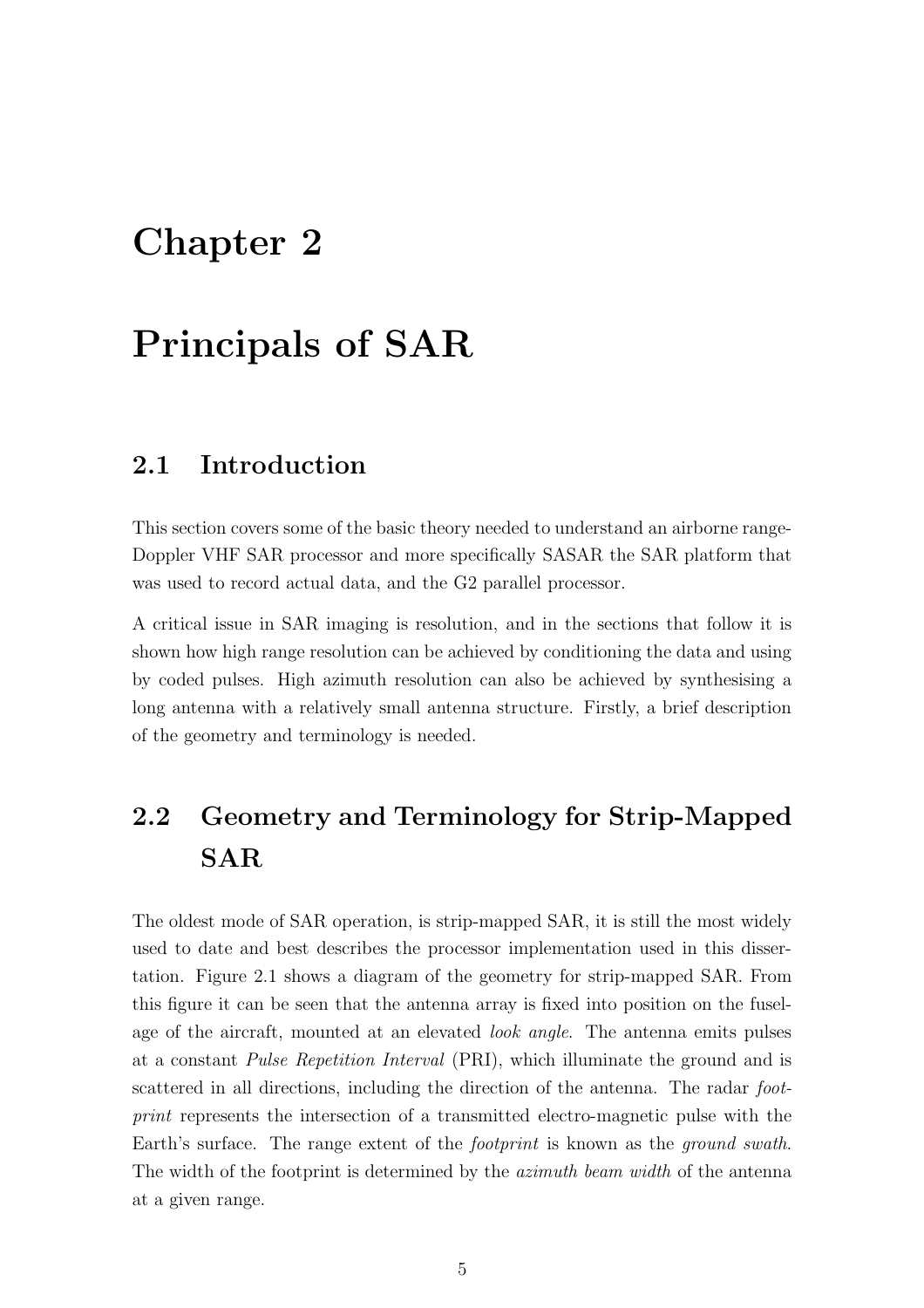

Figure 2.1: SAR Geometry

Many pulses are transmitted in the time it takes the aircraft to travel the width of the footprint, so that each target in the ground swath is illuminated many times over as the radar passes by. As is often the case with imaging techniques, it is desirable to achieve a high resolution. The next section deals with how high range resolution can be achieved.

## 2.3 Range Processing

Range processing in this dissertation is the term used to describe the algorithms that are implemented by the SAR processor on the received data in a range direction. This multi-functional task may include factors such as pulse compression, motion compensation and interference suppression, depending on what is needed to achieve the optimum **range resolution** and from the received raw data and optimising the focused data using other recorded data such as the motion of the aircraft platform.

Range resolution is the measurement of the extent to which a target can be discriminated from other targets in its vicinity. Since modern SAR systems rely on digital recording techniques, range resolution is also related to the processed image pixels, and a simple relationship between the two can be found. The range pixel spacing,  $\Delta r$ , is given in Equation 2.1, where  $f_{sample}$  is the A/D sample rate. The ground range pixel spacing,  $\Delta r$ , is given in Equation 2.2, where  $\theta$  is the look angle.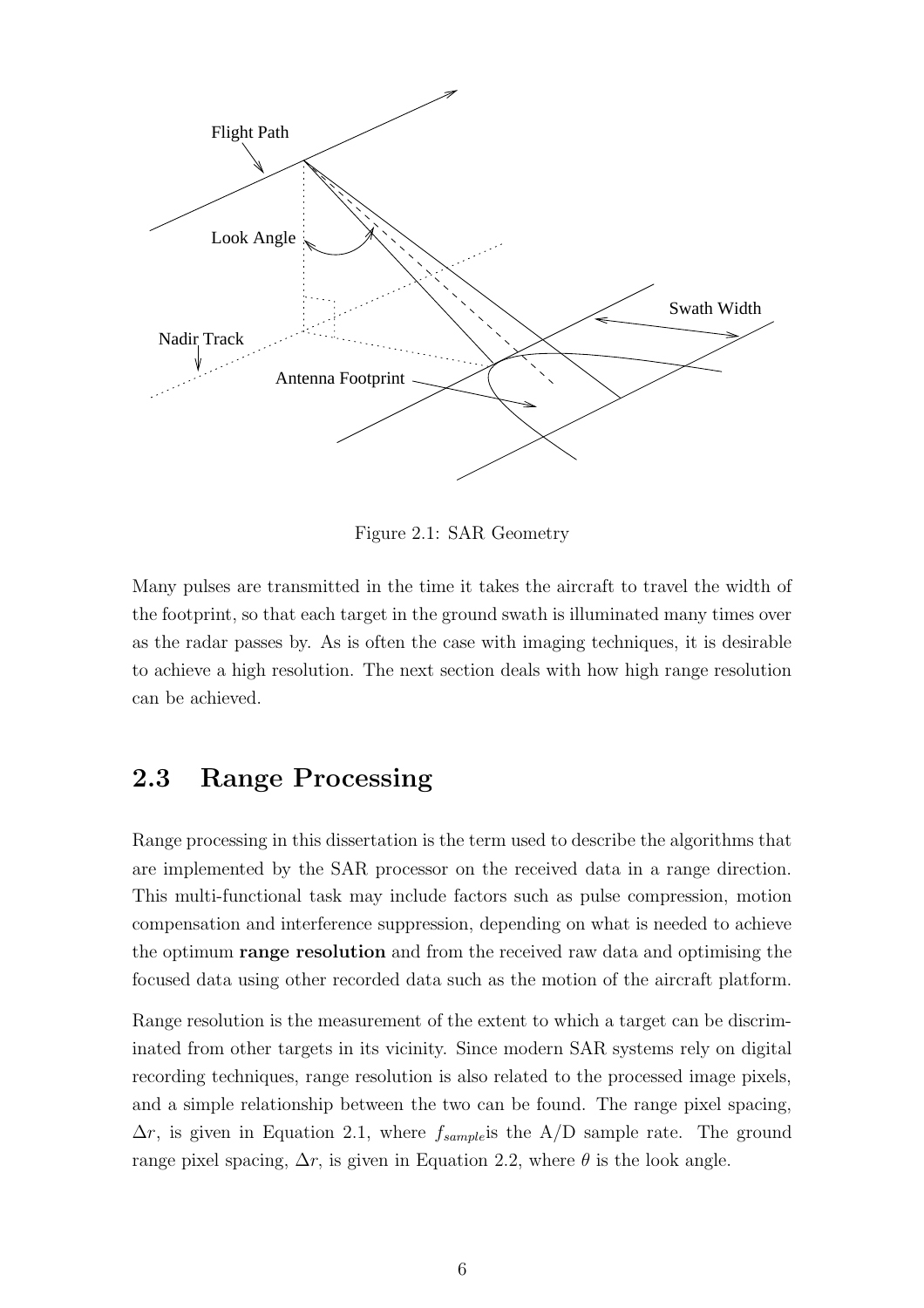$$
\Delta r = \frac{c}{2f_{sample}}\tag{2.1}
$$

$$
\Delta g = \frac{\Delta r}{\sin(\theta)}\tag{2.2}
$$

From a radar design perspective, range resolution is dependent on specific properties of the transmitted pulse that is used by the radar. The simplest form that a transmitted pulse can take is a monochromatic pulse. The resolution that is achievable by a monochromatic pulse can be shown to be related to the inverse of the spatial extent (or the 3dB bandwidth) of the signal, as shown in Equation 2.3 . Therefore, in order to obtain a high range resolution, a signal with a short spatial extent is needed.

$$
\rho = \frac{c\tau}{2} \tag{2.3}
$$

Radars are limited by the transmit peak of their power amplifiers. This ceiling on the transmitter strength, limits the maximum achievable range resolution using this type of pulse, as sorter pulses require high peak transmit power to ensure an acceptable Signal to Noise Ratio (SNR) for the received signal.

However, buy using pulse coding methods, longer pulses can be transmitted giving sufficient energy in returned signals and high bandwidth can still be achieved.

#### 2.3.1 Pulse Compression

Pulse compression is a common signal processing technique that can be used to increase the range resolution of transmitted pulse without having to increase the peak transmit power.

One particular type of coded pulse used is linear frequency modulation or the linear chirp, which has been implemented by Horrel and is used in this dissertation. In this form of pulse compression the transmitted signal is modulated with a linearly varying frequency. The modulated form of the chirp pulse is shown in Equation 2.4.

$$
s_{RF}(t) = \cos\left[2\pi\left(f_o t + K\frac{t^2}{2}\right)\right]|t| \le \frac{\tau}{2}
$$
\n(2.4)

Here,  $S_{RF}$  is the time domain description of a signal where  $f<sub>o</sub>$  is the carrier centre frequency and the pulse duration is defined by  $|t| \leq \frac{7}{2}$  $\frac{\tau}{2}$ . A characteristic of the chirp waveform coding technique is the dispersion factor (or time-bandwidth product)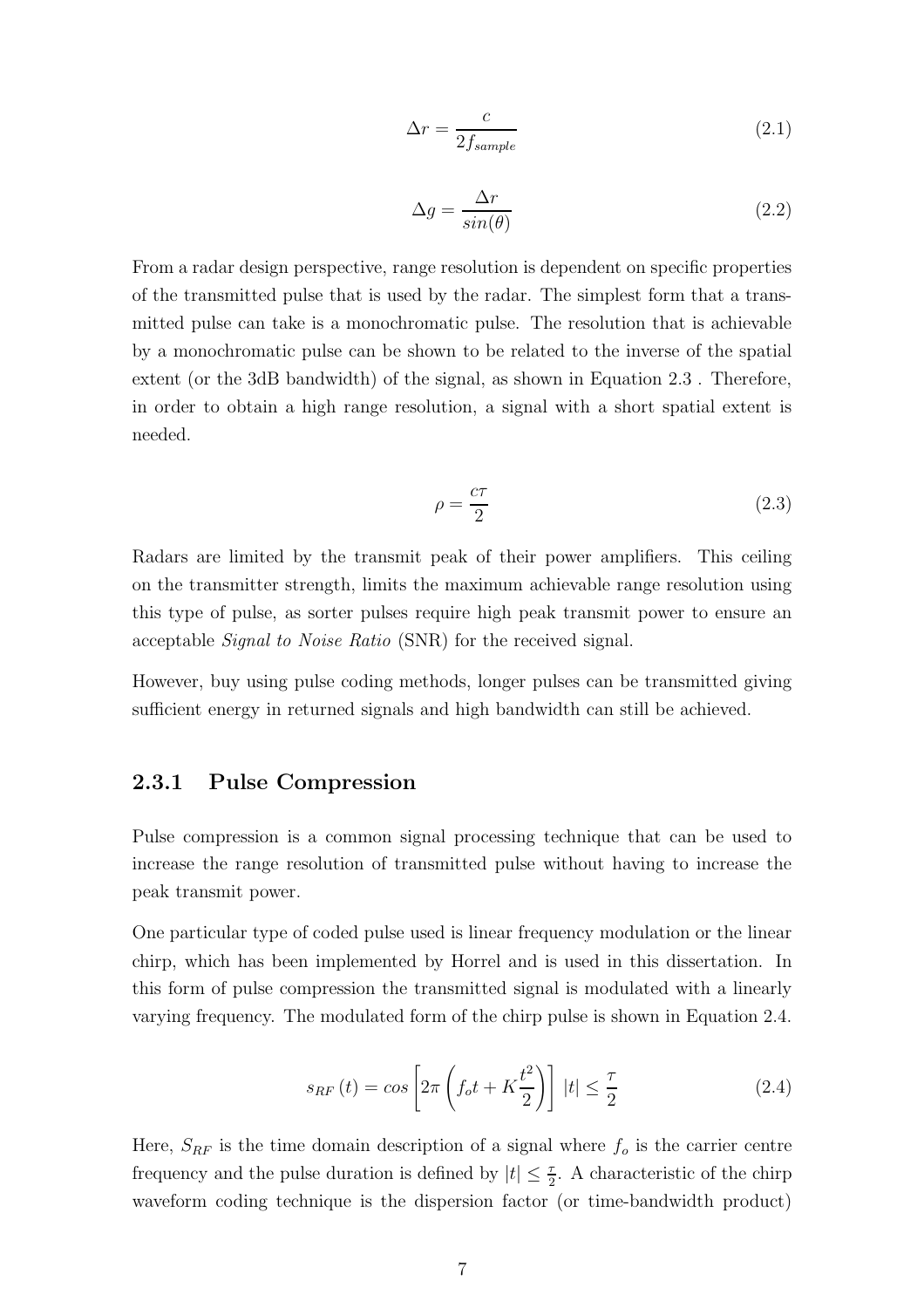$D = K \frac{t^2}{2}$  $\frac{1}{2}$ [16].

After convolving the received signal with a time reversed representation of the transmitted pulse, a high range resolution is obtained when compared to a monochromatic pulse of similar length. The bandwidth that is achievable using this technique is stated in Equation 2.5, where it shows that the bandwidth of the received pulse is  $\beta$ .

$$
\beta = K\tau_p \tag{2.5}
$$

One of the disadvantages of this pulse is that the main lobe to side lobe ratio is approximately -13dB, but this can be improved by weighting the wave form with a window function before compression[20].

There are other aspects of the SAR processor that optimise the final processed SAR images: namely motion compensation and interference suppression. These are dealt with in the next sub-sections.

### 2.3.2 Motion Compensation

This sub-section is an overview of motion compensation and how it is implemented in SASAR and the G2 parallel post processor.<sup>1</sup>

Motion compensation is an integral part of SAR processing, as motion errors cause distortions in the processed image. In azimuth processing, phase information is important and needs to be accurate within a fraction of a wavelength to be acceptable.

The ideal flight path is a parallel to the imaging swath. However this is never achievable, due to atmospheric turbulence, high altitude winds and navigation errors. Three dimensional accelerometers or *Inertial Measurement Unit* (IMU) and Global Positioning Satellite (GPS) position data is recorded on the SASAR platform used for post processing. Data correction for motion compensation in the G2 parallel processor is broken down into three steps:

- 1. Accurate reconstruction of the flight path from IMU and GPS data.
- 2. Interpolating and matching a point in the flight path to each transmitted pulse.
- 3. Implementation of corrections using the reconstructed flight path.<sup>2</sup>

As in most strip-mapped SAR implementations, the strategy employed for motion compensation by the G2 processor is to correct the data to a nominal straight flight path. This nominal flight path can be defined as a straight line between the starting

<sup>&</sup>lt;sup>1</sup>For a more details see [12], Chapter 5.

<sup>&</sup>lt;sup>2</sup>Only this step is implemented in this dissertation.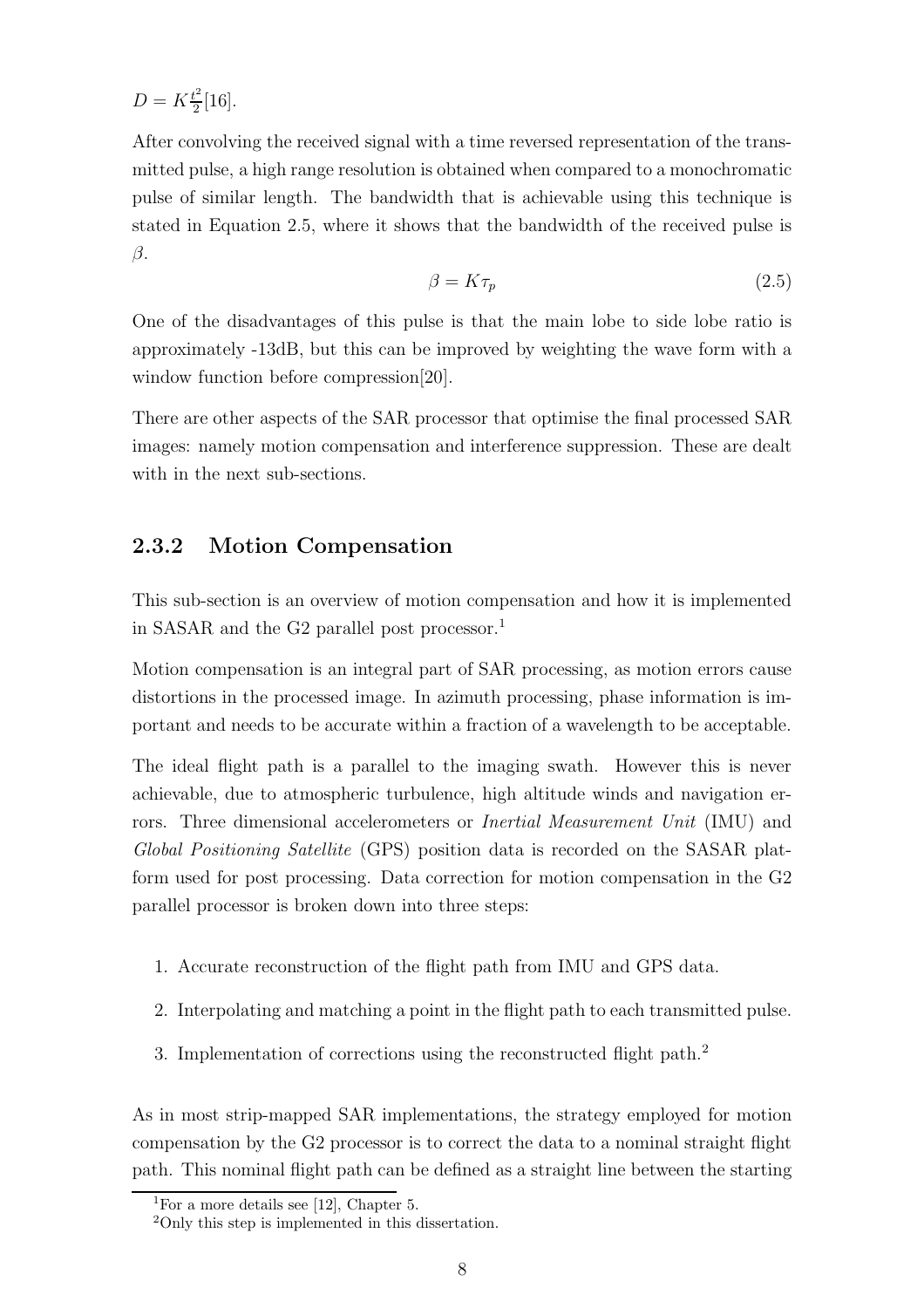point of data capture to the end point of data capture, taking the average altitude of the aircraft between the two points.

The flight deviation from the nominal flight path, results in the processor performing a range shift of  $\Delta R$  and a phase shift of  $\Delta \varphi$  on each range line of data, given in Equation 2.6.

$$
\Delta \varphi = \frac{4\pi}{\lambda} \Delta R \tag{2.6}
$$

Motion compensation is performed after range compression in the G2 parallel processor. It consists of a range shift by 8 point Shannon interpolation, and a phase shift implemented as a complex multiply to each range line.

It is noted that the motion compensation has a limitation in that the correction is only exact for some reference range, which is usually chosen to be in the middle of the range swath. For VHF radar, the synthetic aperture length is very large compared to higher frequency SAR systems, so this approach for motion compensation is only approximate, but works if the aircraft motion is not too extensive.

#### 2.3.3 Interference Suppression

There are many commercial services such as television broadcasting, mobile communications and cellular phones that transmit in the VHF band, which form interference patterns in the processed image. One way to get rid of the RFI is to increase the radars transmitted signal, but it then might interfere with the commercial transmissions. In Lord, R Aspects of Stepped-Frequency Processing for Low-Frequency SAR Systems [17] the RFI has been characterised as narrow band compared to the radar transmitted signal and is fairly constant over a number (up to 5000) of range lines<sup>3</sup>

#### Notch Filter

A notch filter is a frequency domain implementation to remove the RFI, and tapers off spikes in a range line's magnitude spectrum. Since the signal is random in nature, by taking an average of a number of magnitude range spectra and the RFI being fairly constant will be enhanced and notches can be added to the matched filter.

For the G2 parallel processor, the notch update rate does not necessarily have to be the same length as the number of Fast Fourier Transform (FFT) lines used to find

 $3$ Although there are many different ways of suppressing RFI, only two are described here, as they are part of the G2 processor and implemented by Lord. [17]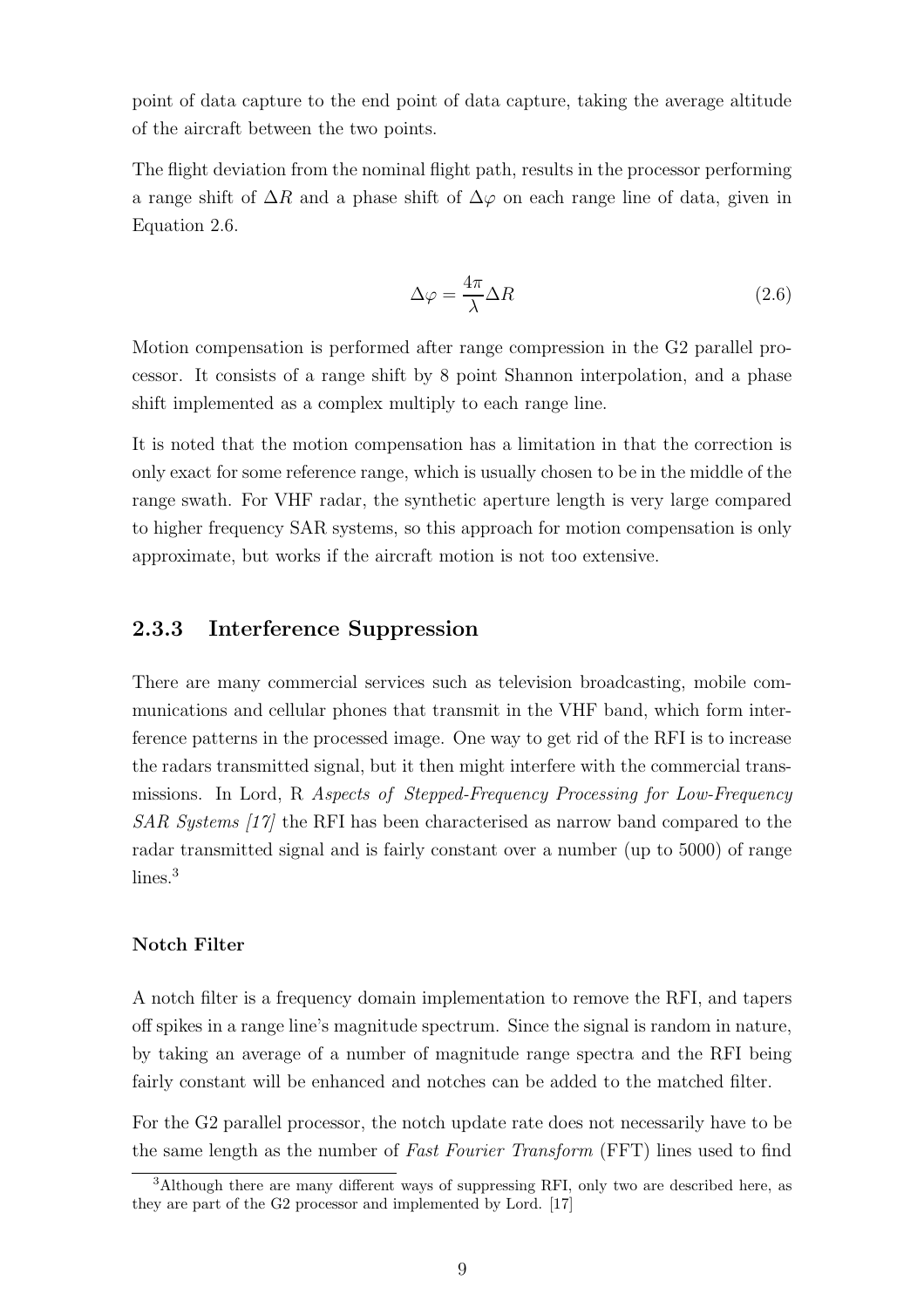| Processor Parameter              | Default Value |
|----------------------------------|---------------|
| Notch update rate                | 100           |
| Number of FFT Lines used for FFT | 100           |
| Notch cutoff                     | 3 dB          |
| Median kernel length             | 33            |

Table 2.1: Notch Filter Parameters

Table 2.2: LMS Filter Parameters

| G <sub>2</sub> Parameter | Default Value |
|--------------------------|---------------|
| LMS update rate          | 10            |
| LMS number of weights    | 512           |
| LMS side lobe order      |               |

the notches. It is also possible to set the notch cutoff value, expressed in decibels. The kernel length for the median filter to find the spikes can also be set. The typical values for SASAR are given in Table 2.1 showing the notch filter parameters.<sup>4</sup>

#### LMS adaptive filter

As its name suggests it is an adaptive filter using a *Least Mean Square* (LMS) algorithm that can track time variations in the statistics of the input data.<sup>5</sup>

For the G2 processor, the LMS update rate can be set so it uses the same filter over a number of lines. The LMS number of weights can be set as well as the side lobe order. With reference to Table 2.2, typical parameters for SASAR data are shown.

### 2.4 Azimuth Processing

What separates SAR processing from other radar techniques is the way that high azimuth resolution is achieved.

For conventional Real Aperture Radar (RAR), azimuth resolution depends on the real length of the antenna  $A_{real}$  and is approximated in Equation 2.7 where  $\lambda$  is the wavelength, and  $R$  is the slant range to the target.

$$
\delta_{real} \approx \frac{R\lambda}{A_{real}}\tag{2.7}
$$

<sup>4</sup>For more detail on the Notch Filter see [17]Chapter 4.5

 ${}^{5}$ For more detail on the LMS adaptive filter see [17] Chapter 4.6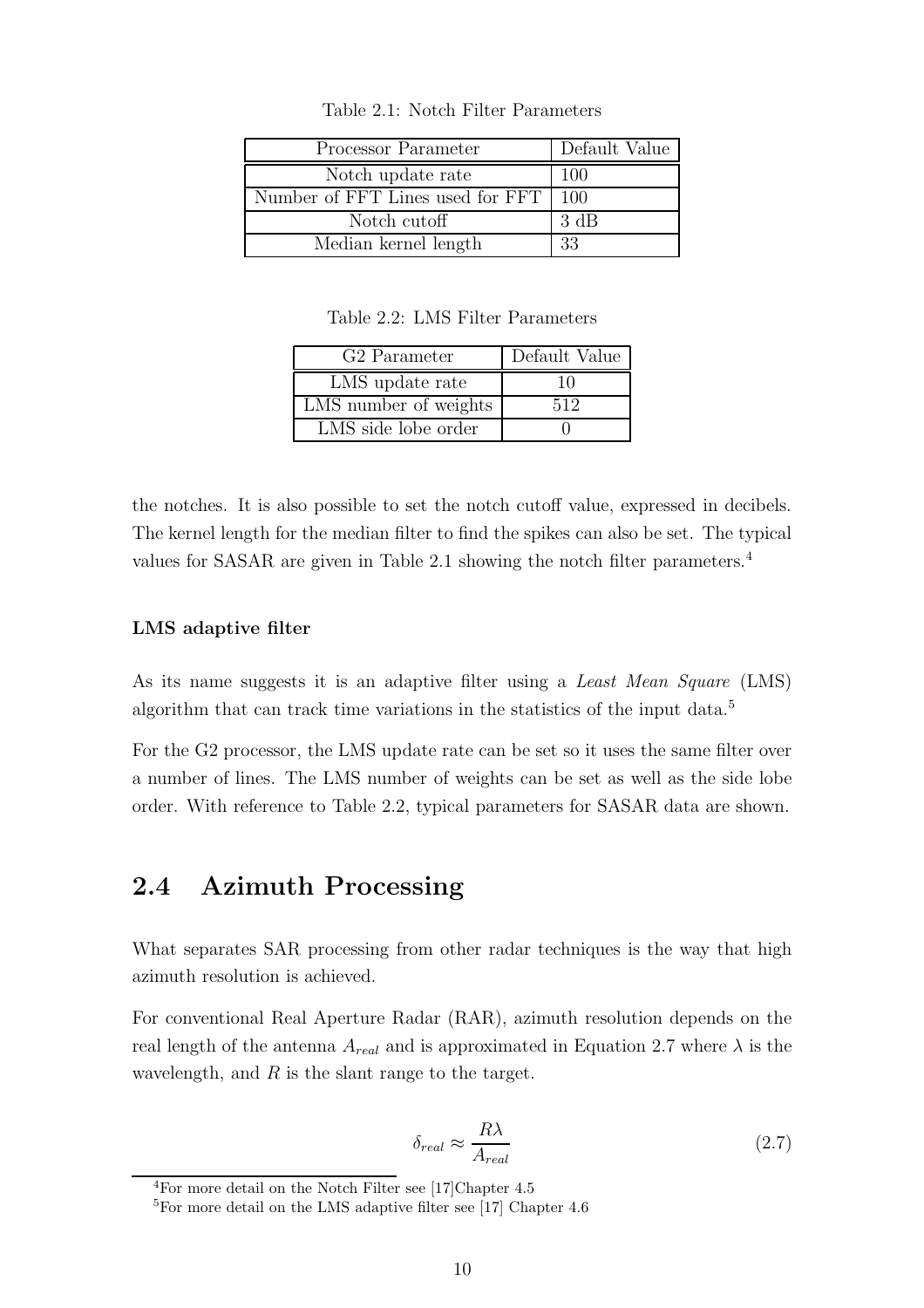This physical limitation on array size for airborne radars means it is difficult to achieve high azimuth resolution for RAR.

However, using SAR processing techniques it can be shown that the azimuth resolution is dependent on the length of the synthesised aperture, which is stated directly in Equation 2.8. Note that this is the small azimuth beam width approximation.

$$
\delta_{sar} \approx \frac{\lambda R}{2L} \tag{2.8}
$$

The value for  $L$  in equation 2.8, is the length of the synthetic aperture and it is only limited by a target needing to be in the real beam width of the radar, thus the wider the beam-width the higher azimuth resolution that can be achieved.

### 2.4.1 Azimuth Processing Algorithm

There is a strong correlation between the chirp pulse and the algorithm that is used for azimuth compression. The mathematics can be derived from the geometry and after making some approximations.<sup>6</sup>

#### 2.4.2 Range Curvature Correction

As the range from radar to the target increases, the range curvature increases and may extend over multiple range bins. This excessive range curvature can cause the energy from a target to be spread over multiple range bins that are not in the same range line. In order to align the received energy from a particular target, range curvature needs to be calculated and the data needs to be corrected. This is achieved using interpolation for sub-pixel accuracy and the data is shifted. Range curvature is most often a problem for low frequency SAR as the reference functions are long compared to higher frequency radars.

 ${}^{6}$ For a detailed description of azimuth processing the reader is referred to [19]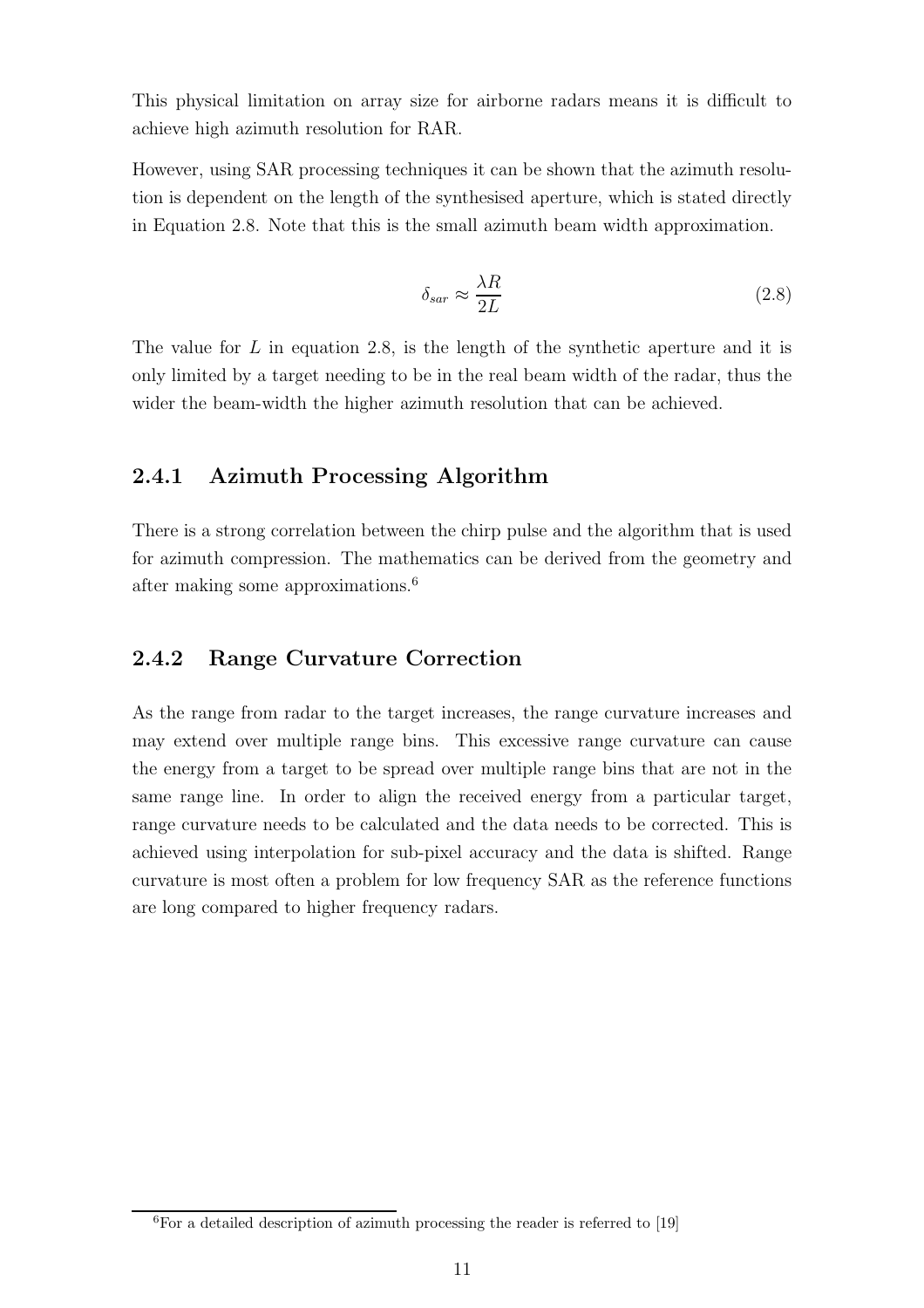## Chapter 3

## Principles of Parallel Computing

### 3.1 Introduction

There are many suitable candidates for parallelisation that have been proposed and implemented over the years, including complex system models, simulations and 'grand challenge' problems[2]. This chapter provides a description of parallel computers and where the parallel processor used in this dissertation falls into the of parallel processor family tree. It describes some of the fundamental concepts, theories and software implementations that form a background to this dissertation.

### 3.2 Taxonomy of Parallel Computers

There are many variations on the parallel theme, which are often differentiated or taxonomised in terms of their hardware profile and implementation software libraries. The first widely accepted taxonomy for parallel computers was devised by Flynn in 1966, which is still in use today. He categorised all computer architectures according to the number of instruction streams and data streams:

- Single instruction single data (SISD): A sequential computer like the von Neumann model used in modern PC's.
- Single instruction multiple data (SIMD): A style of processors that work on vectors of data (used in Graphics chips)
- *Multiple instruction multiple data* (MIMD): This is defined as many processors simultaneously executing different instructions on different data.
- *Multiple instruction single data* (MISD): No well known systems are documented.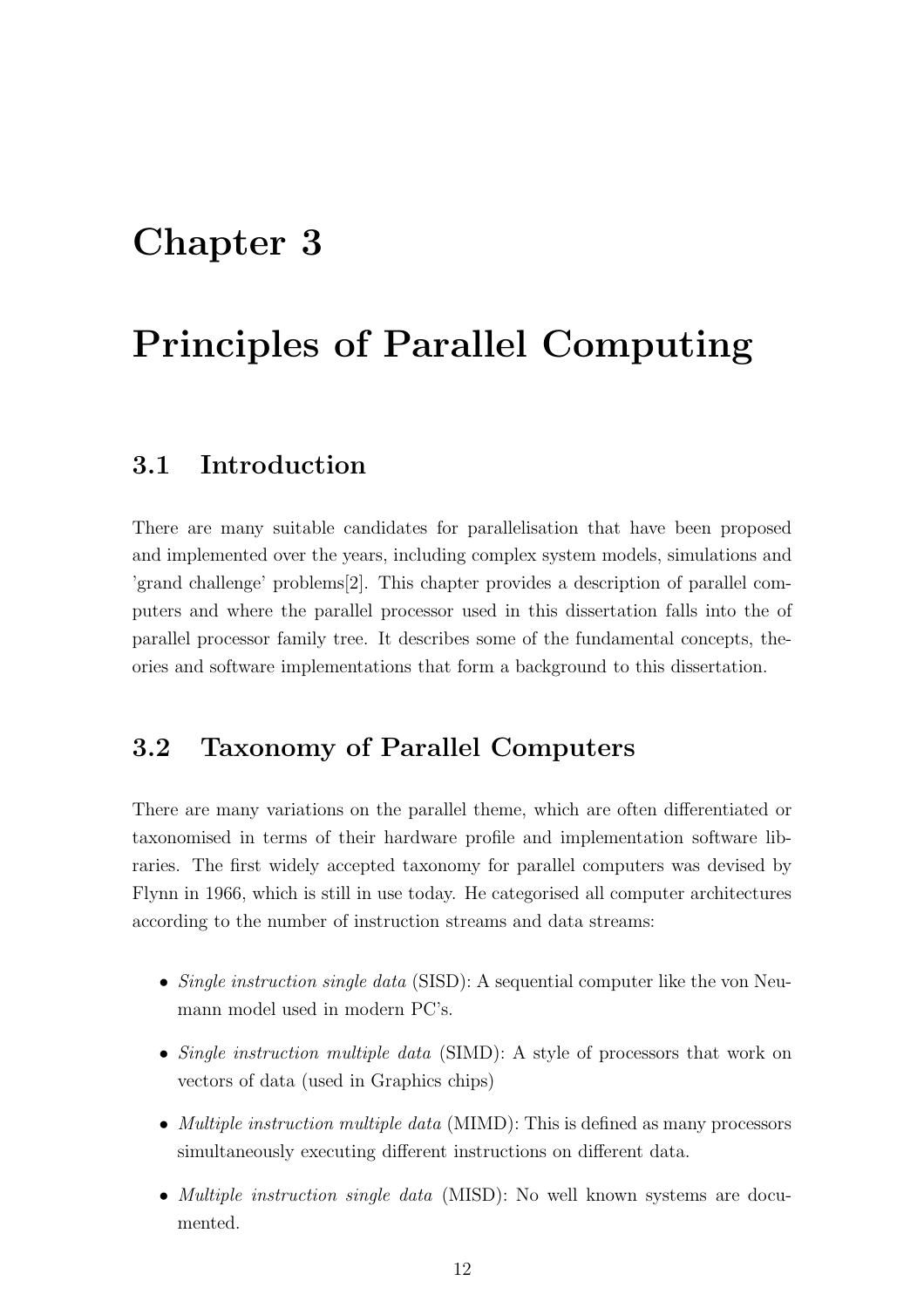

Figure 3.1: CISE Taxonomy (taken from CISE web page)

Despite the popularity of Flynn's taxonomy, his system does have inherent problems as MISD is not widely implemented. In light of these problems, new taxonomies have expanded on Flynn's original system. One such system has been set up by the University of Florida CISE department.

This new taxonomy is taken from the consensus that the areas that have seen the most growth need further subdivision. Figure 3.1 shows the additions that have been made to Flynn's system by University of Florida's CISE department[23].

From Figure 3.1 it can be seen that for SIMD no further definition refinement was given. However, MIMD systems have been split further according to the memory organisation, namely shared memory and distributed memory. These two categories have also been further subdivided, and there are six classifications according to the CISE taxonomy:

- Symmetric multiprocessing (SMP): Here, the memory is shared, and all processors access the memory equally at equal speeds.
- Non-uniform memory access (NUMA): For this implementation, the memory is physically shared but not distributed on an equal basis amongst the processors.
- Distributed Shared Memory (DSM): Here, the memory is distributed amongst the processors, but it appears contiguous at the application level.
- Fixed: Here, the number of connections is fixed. An example is a Cluster of Workstation (COW) connected via a hub or switch, as hubs and switches can only handle a pre-allocated number of processors.
- Linear: Here, the number of connections grows linearly with the number of nodes. An example is mesh connected multicomputers such as the Intel Paragon.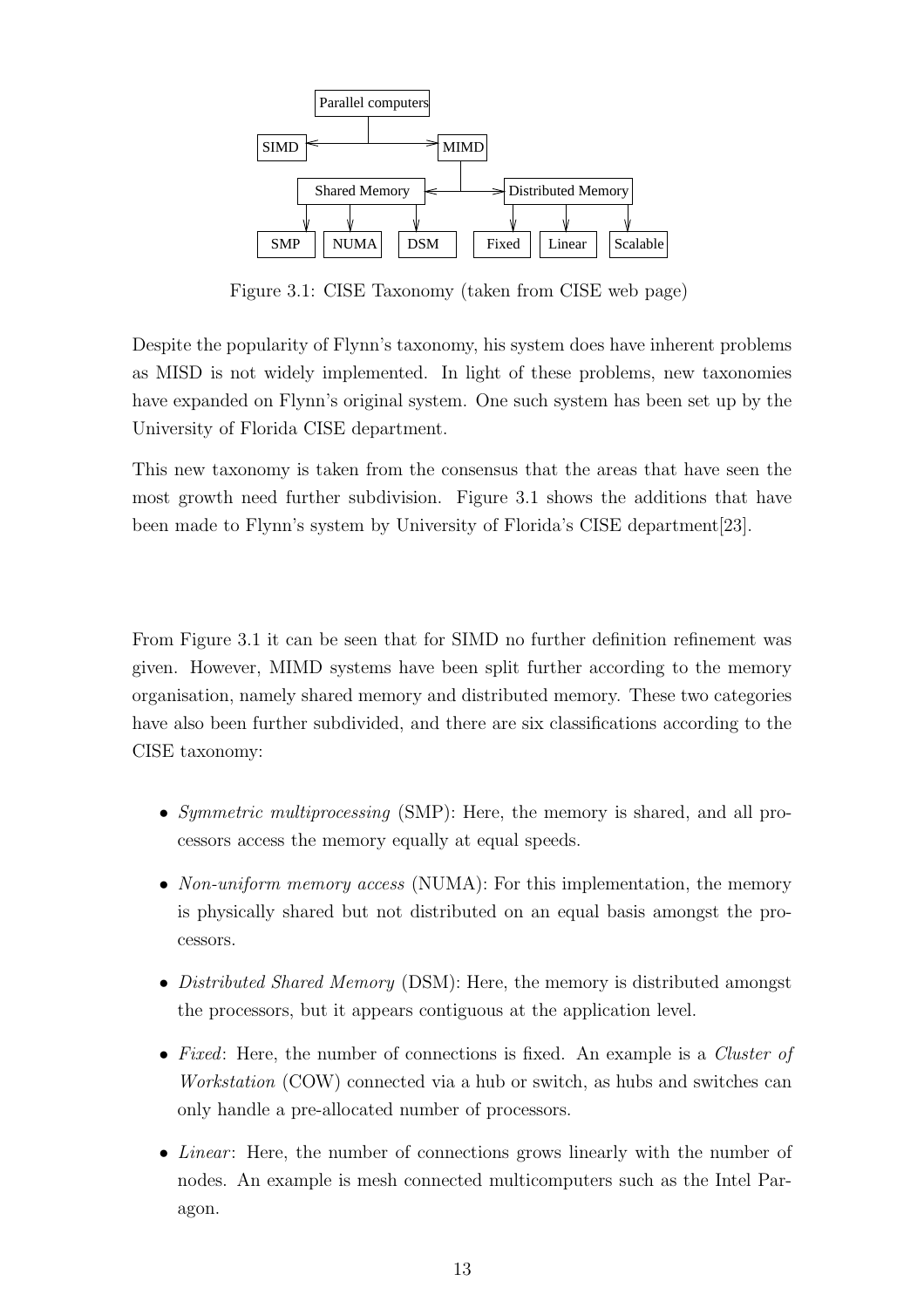• Scalable: the number of connections grows as  $P \times log(P)$  or greater with the number of nodes. An example is hypercubes such as the Intel iPSC/860.

It would possible to add more branches to the CISE taxonomy, but according to CISE there is no clear consensus about what these categories should be. For the purposes of this dissertation the CISE taxonomy is a good enough description. However other taxonomies do exist using different aspects of parallel processors to differentiate them.

Over the past few decades COWs have become a cost efficient option over the more expensive super computers like Crays. This is because COWs consist of a heterogeneous cluster of workstations, which can be used as individual workstations or working together in cluster. New nodes are off-the-shelf commodities and can be added dynamically to the network with very little implementation overhead. COWs are also no longer locked into reliance on proprietary software vendors allowing operating systems and other software to be modified and updated with at the fraction of the cost of the hardware maintenance of the system.<sup>1</sup>

The parallel processor used as the bench mark in this dissertation is a Beowulf Cluster which falls under the COWs section of the CISE taxonomy. Beowulf Clusters are so named after the first of its kind which was developed at NASA's Jet Propulsion Laboratory and was called Beowulf.

A more formal definition of Beowulf Cluster, is a high performance computing cluster that has some or all of the following components:

- Using *Commercial Off the Shelf* (COTS) hardware (such as PC's, switches and hubs)
- Using one of the many flavours of message middle-ware, including the following products:
	- Parallel Virtual Machine (PVM)
	- Message Passing Interface (MPI)
	- MOSIX

Beowulf clustering has a low cost for performance due to COTS hardware and low risk due to source software. This has made Beowulf clustering a viable solution, compared to the other parallel processing hardware solutions.

<sup>&</sup>lt;sup>1</sup>For a thorough overview of the state of Parallel Processing the reader is referred to [27]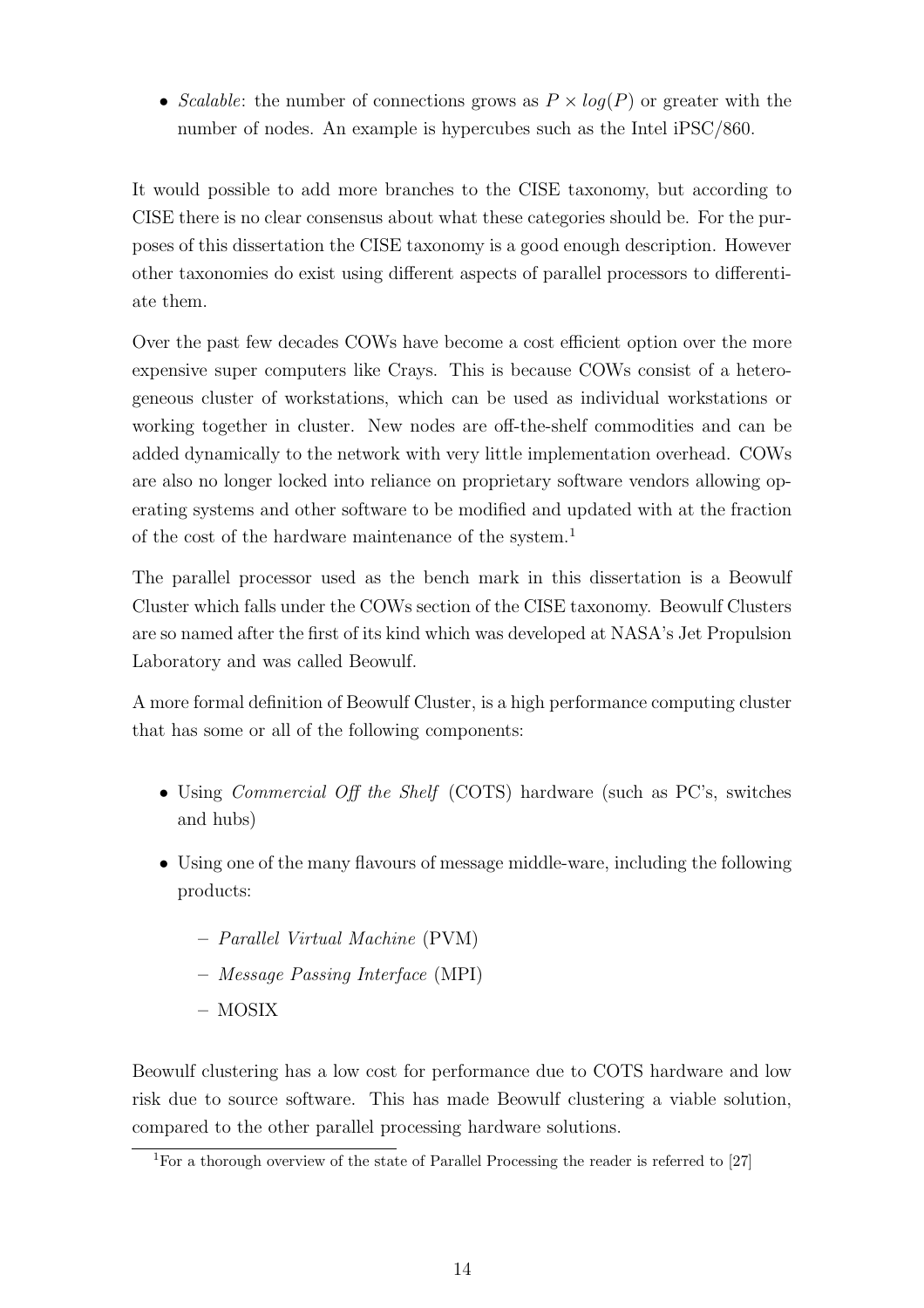| Option            | <b>PVM</b>                   | <b>BNM</b>                 |
|-------------------|------------------------------|----------------------------|
| Spawn method      | User daemon                  | System daemon              |
| Startup command   | pvm                          | bnmrun                     |
| Spawn command     | pvm_spawn                    |                            |
| UDP communication | default                      | $\rm No$                   |
| UDP packet size   | 4K (settable w/ pvm_setop)   | N/A                        |
| TCP communication | PymRoutDirect(pym_setop)     | default                    |
| TCP packet size   | $4K$ (settable w/ pvm setop) | maximum                    |
|                   |                              |                            |
| Option            | <b>LAM</b>                   | <b>MPICH</b>               |
| Spawn method      | User daemon                  | System, user or rsh daemon |
| Startup command   | mpirun                       | mpirun                     |
| Spawn command     | $MPI_Spawn()$                | N/A                        |
| UDP communication | default                      | N <sub>o</sub>             |
| UDP packet size   | 8K                           | N/A                        |
| TCP communication | $-c2c$ (mpirun option)       | default                    |

Table 3.1: Comparison of Message Passing Implementations[9]

## 3.3 Messaging Middle-ware

Middle-ware, or more specifically messaging middle-ware, is the software layer that can best be described as a common communications interface between software applications in a generic parallel system. This allows tasks - either on local or remote machines to send data back and forth to each other in a synchronous or asynchronous manner. Data sent to a particular program is stored in a queue and then forwarded to the receiving program when the receiving task becomes available to process it. There are many message passing implementations that have been developed. The next two sub-sections illustrates a few of these implementations.

### 3.3.1 Message Passing Implementations

Two of that have been used on the Beowulf Cluster at UCT are Parallel Virtual Machine (PVM) and the Message Passing Interface (MPI) standard implementation called MPICH. Since PVM was used for the parallel implementation for this dissertation the next sub-section gives an overview of PVM.<sup>2</sup>

### 3.3.2 Parallel Virtual Machine

Parallel Virtual Machine (PVM) collaborated venture between Oakridge National Laboratory , the University of Tennessee, Emory University and Caregie Mellon

<sup>2</sup>For a comparison between the PVM and MPI and other standards see [9].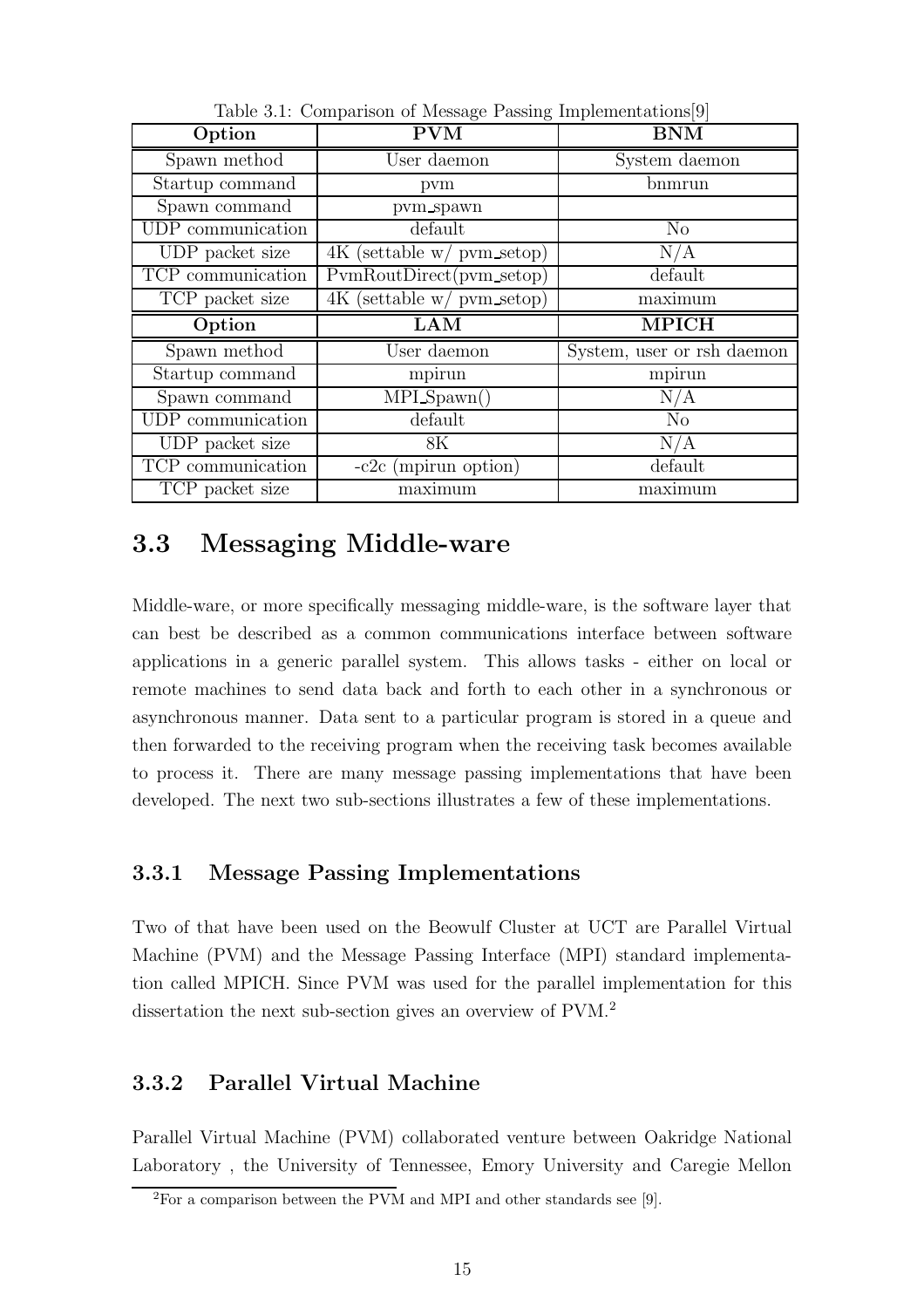University[9]. It is a popular parallel system implementation that can be used to view a large number of heterogeneous hosts in a network or ever across the Internet as a single available resource. It is based around the concept of a virtual machine that consists of two parts: the PVM daemon and a set of PVM library routines that can be called from a PVM task.

The PVM daemon run on each node in the network and is responsible for spawning tasks, performing inter-task communications and data distribution.

PVM provides routines for packing and sending data between tasks, transmitting messages over the underlying network hardware using appropriate protocols, such as Unix Datagram Protocol (UDP) or Transfer Control Protocol (TCP).The library routines are available for may common programming languages: C, FORTRAN, Java and Python.

There is a command line interface for PVM that can be used to start the PVM daemon and add hosts to the PVM configuration. There is a graphic front end called XPVM which provides task trace output and other useful graphic information.

#### PVM Maintenance Routines

pvm\_spawn() is used to spawn other tasks in the PVM environment. pvm\_getop and **pvm\_setop()** are used to get and set the PVM environment options. Some of these options include PvmRouteDirect which routes messages directly to receiving tasks.

pvm joingroup() is used to initialise and maintain process groups. By using the function pvm barrier() call all tasks in a group need to have made a similar call before tasks can continue.

#### PVM Message Passing and Packing Routines

PVM send routines are nonblocking  $\bf{pvm\_send}$ , while PVM receive routines can be either blocking  $\bf{pvm\_recv}()$  or non-blocking  $\bf{pvm\_prev}()$ . The same message can be sent to multiple tasks by using  $\bf{pvm\_meast}()$  call.

Data is sent and received through message buffers. Data typing is maintained by packing it into a send buffer. It is left up to the receiving task to unpack the data according to the format in which it was packed.  $\bf{pvm}$ - $\bf{pk}^*$ () is used to pack data and  $\bf{pvm\_unk*}()$  is used to unpack data in order.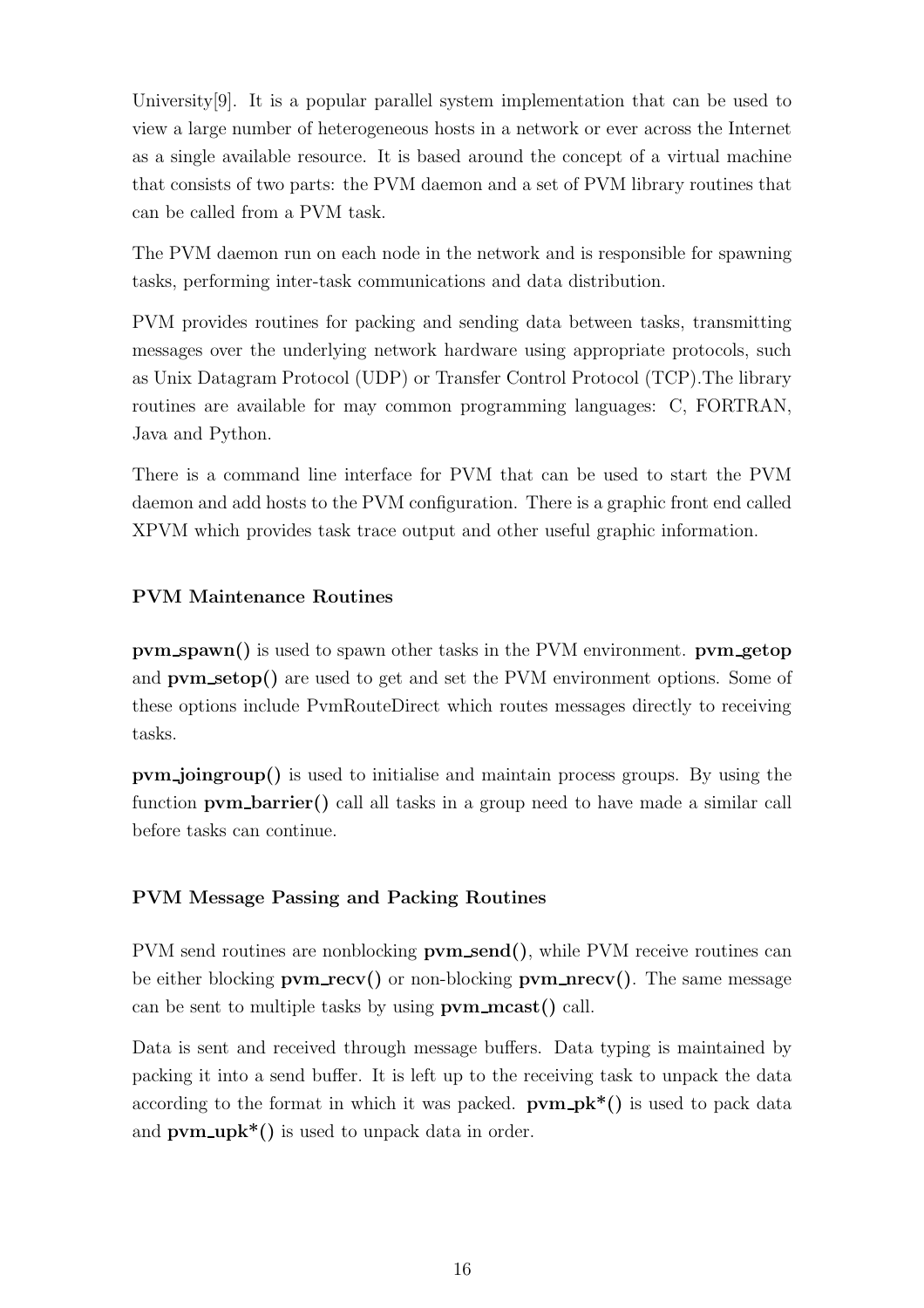### 3.4 Parallel Processing Theory

Like most other sciences, parallel processing had developed its own own theories and performance metrics to evaluate and compare parallel processors. This section is intended to give an overview of some of the more common parallel processing theories and performance measurements.

### 3.4.1 Amdahl's Law

This is probably the most well known law for parallel processing. Amdahl's law shows that the scaling performance of a parallel algorithm is limited by the inherent serial parts of the algorithm.

$$
S \le \frac{1}{f + \frac{1-f}{N}}\tag{3.1}
$$

Equation 3.1defines Amdahl's law. S represents the theoretically achievable speed up factor for a parallel version of an algorithm and  $N$  is the number of compute nodes used by the algorithm. Every parallel program has an inherent sequential component represented by f. Taking an example, if  $25\%$  of the algorithm is inherently sequential, the maximum achievable speed-up (taking  $N \to \infty$ ) will be 4.

Amdahl's law as a model is limited in its application, and it has been extended to include communication overhead and other parallel factors. However, it does show one important fact: the the parallelisation of the algorithm as a whole is important, and by choosing to only parallelise parts of an algorithm will not achieve a high speedup ratio.

#### 3.4.2 Processor Speedup Factor

This metric can be used to compare a parallel solution with a sequential one. This is given in Equation 3.2. This is often compared to the theoretical speedup shown in equation 3.3.

$$
S(N) = \frac{T_{sequential}}{T(N)_{parallel}}
$$
\n(3.2)

$$
S(N) = \frac{T_{sequential}}{N}
$$
\n(3.3)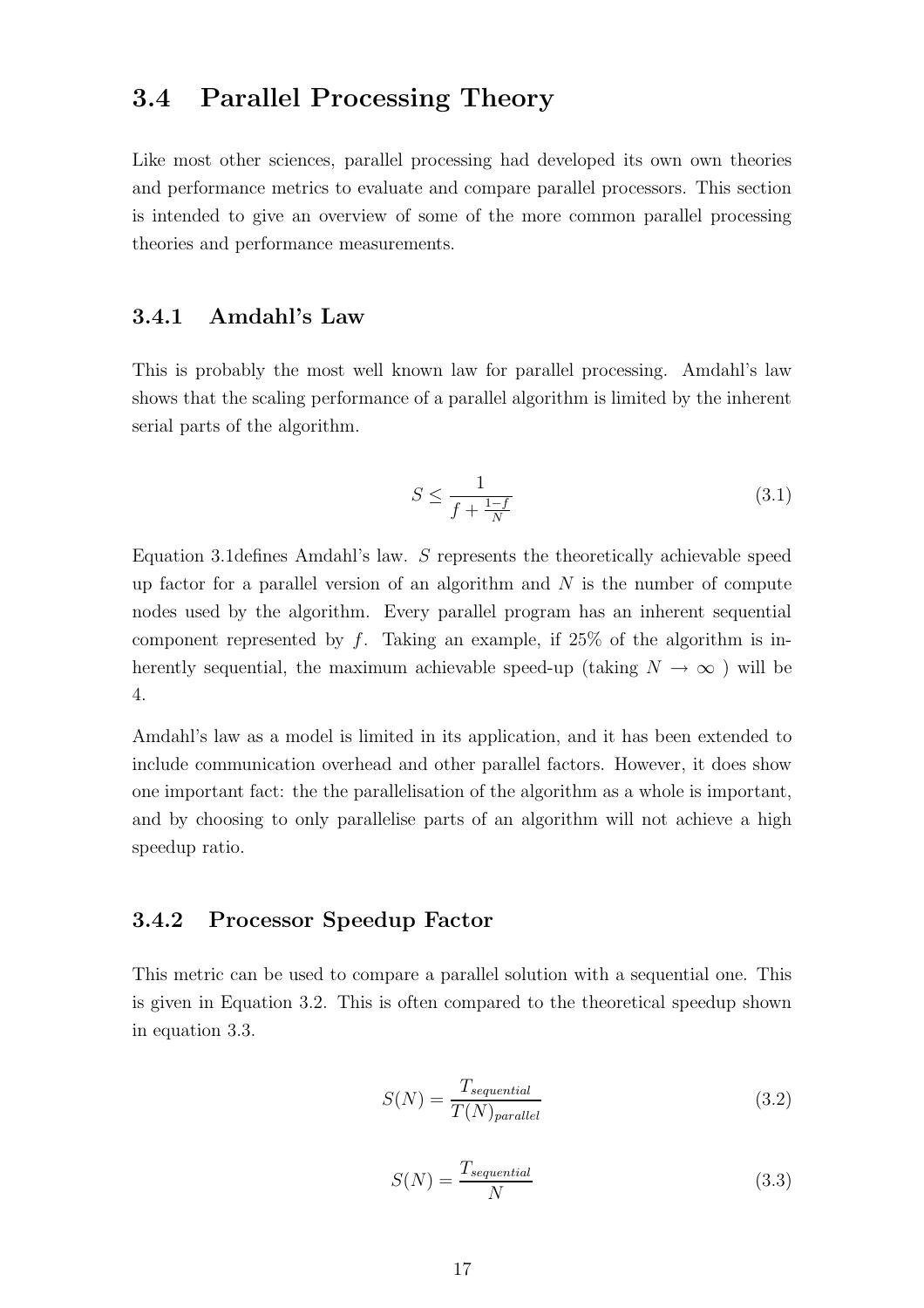However, it is generally noted that as a rule of thumb the theoretical speedup usually has an efficiency around  $60\%$ , and Equation 3.3 can be modified accordingly, as is shown in Equation 3.4.

$$
S(N) = \frac{T_{sequential}}{0.6N}
$$
\n(3.4)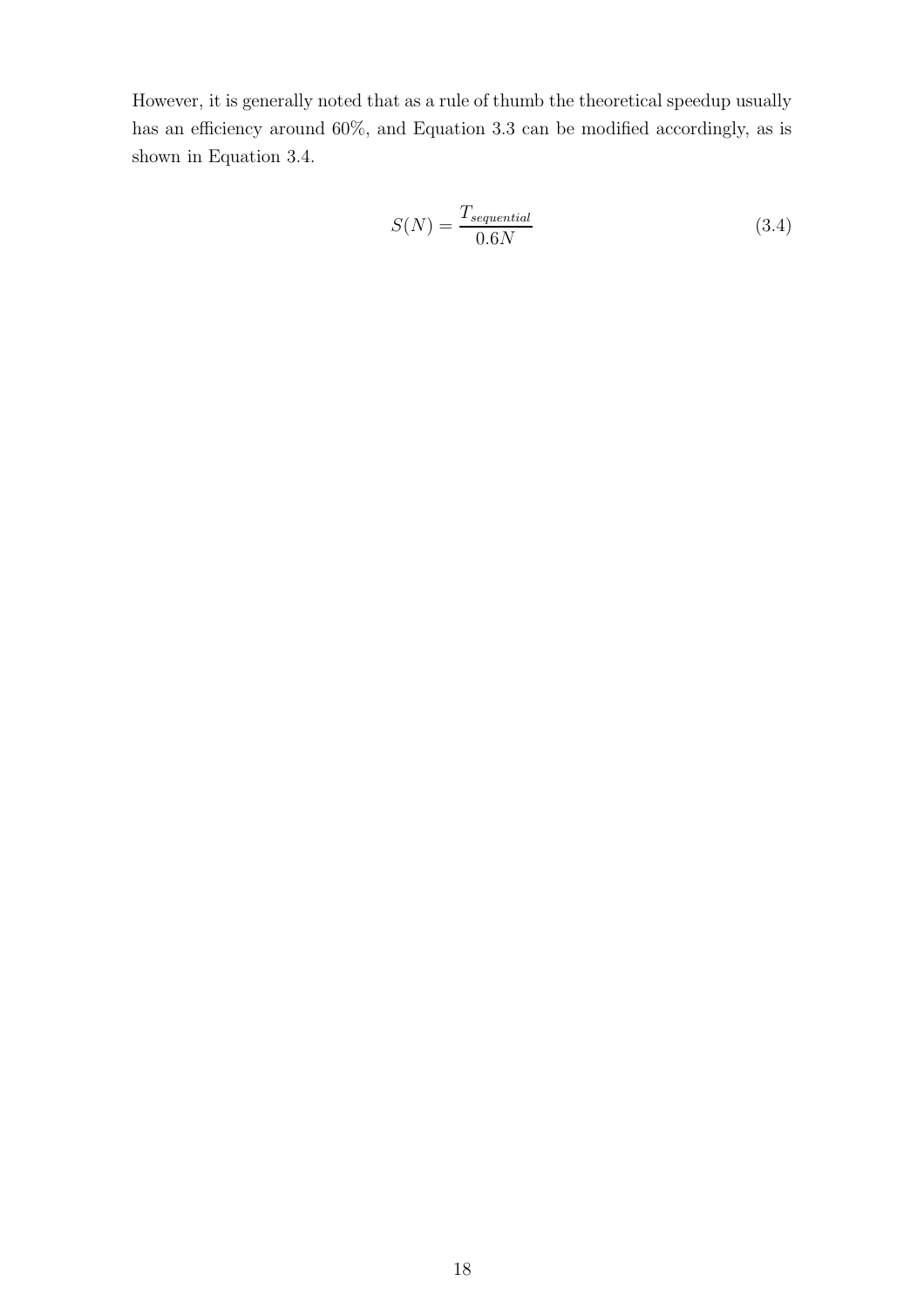## Chapter 4

## Parallel Processor Implementation

### 4.1 Introduction

As has been indicated there already exists a serial version of a SAR processor know as the G2 processor. This chapter describes in detail the parallel version of the G2 processor which was derived from the serial version.

The G2 parallel processor can be best described as a data parallel processor, taking advantage of the fact that, a small subset of range lines can be processed independently from the rest of the image in a range direction and a small subset of azimuth lines can be processed independently of the rest of the image in an azimuth direction.

However, there is a limit to how many range lines or azimuth lines can be processed independently. This is due to the fact that range presuming is implemented to increase the SNR of the received signal and the RFI suppression notch filter needs a number of range lines to create its filter. In the azimuth direction, range curvature correction requires a number of azimuth lines for interpolating the range curve to a sub-pixel level. Since range compression and azimuth compression are independent processes, the processor implements a range compression algorithm (with data conditioning capabilities), a corner turn and an azimuth compression algorithm.

The G2 parallel processor is divided up as a master task and a group of slave tasks. The parallel processor is fully scalable from 2 to N slave tasks. Since the hardware bench mark for the G2 parallel processor is an 8 node Beowulf cluster there is no point in implementing more than 8 slave tasks, as it hits a performance degradation once the processor goes beyond the 1 processor 1 task threshold. It is better to have 1 process handling a large set of data than two processes handling smaller sets of data while they are competing for CPU time. The master task is spawned on a dual Pentium processor so a slave can be spawned on the same node as the master task, with minimal effect on the loading to that node.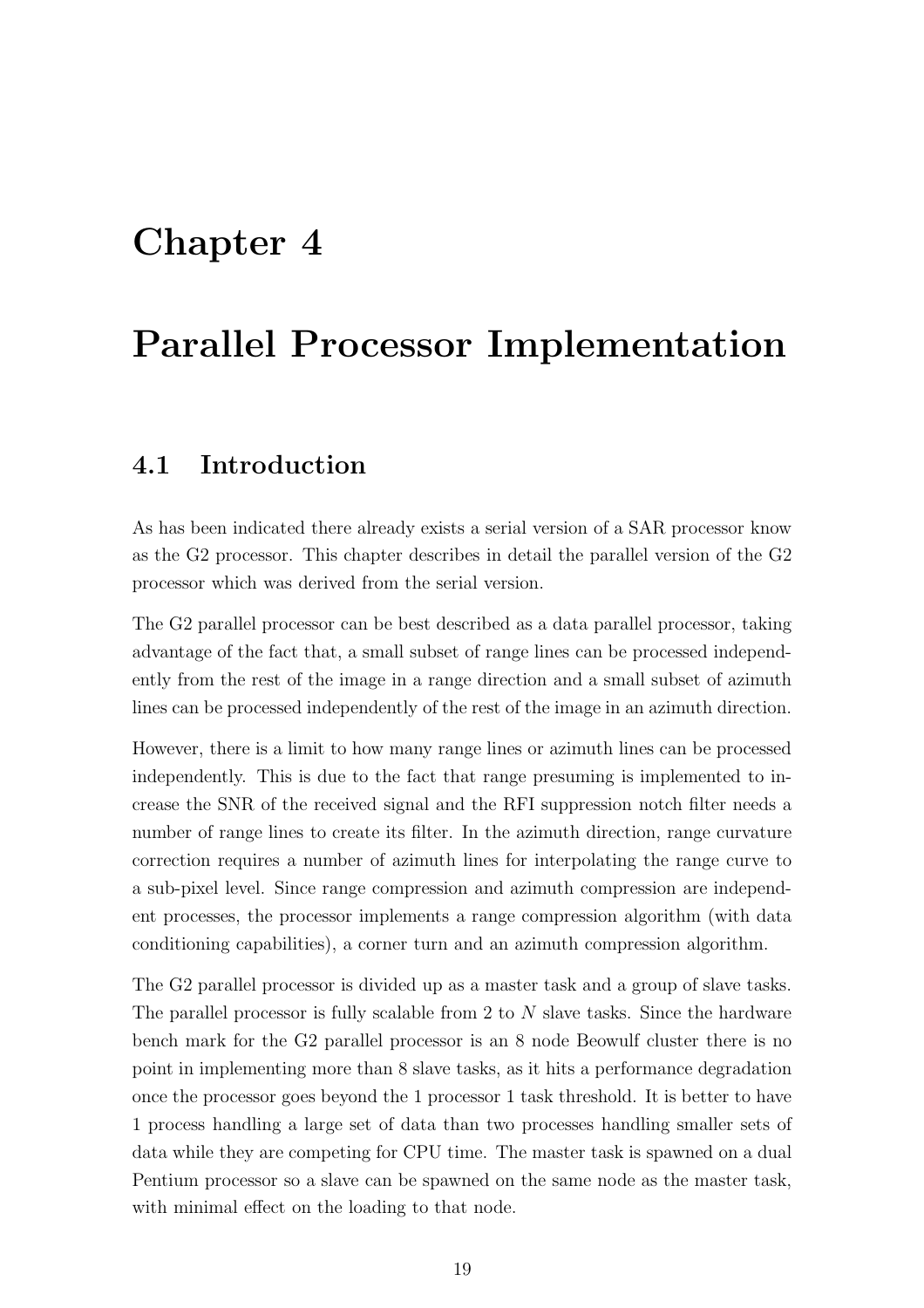## 4.2 Processor Source Code

The processor source codes can be found on the attached compact disk in the directory \*/thesis source/.

| Source code   | Contents                                                            |  |  |
|---------------|---------------------------------------------------------------------|--|--|
| Pg2Mmc.c      | Master process source code                                          |  |  |
| Pg2Srnc.c     | Slave process source code                                           |  |  |
| $g2000$ .jcc  | Code Crusader (jcc) project header file                             |  |  |
| *.c & *.h     | All other source code and header files for functions and procedures |  |  |
| Makefile.aimk | Special PVM make file                                               |  |  |

The next sections deals with the implementation of the master process.

### 4.3 Implementation of the Master Process

The master-slave model is a standard approach that can be used to implement parallel programs. This model divides the responsibilities neatly between a master process that is in control of data flow and the processing environment and the slave tasks which performing the algorithms that need to be implemented on the data set.

### 4.3.1 Initialisation Phase

The first step for the master process is to read in data from the setup file that follows as a command line argument when the master processes is started. This setup file is indicated in Figure 4.2 as 'general setup file'. During this phase some error checking is performed to make sure that there are no conflicting setup parameters. This step does not require any interaction with the PVM environment.

Next the master process initialises the PVM environment and spawns the slave processes. It is assumed that the PVM daemon has been started up prior to the master task being started. In order to optimise the message overhead the pvm setopt(PvmRoute, 3) option is set, routing messages directly to tasks. The master process will then attempt to spawn a slave task on a node in the cluster that has the least number of PVM tasks running on it. Thus if there are 8 available nodes in the cluster and 8 slaves need to be spawned, the master process will spawn seven slaves on their own nodes and spawn the last slave on the same node as the master process, assuming that the master process was spawned on the first node in cluster processor list. The master tasks uses the information made available by the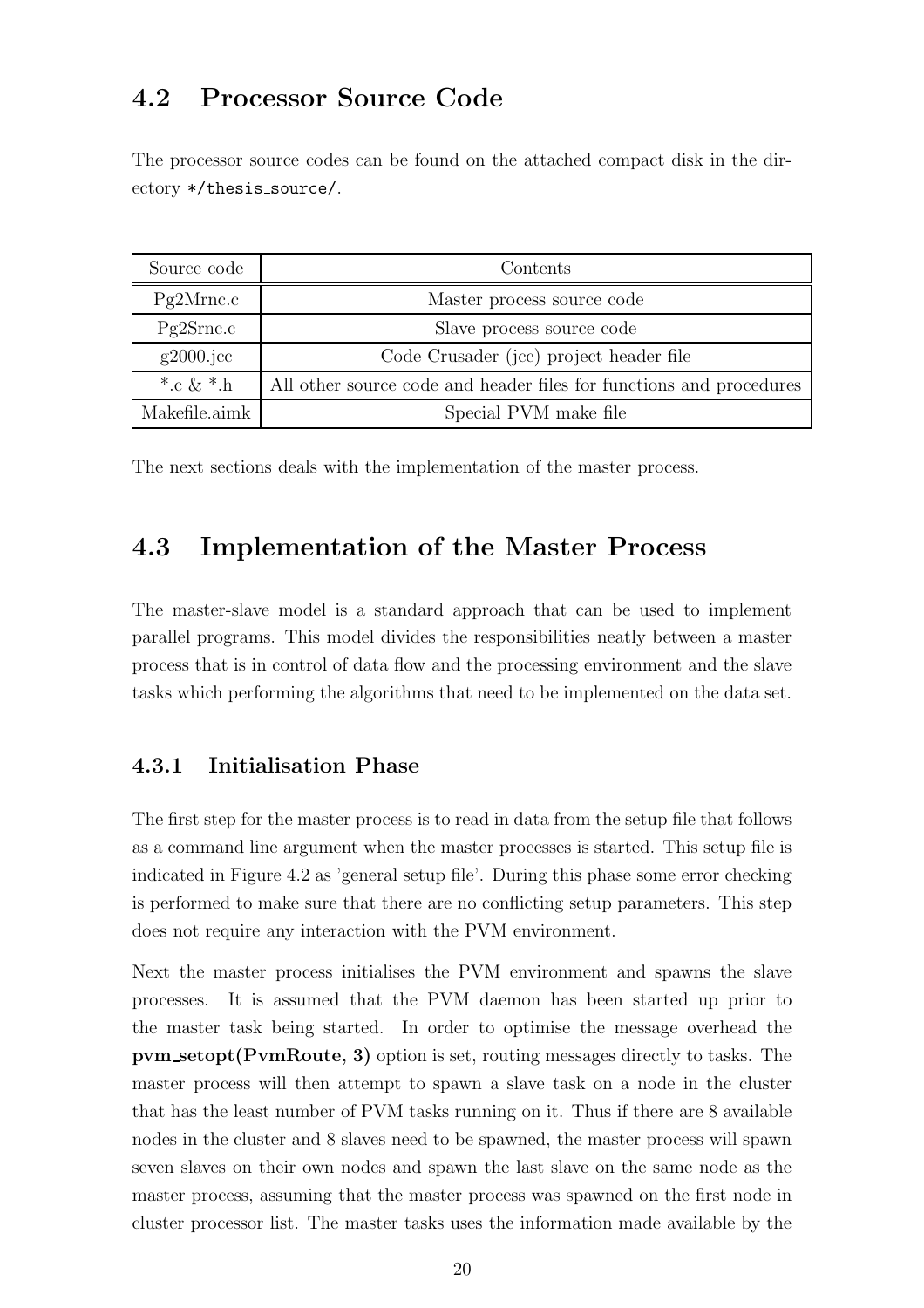

Figure 4.1: G2 parallel processor program flow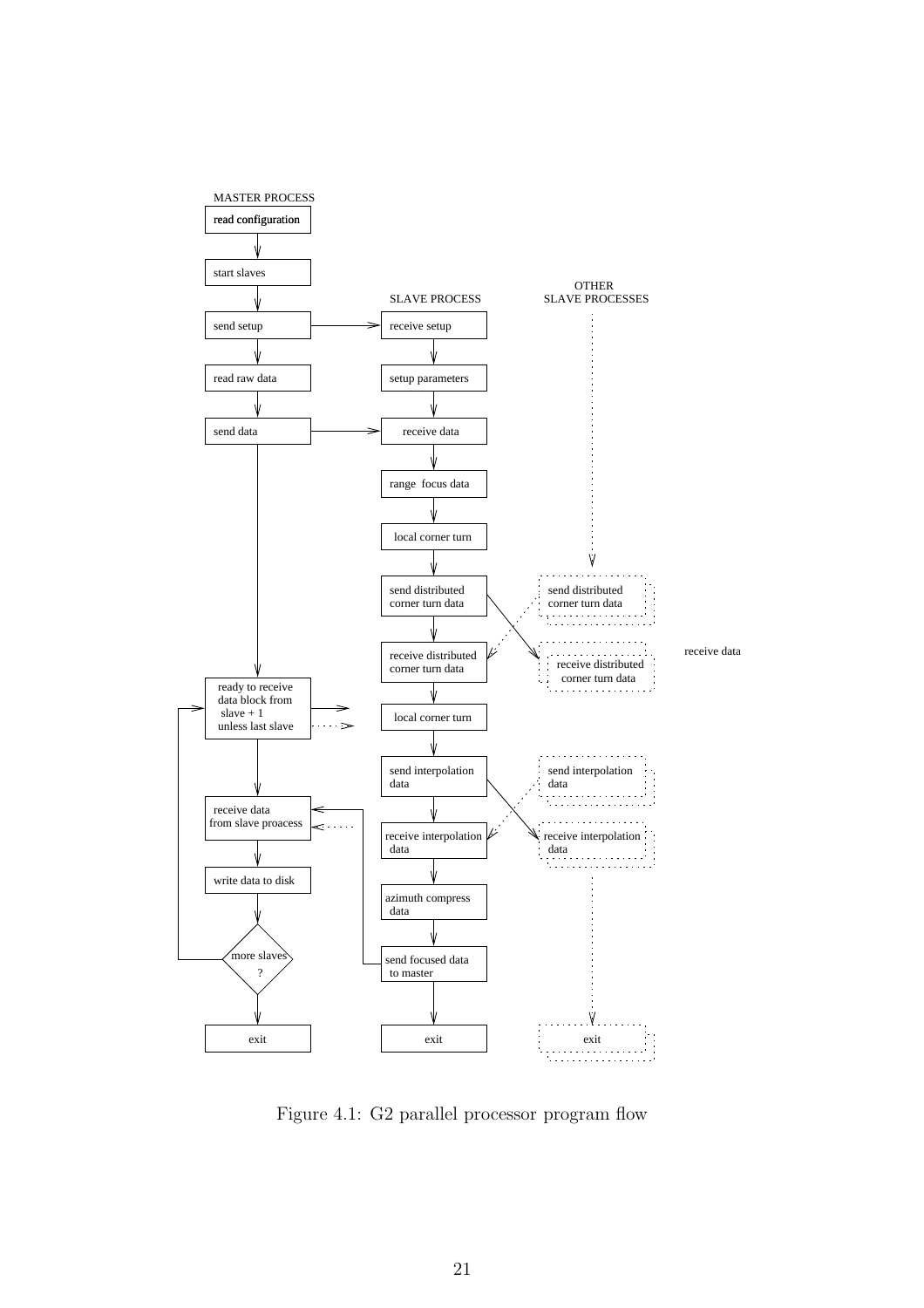

Figure 4.2: Program Data Flow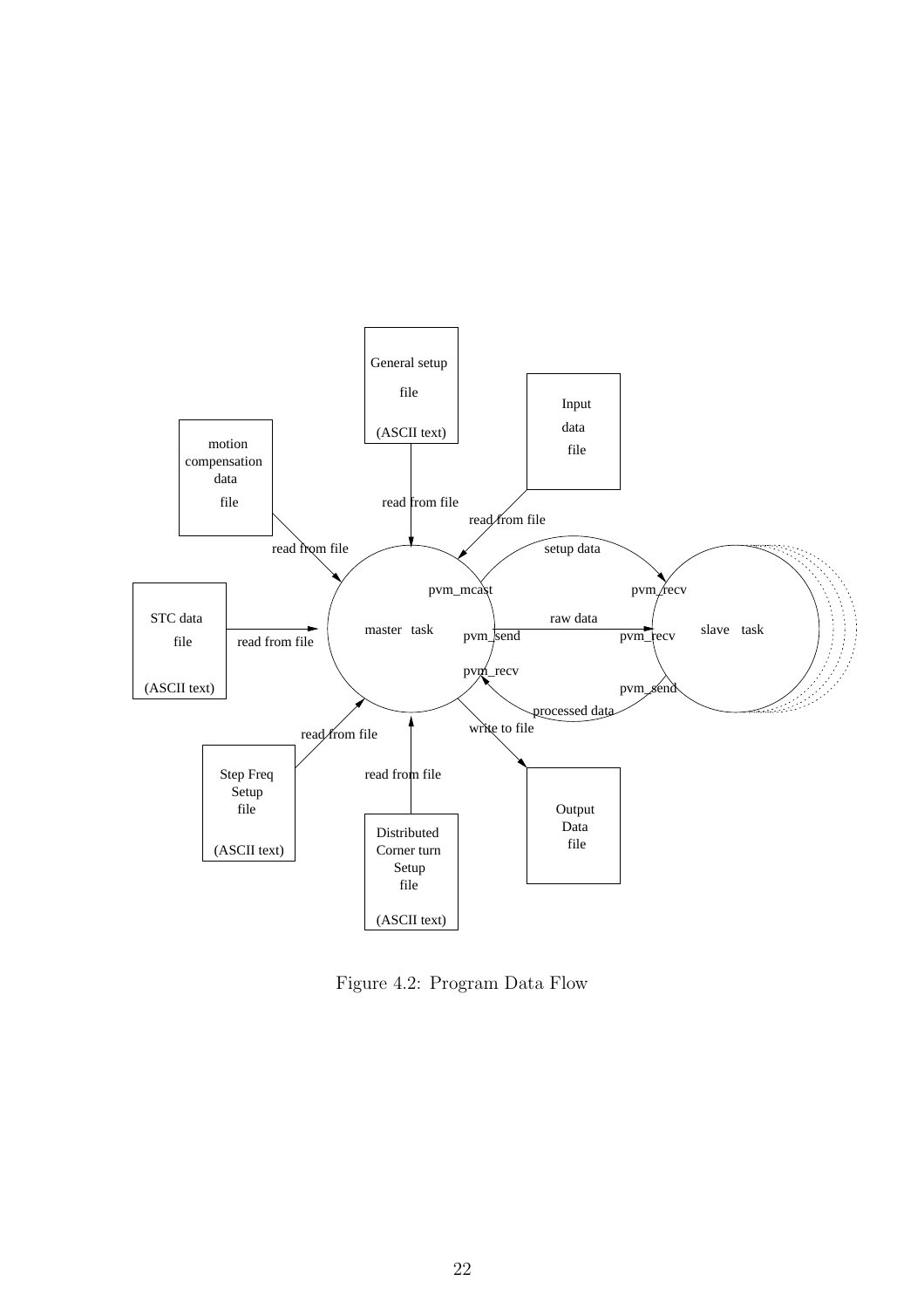pvm config() function which returns a structure describing the PVM environment. The master process checks the PVM tasks load only, i.e. it does not check the overall load on each node, it checks through the PVM configuration function.

After the slaves have been spawned the master process sets up the parameters for how to divide the data that needs to be processed between the slave tasks. If notch filtering is being used for RFI suppression, a data overlap might be needed for the notch filter to operate correctly and the size of this overlap is calculated, adding extra range lines of data, so that at least a multiple N data lines exist at the end of the data block for use by the filter, where  $N$  is the number of range lines needed to calculate the notch filter.

Next, pointers to output files (i.e. for the processed data) are allocated and all other processing setup data that is need from files is read into appropriate memory buffers. This includes the motion compensation data, step frequency processing setup data, STC data and the distributed corner turn setup data. All these are indicated in the data flow diagram Figure 4.2.

In the original G2-processor software, in order to save memory the motion compensation data is read from a file into a memory buffer only when required. The master task, however reads motion compensation data into a buffer so that it can be sent to the slave tasks. All motion compensation data is passed to all the slave processors. But each slave is given a list of offsets so that it knows where to start applying the motion compensation data to its raw data set.

Data read in from the setup files is used to calculate other processing parameters, the most important of these being the frequency domain representation of the range reference function for the match filter. The processor uses power of 2 FFT, so the memory buffer size can be pre-calculated. The disadvantage is that it might use large amounts of memory to produce an FFT representation of the range reference function which is zero padded.

### 4.3.2 Starting up the Slave Processes

At this stage of the process all the parameters that the master task can define for the problem have been calculated and all the slave tasks have been spawned, the setup information now needs to be transfered to the slave processes. The initialisation data and raw data have been divided into two separate message passing phases. This is done because it takes time for the spawned slave processes to set themselves up using the setup information and the master is can start reading in data from the file while the slave tasks are processing the setup data. The setup data is multi-cast to all the slaves as there is a lot of overlap data that each slave needs. Thus the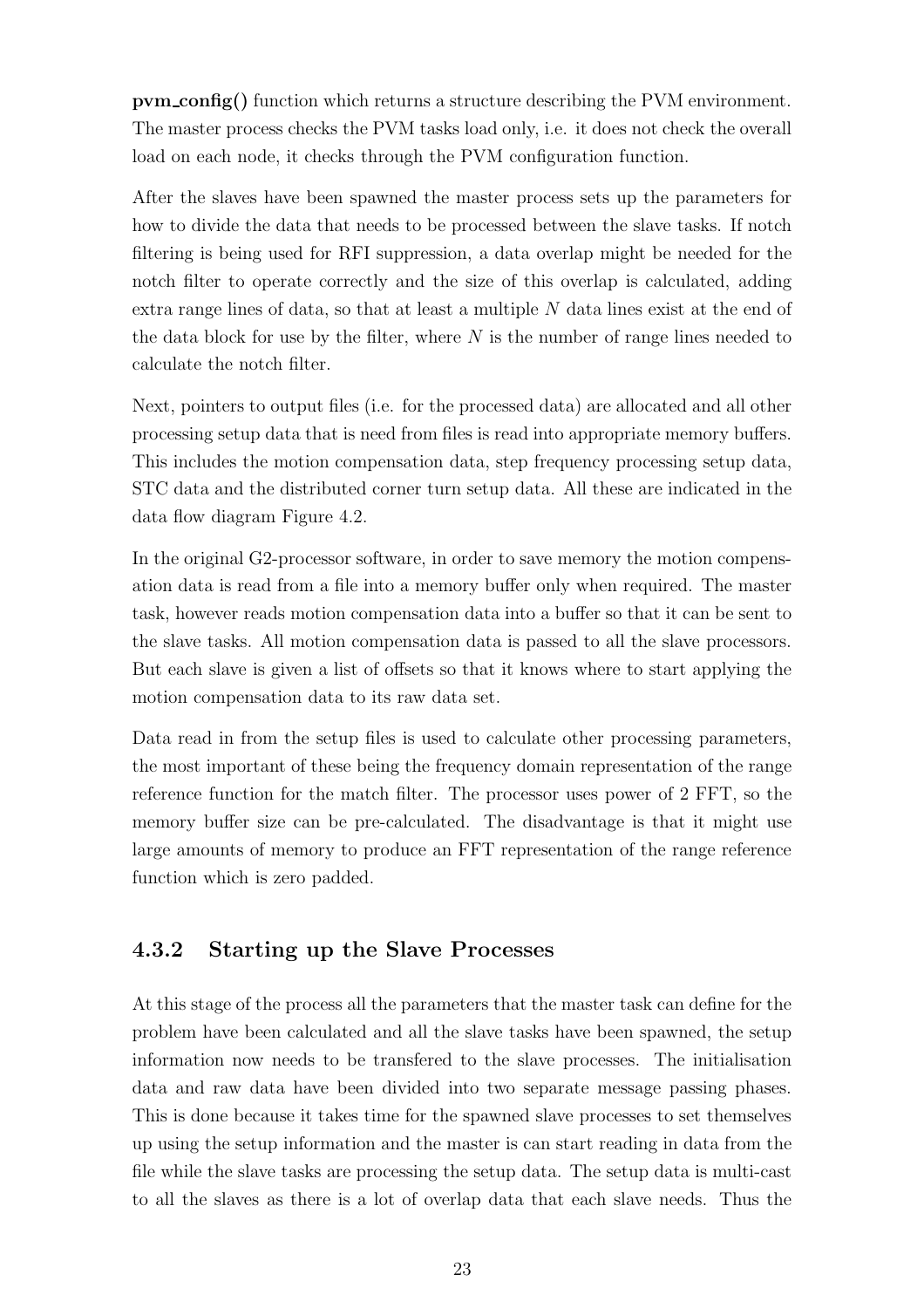| Parameter      | Explanation                               |
|----------------|-------------------------------------------|
| NumberOfSlaves | Number of slaves used in processor        |
| <b>TIDs</b>    | Array of Slave Task ID's                  |
| SizeToRead     | Size of input buffer to create            |
| Flg.RngCom     | Flow control flag for range compression   |
| $Fig. CrrTrn$  | Flow control flag for corner turning      |
| Flg.AzmCom     | Flow control flag for azimuth compression |

Table 4.1: Example of parameters sent in multi-cast message

PVM multi-cast option can taken advantage of for sending the setup information to the slave processes. Firstly the information needs to be packed using the pvm  $pk^*$ functions and then using the PVM multi-cast function to send the data to all the slave processes. $<sup>1</sup>$  The call looks like this in the code:</sup>

#### pvm mcast(TIDs, NumberOfSlaves, RNC SETUP)

TIDs is the PVM identity numbers for the slave processes and RNC SETUP is a tag that is used to as a message identifier. Table 4.1 gives an example of some of the parameters that are passed in the multi-cast message.

### 4.3.3 Scatter the Raw Data to the Slave Processes

The next phase is to pass the data that needs to be processed to the slave processes. The data is passed as byte format to the slave processes, but they are capable of processing 'unsigned char' or 'float' format data - by casting the data type once the raw data has been received. It may be the case that the data is padded at the front and end of each range line. This padding is passed to the slave processes, so that block reads can be done from the hard disk. The slave process while processing the data casts the data type and removes the header and footer information. The input data is usually of byte type (SASAR input data is of type signed char) and after being cast to floats they will be four times the original size of the input buffer, depending on how much pre-summing is done on the input data. The processor is capable of handing the input data in a float format but in this situation advantage of the data representation is lost.

#### 4.3.4 Receiving Processed Data from Slave Processes

Once the raw data has been sent to the slave processes, the master task idles until the data has been processed by the slave tasks and has been sent back to the master

<sup>1</sup>For a full list of all the available pvm functions see the appropriate PVM documentation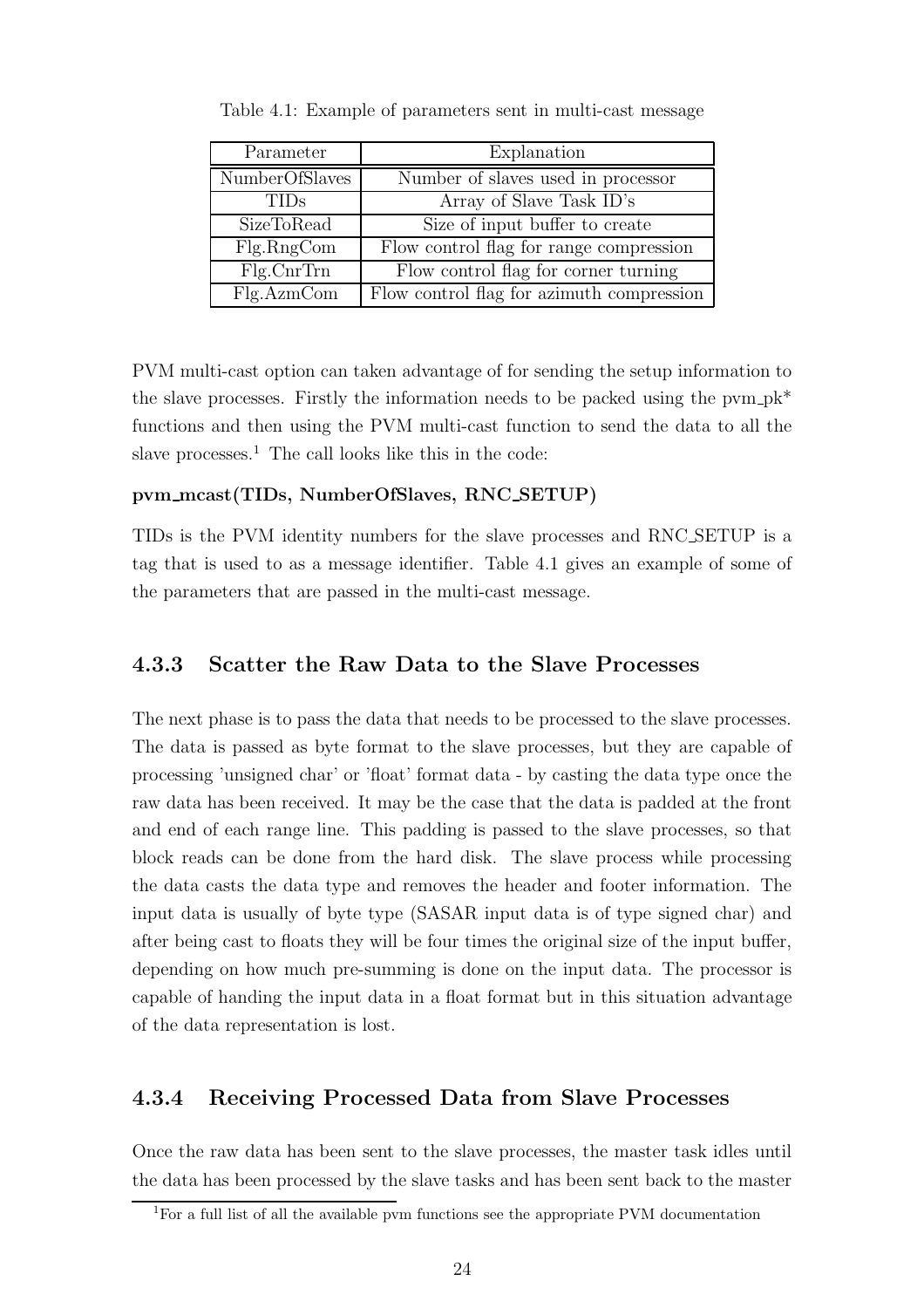process to save to disk. In the PVM model, message queues are stored in memory on the receiving tasks machine, so it is important that slave tasks only send data to the master task when memory space becomes available, otherwise the processor running the master task will eventually have to swap the receiver buffer to disk, greatly increasing the time it takes to save the data to file on disk. Thus the slave tasks first waits for a request from the master task to send its data. While slave  $N-1$ 's data is being written to disk, slave N sends its data to the master process.

Once all the data has written to disk, the master task exits from the PVM environment and frees the resources it was using.

## 4.4 Implementation of the Slave Process

Each node in the cluster keeps a local copy of the executable for the slave task. So when the master task spawns a slave task on a particular node, the executable does not need to be sent to the designated processor to start execution, the local copy is loaded into memory. Once a slave has been spawned it has its own unique TID tag, and can have data sent to it by specifying this tag in a PVM message parameter.

#### 4.4.1 Initialisation Phase

Once the slave task has been spawned by the master process, the slave needs to find its unique TID value and the master processes TID value. These are necessary in order to receive data from and send data to the master task. Once enrolled in the PVM environment a work group is set up, using the **pvm** joingroup() function. The first slave process that enters the group will create it automatically. The work group facility is used to aid co-ordinate the distributed corner turn. Once again the pvm setopt(PvmRoute, 3) is used to optimise the message overhead by passing data directly to tasks, i.e. not via the PVM daemon.

The slave process is responsible for processing the data it receives from the master according to the rules and information it has been sent via the setup message from the master task. Depending on what has been requested, the slave process is capable of performing motion compensation, two flavours of RFI suppression (not at the same time), range compression, a distributed corner turn and azimuth compression. This functionality was done to maintain the general processor capability of the G2 processor, as well as assist in debugging. By setting values for specified flags it is possible to toggle these functions according to what is required.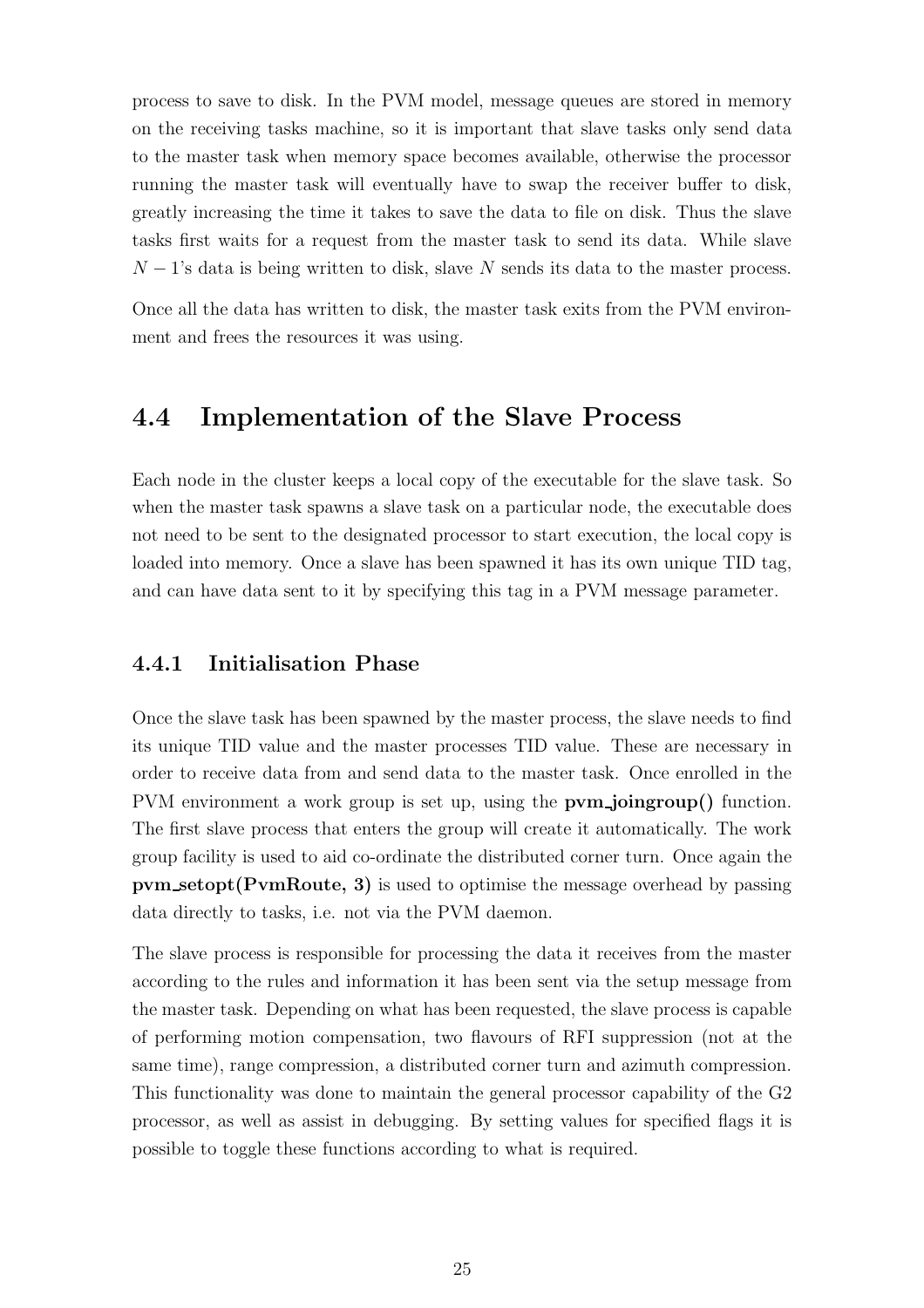### 4.4.2 Range Compression Implementation

If the range compression flag has been set, range compression will be performed on the input data. However, usually before the match filter algorithm is implemented various data conditioning can be done on the data. This includes motion compensation and RFI suppression. It is also possible to perform a simple pre-sum on the data to increase the SNR. In order to save on memory, the output data is written over the input data buffer. If the corner turn flag and azimuth compression flag are not set, the slave task will send the data range compressed data to the master process to save to disk.

### 4.4.3 Corner Turn Implementation

If the corner turn flag is set, the slave tasks will collaborate to perform a corner turn. The slave tasks perform the corner turn independently from the master process. The implementation of the corner turn is dealt with in more detail in a later section. If the azimuth processing flag is not set the slave processes will perform the corner turn and pass the data back to to the master process. It is thus possible to perform a corner turn on a data set without performing range compression or azimuth compression.

### 4.4.4 Azimuth Compression Implementation

If the azimuth compression flag is set, the slave tasks will perform azimuth compression on the raw data set. Before the azimuth compression is performed extrapolation data for the first and last lines of azimuth data needed is sent from one slave to the other. When performing azimuth compression, the algorithm needs to have up to 8 range lines to determine the sub-pixel position of range curved range line. Once the overlaps have been received azimuth compression can be done on the data. To save memory the output data is written over the input data. Each slave processor will calculate the parameters for azimuth compression according to its 'local' near range and far range values for its particular piece of the data set. This has implications on the size of the match filter buffer that is allocated in memory for each slave and the size of the FFT power of 2 buffer. By using the 'local' near and far ranges instead of the 'global' values, the lower order slaves are able to use smaller power of 2 FFT's.

The next section deals with the corner turn implementation of the G2 parallel processor.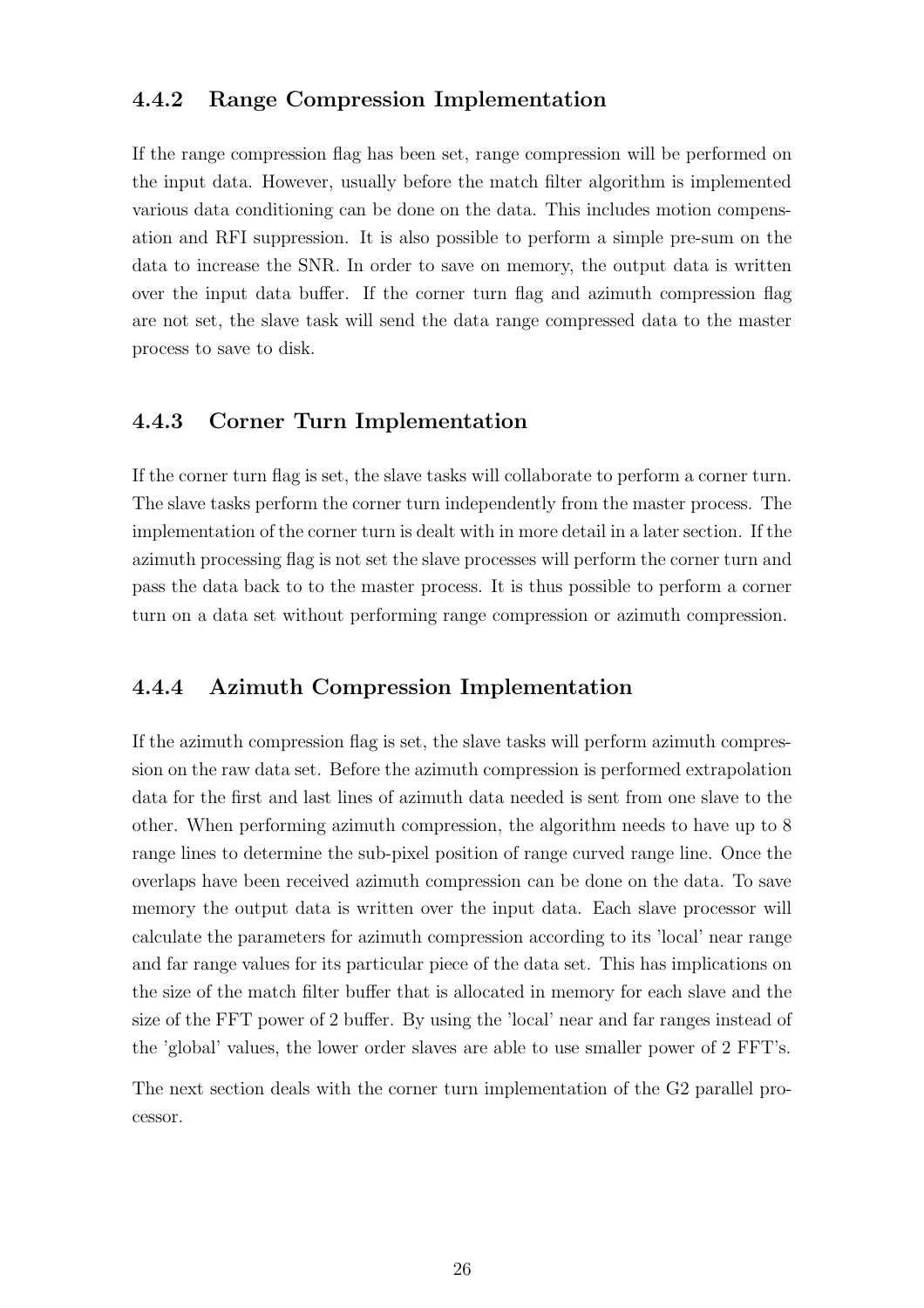### 4.5 Corner Turn Implementation

The otherwise strait forward process of a corner turn is complicated by the fact that the data is distributed among the processor's memories and is contiguous in a range direction. The simplest solution would to send all the data back to the master process, which would then performs the corner turn and distribute it back to the slave processes to perform the azimuth compression. However all the data would be need by the master task before a matrix transpose could be performed. This would mean that there would be idle machines in the cluster while the master processor performs the corner turn. The data would be too big to store in RAM on one processor, the corner turn would have to be performed using slower disk access, using more manageable blocks of data in RAM. It was therefore proposed that it would be more efficient to transfer data between the slave tasks, keeping all the data distributed in RAM and transferring the data amongst the slave processes, i.e. a distributed matrix transpose. Since in most of the texts on SAR, they refer to a corner turn as a concept, this dissertation refers to an implementation of a corner turn where a distributed matrix transpose is used.

In brief, the distributed matrix transpose can be broken down into three steps:

- 1. A local transpose: each slave performs a matrix transpose on its own data before it is sent to other slave processes.
- 2. Message passing phase: each slave will send data to every other slave process in the NOW.
- 3. A second local matrix transpose: to get the data into a contiguous order.

Figure 4.3 shows how the distributed matrix transpose would be performed. Each rectangular block represent the data as they would be in a memory buffer on each slave process. In order to help understand the diagram two sub-blocks have been highlighted, a black block and a grey block. The black and grey blocks can be used as a visual aid to follow the process. By following their progress through the steps it is hoped to clarify the fundamental principles of the process, that is explained below.

More formally an  $M \times N$  matrix is distributed over H slave processes. So each slave process has its own data block, the size of is given in  $4.1<sup>2</sup>$  The M dimension is the dimension in range direction and the  $N$  dimension is the dimension in the azimuth direction.

 $local data block = M \times (N/H)$  (4.1)

<sup>&</sup>lt;sup>2</sup>For simplicity assume that H is a factor of M and N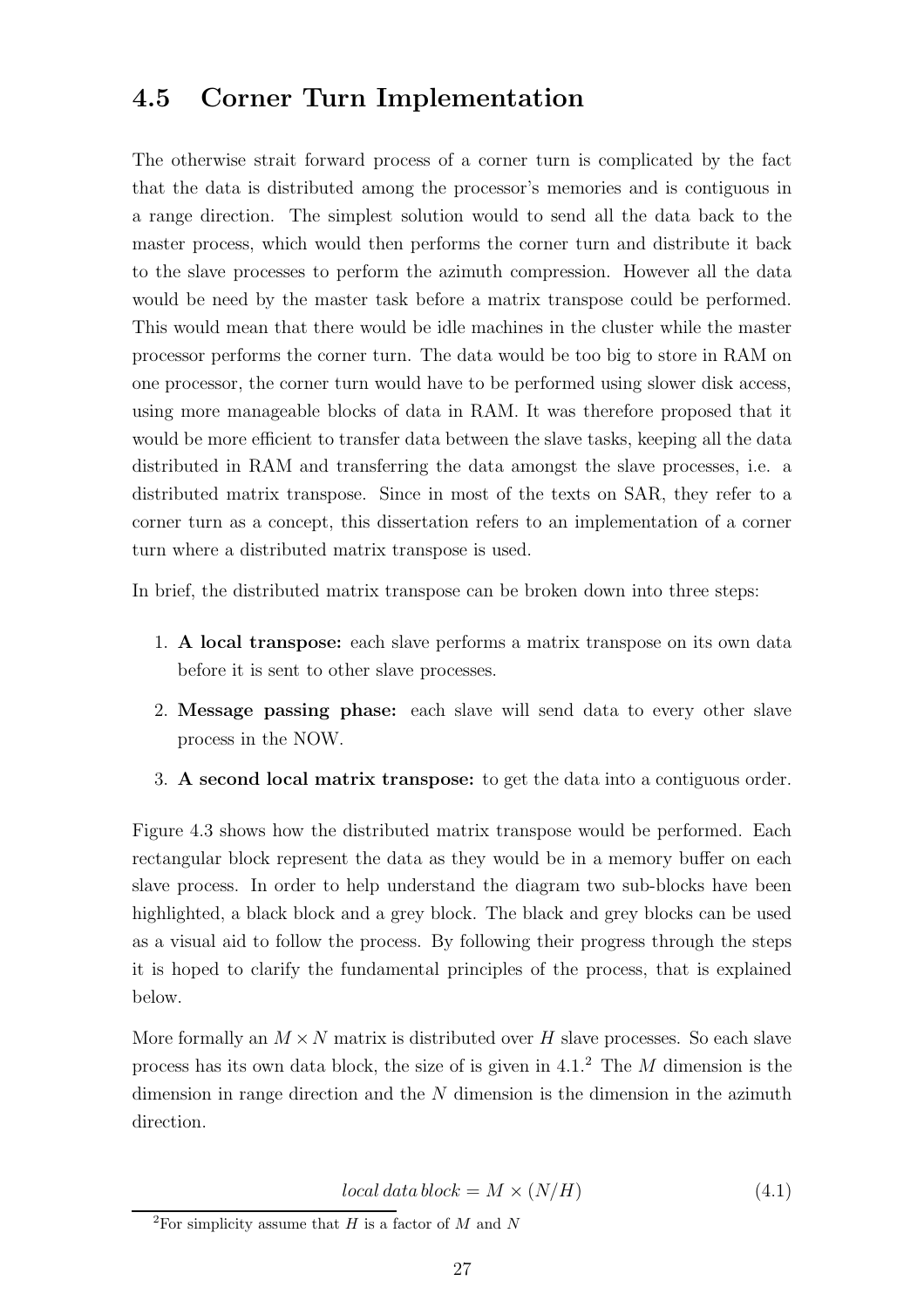

Figure 4.3: Distributed Matrix Transpose

This is usually expressed in complex float values if the data has just been processed by the range compression algorithm. The first step is to transpose the the data belonging to each slave process. This can be best described by Equation4.2

$$
local transpose = (M \times (N/H))^T
$$
\n(4.2)

The relevant data can now needs to be passed onto the other  $H-1$  slave processes by each slave. This is indicated as step 2 in Figure 4.3. Each slave process needs to pass  $H - 1$  sub-blocks of the size indicated in Equation 4.3

$$
data\,size\,to\,transfer = \frac{M.N}{H} \tag{4.3}
$$

After Step 2 all the slave processes have communicated with each other and have received the necessary data to make up a data block that contains all the azimuth data necessary for azimuth compression. However, the data is not yet contiguous for azimuth compression. This is shown in step 3 in the Figure 4.3.

Thus a second local matrix transpose is performed. This is indicated by step 4, and it is shown that the data is now contiguous in the azimuth direction and azimuth compression to be applied on the new matrix.

$$
local\ data\ block = N * (M/H)
$$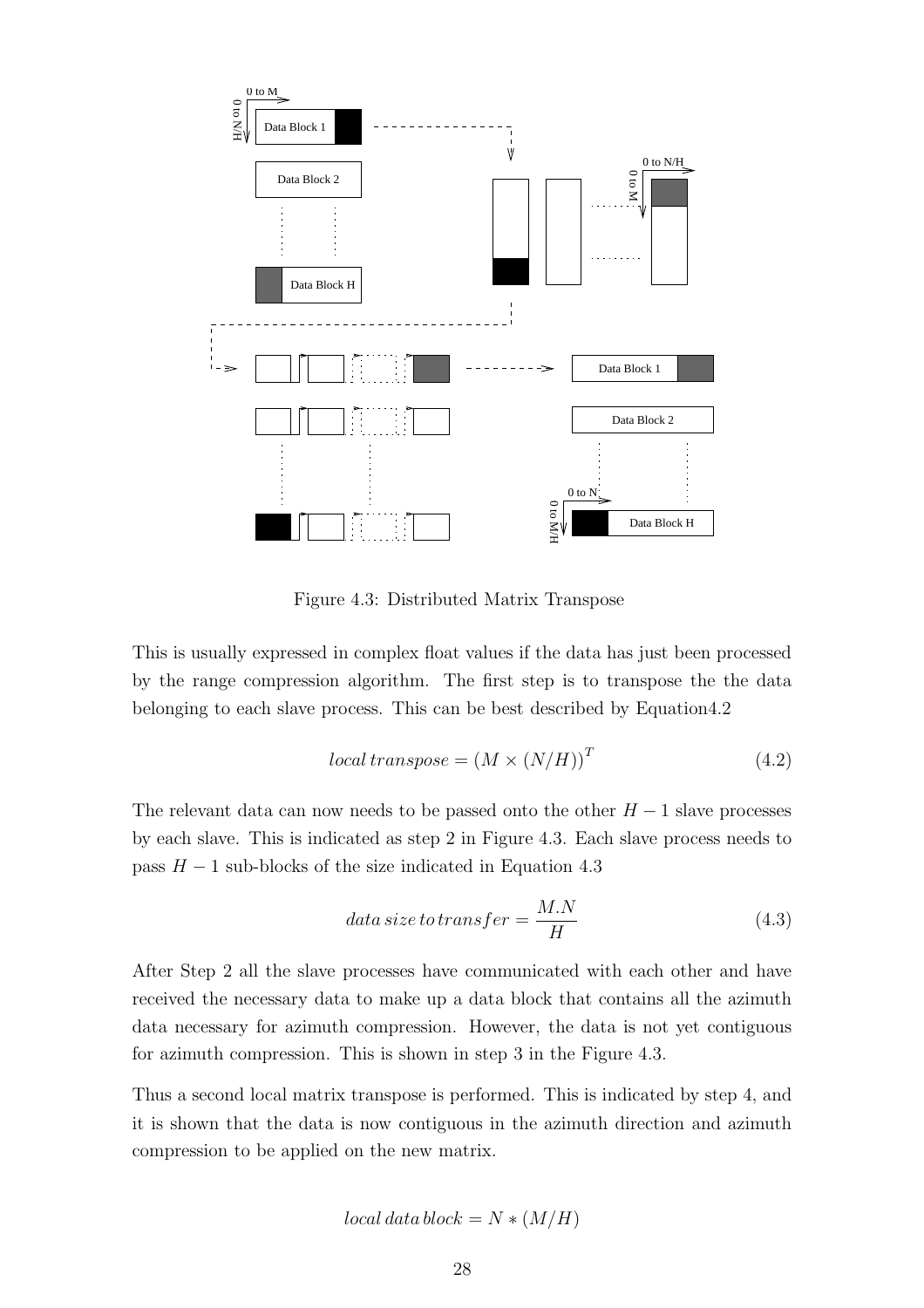This shows the basic overview of the distributed matrix transpose. The actual implementation was taken from this design. The next sub-section deals with the refinement of the local matrix transposes by doing them in-place.

### 4.5.1 In-place Matrix Transpose

The standard method used to transpose a matrix is to use a double buffer. Since the processor will be dealing with large data sets the processor must processes as much data as it can on each node of the NOW, an in-place matrix transpose was investigated in order to maximise the data block size on each slave process.

This method uses reverse cyclic permutations.<sup>3</sup> Circular permutations are used to transpose the matrix in step 1 and step 3 indicated in Figure 4.3. By using an inplace matrix transpose, larger amounts of RAM memory is available to store input data sets at the cost of time to transpose the matrix and the is a penalty of overhead of storing permutations that are used in the transpose.

Protnoff [22] proposes a special implementation of the in-place matrix called the "Divide and Conquer Method". For the implementation for this dissertation, the cache hits did not not improve the performance much compared to the Cate and Twigg method, however it worked just as well, so it was still used.<sup>4</sup>

### 4.5.2 Message Passing Phase Implementation

The message passing phase is a general purpose implementation. Since this is actually a matrix transpose the idea of circular permutations is used to perform the message passing phase - step 3 in Figure 4.3.

The process is divided into rounds. Each round has a partner to pass data between. This takes advantage of the Full Duplex Switched Ethernet available on the cluster. In this mode the system each node is able to transmit and receive data simultaneously. Using a switched rather than shared connection to the hub, each node has the possibility of sending and receiving 10Mb/s, for a theoretical aggregate of 20Mb/s total, with the actual efficiency much lower. This actually eliminates the "collision detection" part of the Ethernet protocol.<sup>5</sup>

As an example to illustrate the data passing phase, the matrix below gives a description of four slave processes wishing to redistribute the distributed data set. Each element has an x and y coordinate. The x coordinate describes who the data

<sup>&</sup>lt;sup>3</sup>A permutation is a sequence of rules used to reorder a set of elements.<sup>[22]</sup>

<sup>4</sup>For an example on reverse circular permutation see the example given [22]

<sup>&</sup>lt;sup>5</sup>Reference taken from http://www2.shore.net/ $\tilde{\text{reffc}}$ /fdse/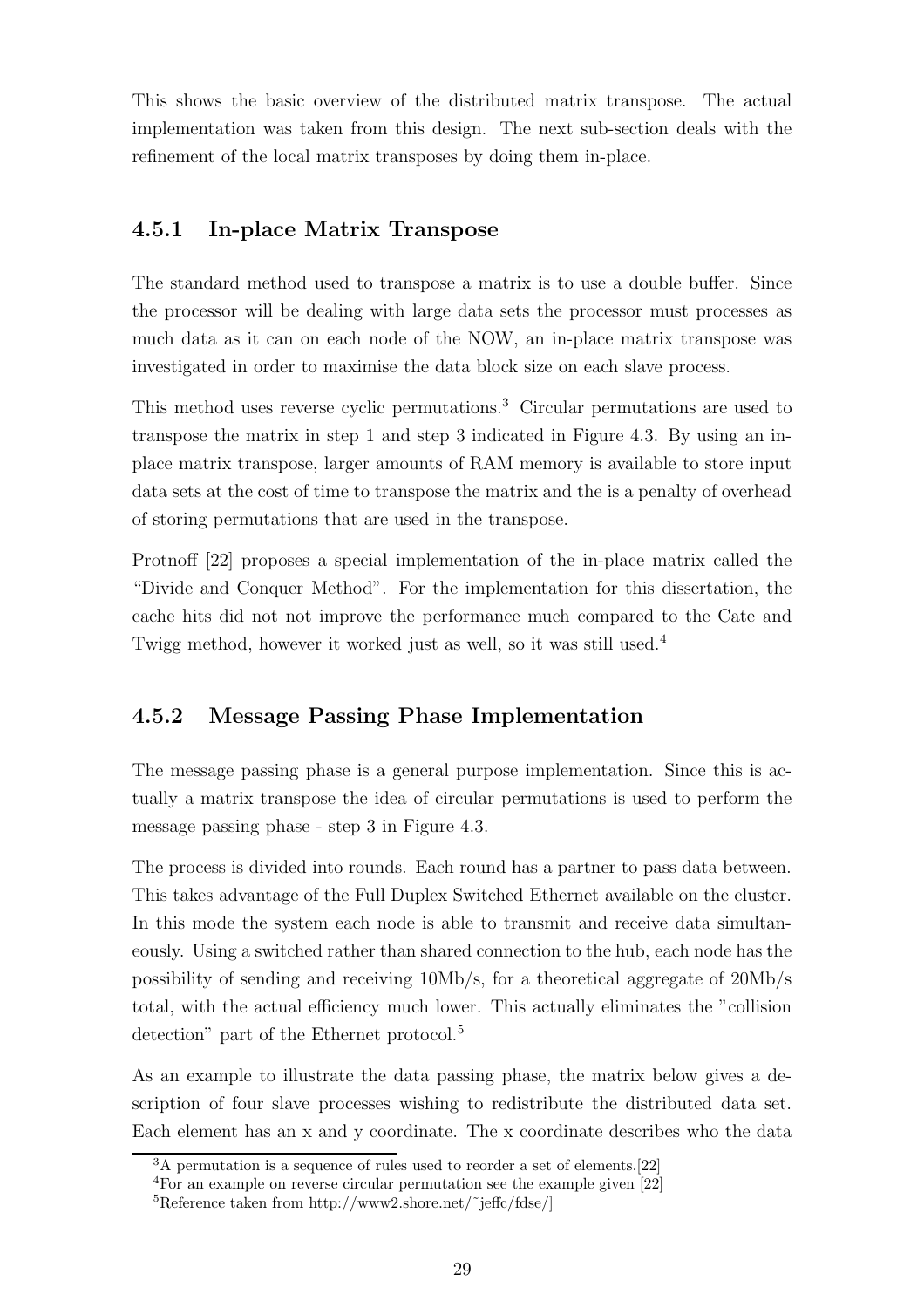| Parameter                   | Value                                               |
|-----------------------------|-----------------------------------------------------|
| $\text{PermLength}$ =>   16 |                                                     |
|                             | $PermValues$ => 0 1 2 3 -1 0 3 1 2 -1 0 2 1 3 -1 -2 |
| \$ElemValues                | $\Rightarrow$   1 0 3 2 -1 3 0 2 1 -1 2 0 3 1 -1 -2 |

Table 4.2: Setup values for Corner Turn Configuration

belongs to and the y coordinate describes who the data needs to be sent to. This is the special case for square matrices

| $0^{(0,0)}$  | $1^{(0,1)}$  | $2^{(0,2)}$  | $3^{(0,3)}$  |
|--------------|--------------|--------------|--------------|
| $4^{(1,0)}$  | $5^{(1,1)}$  | $6^{(1,2)}$  | $7^{(1,3)}$  |
| $8^{(2,0)}$  | $9^{(2,1)}$  | $10^{(2,2)}$ | $11^{(2,3)}$ |
| $12^{(3,0)}$ | $13^{(3,1)}$ | $14^{(3,2)}$ | $15^{(3,3)}$ |

For four slave processor the sequence that would be used to perform the message passing phase is given in Table 4.2, where each number represents each block in a square matrix that makes up the message passing phase.

The sequence of numbers in Table 4.2can be generated automatically by the processor, but for optimal results, it is sequenced by hand. From the list it can be seen that all the machines are communicating for each round. However with an odd different of slaves, it might not be possible to have each slave process communicating with another slave process for each round.

The code takes advantage of some PVM options to reduce the communication time. By using the pym option  $\bf{pvm\_psend}()$ , the data is transmitted directly from the buffer in memory. By using the  $\bf{pvm\_precv}()$ , the same is achieved on the receiving machine.

### 4.6 Conclusion

This chapter has given an overview of the development of parallel version of the G2 processor. The process was divided according to a master-slave type implementation. The processor was developed using PVM tools, with calls to the comprehensive PVM library. The heart of the processor is the implementation of the range-Doppler algorithm in the slave task. In order to keep all the data to process in node memory without having to write the data to disk, a distributed in-place corner turn is performed based on techniques suggested by Portnoff[22] on the data by the slave processors. This reorders the data from a range direction to an azimuth direction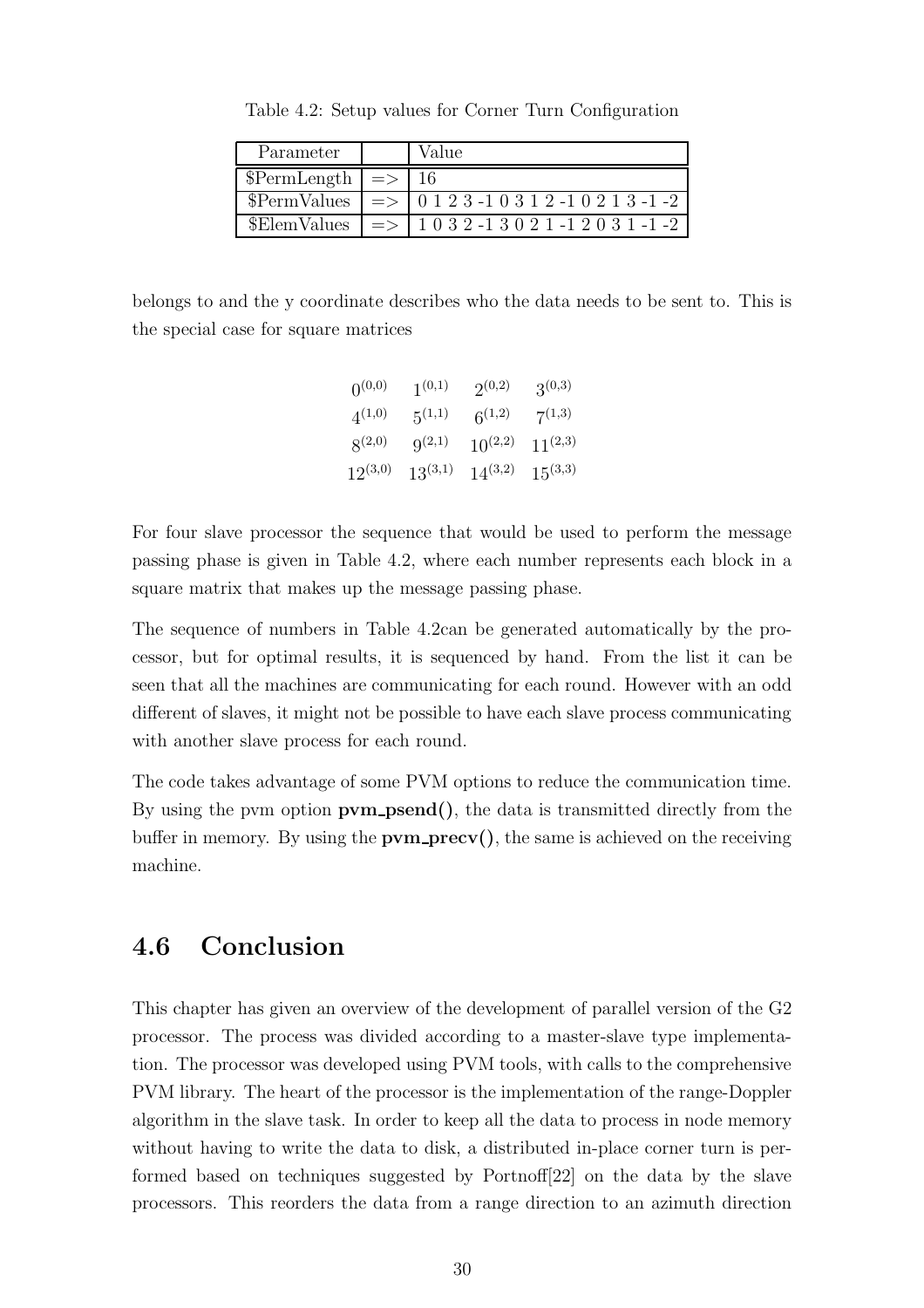in order for azimuth compression to be performed on SAR data.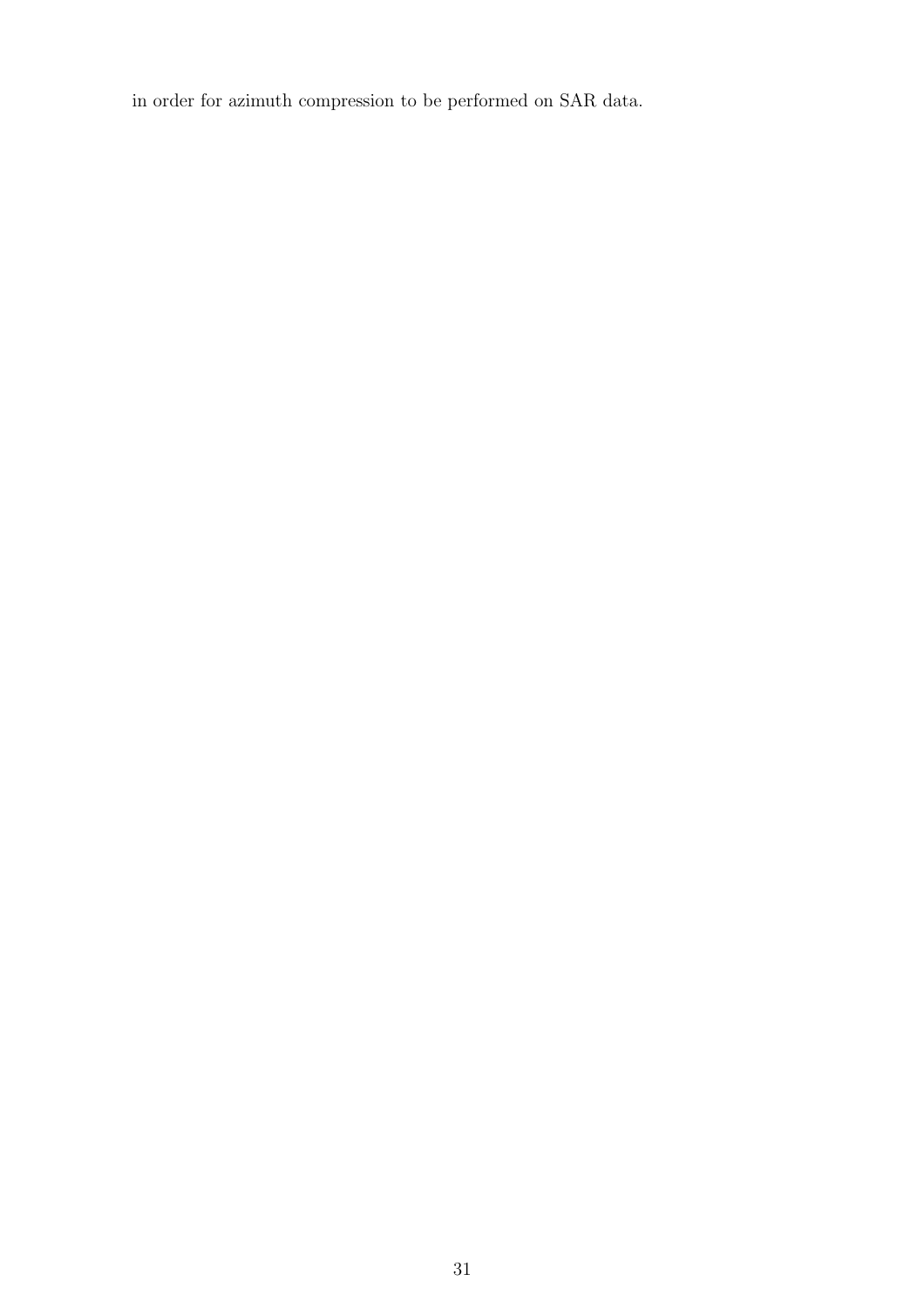## Chapter 5

## Analysis and Results

### 5.1 Data Set

The data set used to develop and test the G2 parallel processor was take from SASAR flights over the Hermanus region, near Cape Town South Africa. The actual flight data was captured on the 29 November 1999, and is located in a file called leg1-vh.raw .

## 5.2 Comparison of Serial to Parallel Version

### 5.2.1 Performance Comparison

The best performance achieved was for a 48000 by 4096 raw image, with no presumming. Some of the important options that where set for the processor, that have an effect on performance are described in Table 5.1. All processing parameters where set equal for both the serial and parallel processor.

| Option                  | Meaning                                       | Value |
|-------------------------|-----------------------------------------------|-------|
| <b>RngBinsToProcess</b> | Length of range line                          | 4096  |
| PreSummedPulsesToUse    | Number of range lines to process              | 48000 |
| PreSumRatio             | Presumming before range compression           |       |
| InputDataType           | Unsigned Char I/Q $(2^* 1$ byte)              |       |
| OutputDataType          | Floating point $I/Q$ (2 <sup>*</sup> 4 bytes) | 3     |
| MoCompFlg               | Motion Compensation applied                   |       |
| NotchFlg                | Notch Suppression used                        |       |

Table 5.1: Critical Processor Parameters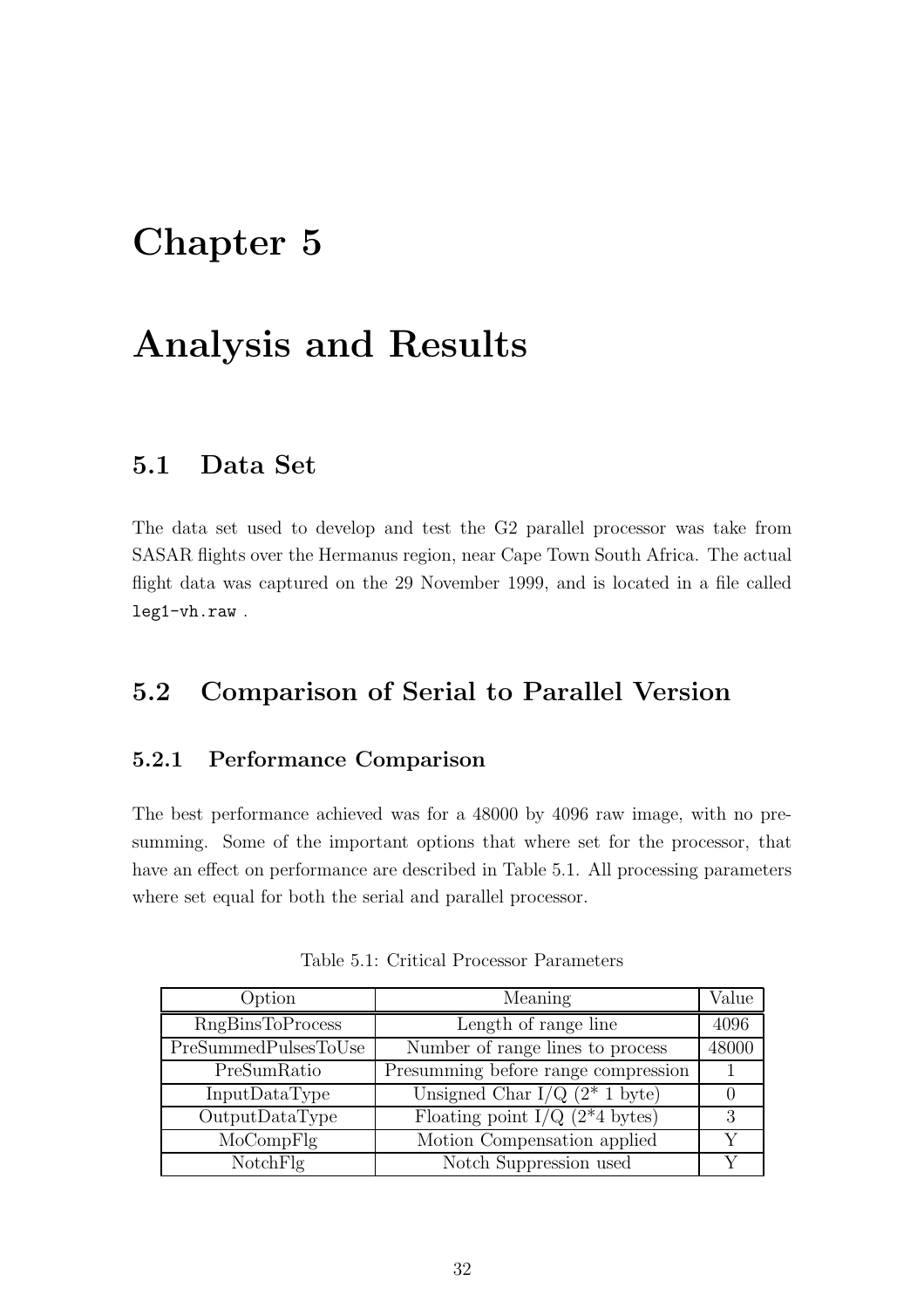| Processor                                    | Time(sec) | Speedup |
|----------------------------------------------|-----------|---------|
| G <sub>2</sub> processor                     | 9344      |         |
| Theoretical Speedup                          | 1168      |         |
| Theoretical Speedup 60% Efficiency           | 1947      | 4.8     |
| G <sub>2</sub> parallel processor - 8 slaves | 1507      | հ 2     |

Table 5.2: Processor Comparison

Table 5.2 shows the best performance for the most advantageous setup with respect to the parallel processor. Here no pre-summing is done on the data - which means that each slave performs range compression on its full data set, a factor which yields the best speedup factor. If pre-summing is set so that less range compression is performed on each slaves set of range lines, this reduces the speedup to 4.2, which is below the industry rule of thumb of an efficiency of less than 60% when compared to the serial version.

### 5.2.2 Image Output Comparison

The algorithms used for the serial and parallel versions are exactly the same, however the focused images could differ due to differences in the way the azimuth compression behaves. This is shown in section 4.4.4, and has to do with the size of the local FFT buffer. By using the "local" far range to calculate the size of the FFT buffer the lower order slaves are able to use smaller power of 2 FFT's. This means that the output will differ from the outputted image from the serial version.

The outputted images also differ when LMS filtering is implemented. The LMS filter only settles down after the first processed range line, so the first line processed by the LMS filter is not processed correctly. This can appear as while lines across the image, and is the the first line that is the first line processed by each slave processor.

### 5.3 Timing Output Analysis

This section gives an analysis of the timing output of the G2 parallel processor. The time to start and stop time is best described as the time from when the master task starts to read the raw data from disk to when it writes the processed image to disk after receiving it from the slave tasks. The time was measured using the functions in the GNU C Library sys/time.h, which takes its timing from the system clock. The appropriate Linux man page associated with sys/time.h, gives a timing resolution of 10ms.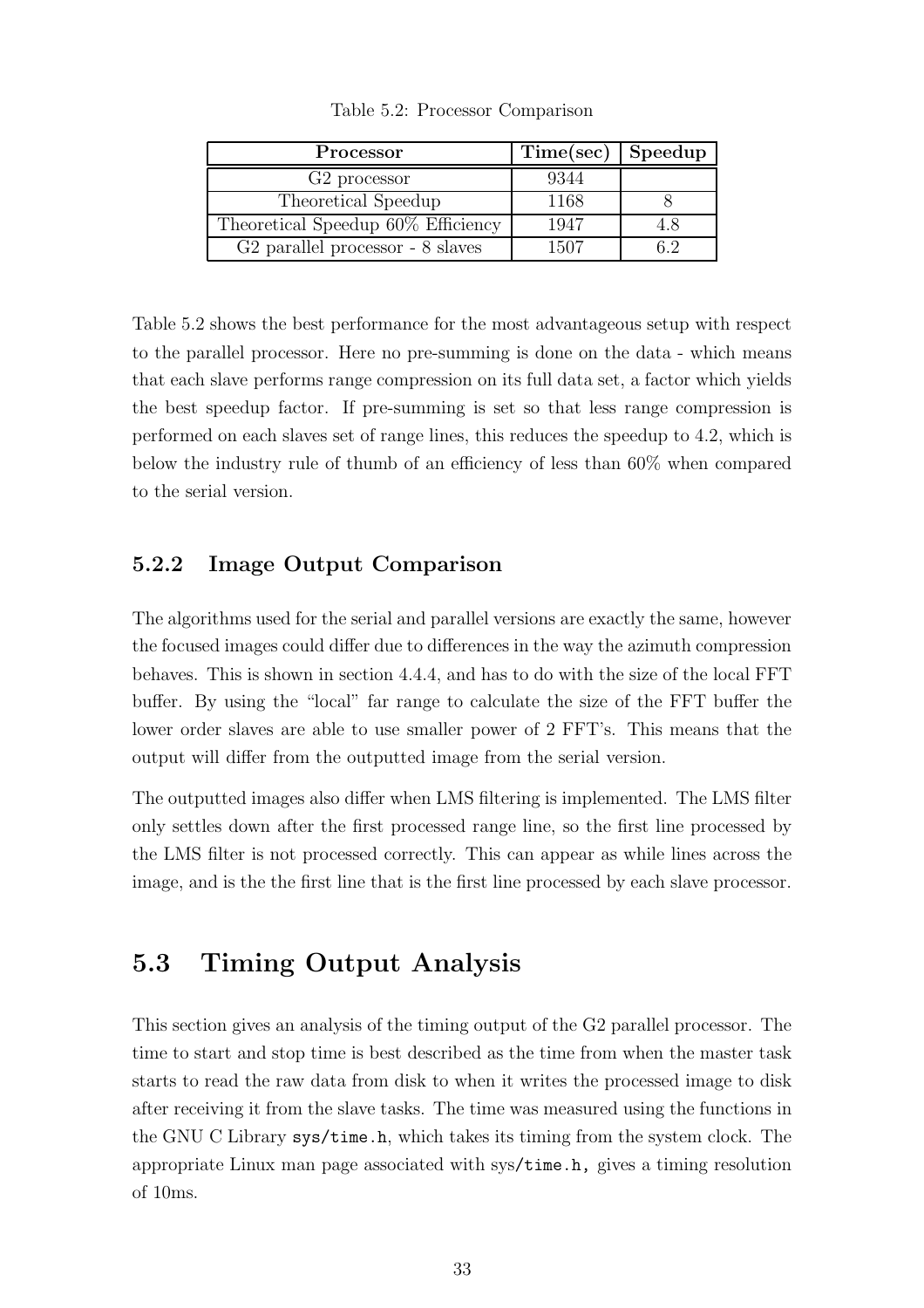Below is an example of the time stamped output of the processor for a four slave configuration (i.e. one master task and four slave tasks) with time stamping is given in seconds. All these files can be found on the compact disk found attached to this document in the directory

#### \*/thesis tests/test[x]/test[x].output

where  $[x]$  is the selected tests. The listing below is sorted, gives the relevant information and not the entire output.

Below is the master process output for test06:

------------ Prog: g2000 master (Ver. 1.0) Copyright Radar Remote Sensing Group Time To Read, Send - 10.150364 0.623390 Time To Read, Send - 10.046573 2.825272 Time To Read, Send - 10.044082 2.811263 Time To Read, Send - 10.044761 2.847841 R C A DONE - in 702.607383 secs.

The master process timing output shows the time to read the data from the disk and the time take to send it to each slave process.

Below is the output for a slave process, the [t40003] is a PVM unique task identity or TID. The size of the image processed in this example is a 16000 by 4066 image, which is equally divided amongst the 4 slave processes (thus each slave process will receive a 32 768 000 bit image to range compress). The value for actual size, shows if there is padding added onto the received image, as padding is needed to simplify the distributed corner turning process.

[t40003] BEGIN [t40003] size = 32768000, actual size = 32768000 [t40003] 244.892360 [t40003] Starting DISTRIBUTED CORNER TURN [t40003] C finished - in 62.032228 secs. [t40003] FFT size: 16384 on 0 [t40003]A DONE before send - in 99.182076 secs. [t40003] A DONE after send - in 3.377575 secs. [t40003] EOF

Other values given, in the slave output is the time to perform the three stages of the SAR processor (namely range compression, corner turn and azimuth compression). The time it takes to send the data to the master process is also given.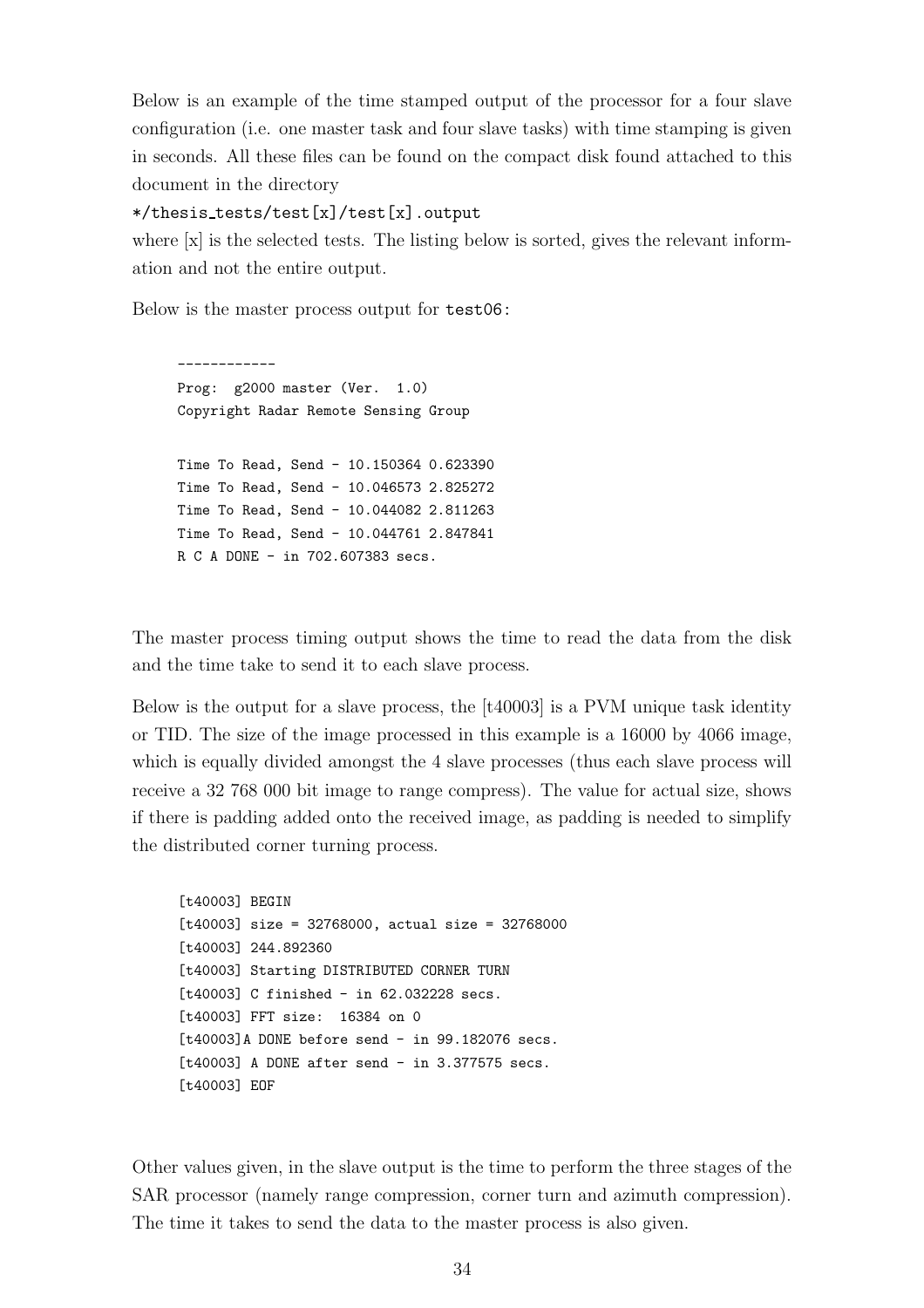| $\#$ of slaves processes   Recorded timing results (sec) | Performance comparison |
|----------------------------------------------------------|------------------------|
| 4317.4                                                   |                        |
| 945.5                                                    | 4.6                    |
| 702.6                                                    | $6.1\,$                |
| 673.2                                                    | 6.4                    |
| 610.3                                                    | 71                     |
| 531.4                                                    | 8.1                    |
| 603.9                                                    |                        |

Table 5.3: Changing number of slave processes with constant image size size

Table 5.4: Changing image size, using constant number of slaves processes

| $\#$ of range lines processed | Time to process image | Performance comparison |
|-------------------------------|-----------------------|------------------------|
| 16000                         | 603.9                 |                        |
| 32000                         | 1207.8                | 0.93                   |
| 42000                         | 1585.2                | $1.05\,$               |
| 64000                         | 2415.6                | 0.42                   |

Table 5.3 shows the recorded results for processing a 16000 by 4096 image and changing the number of slave processes between 2 and 8. Each slave is spawned on its own node in the Gollach cluster. The third column shows the scaled improvement i.e. how many times faster the process is than the two slave version. The biggest improvement in speedup performance compared to the 2 slave version is for the 3 slave version. It is interesting to note that the 7 slave version has a better overall timing result than the 8 slave version.

As the image size is increased, the performance of the processor - with all other parameters held constant should scale linearly. However, due to the physical memory limits of the processors, the is a point where the processor performance will start to degrade. Table 5.4 shows the timing results when the image size is increased, while keeping the number of slaves constant at 8. From the table it can be seen that the performance of the processor has degraded as the image size is increased from 42000 range lines to 64000 range lines. The scaled performance is less than half for an image four times bigger than the smallest size image size recorded.

### 5.4 Tracking of Memory Usage

The upper limit on the input image size is dependent on the memory size of each processor, which in this case is 150 M Bytes of available memory. Once the image gets to 48000 by 4096 (complex-float) the memory limits of the processors are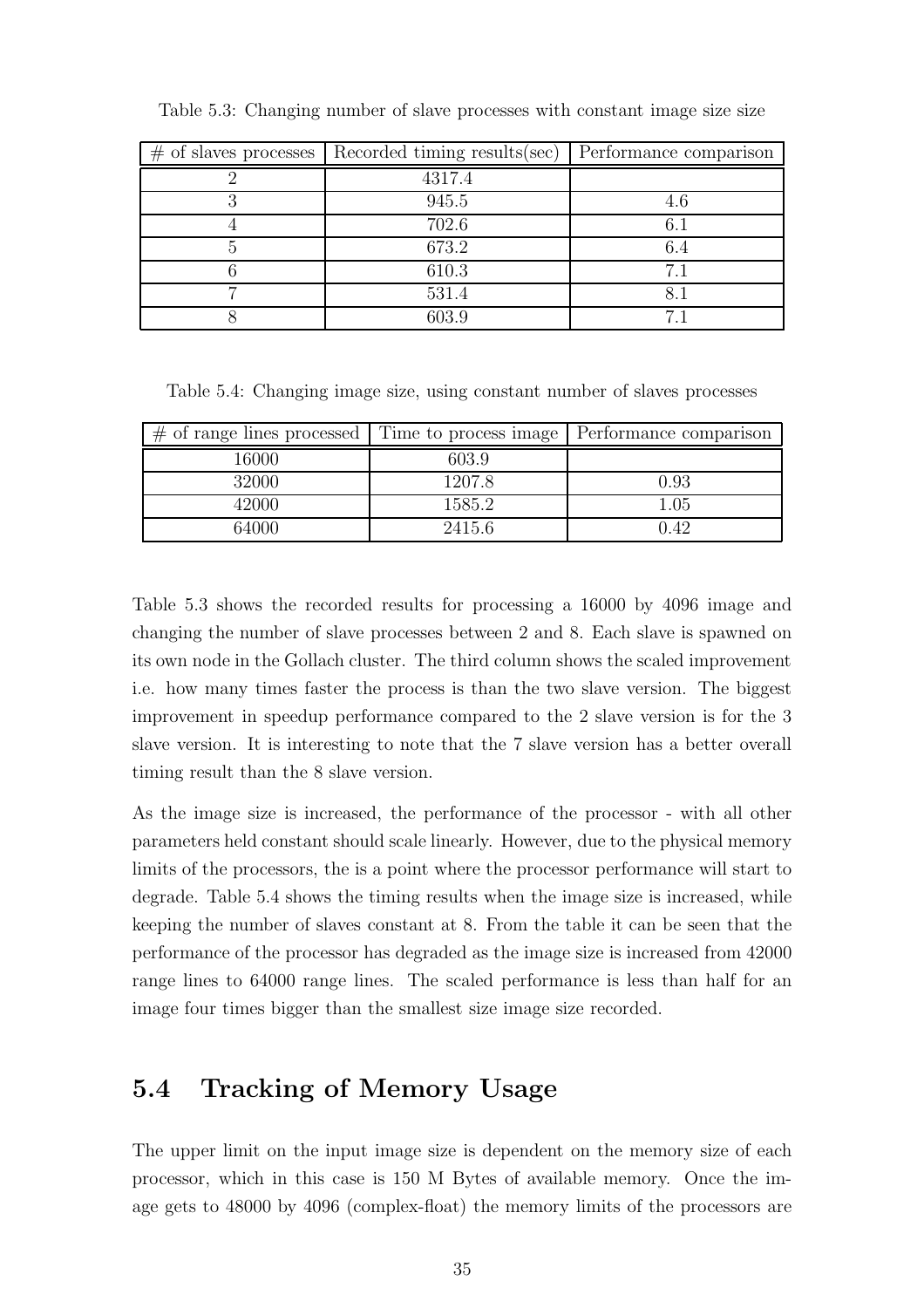reached. After this size limit the processor starts page swapping the data as this degrades performance, or the failure of a memory allocation malloc() command if there is no more memory may crash the program.

## 5.5 Conclusion

This chapter describes the analysis of the G2 parallel processor. A comparison is made with the original serial version of the G2 processor with the best speedup result of 6.2 being achieved, the outputed images are also compared and the expected differences are highlighted.

The parallel processor is also analysed by changing aspects of the parallel processor. This included, firstly increasing the number of slave processes which compute a same size image and secondly, increasing the image size while keeping the same number of slave processes. The size of image that can be processed is limited by the amount of avaible memory on each node of the processor, and it was noted that 48000 by 4096 image reaches these memory limits.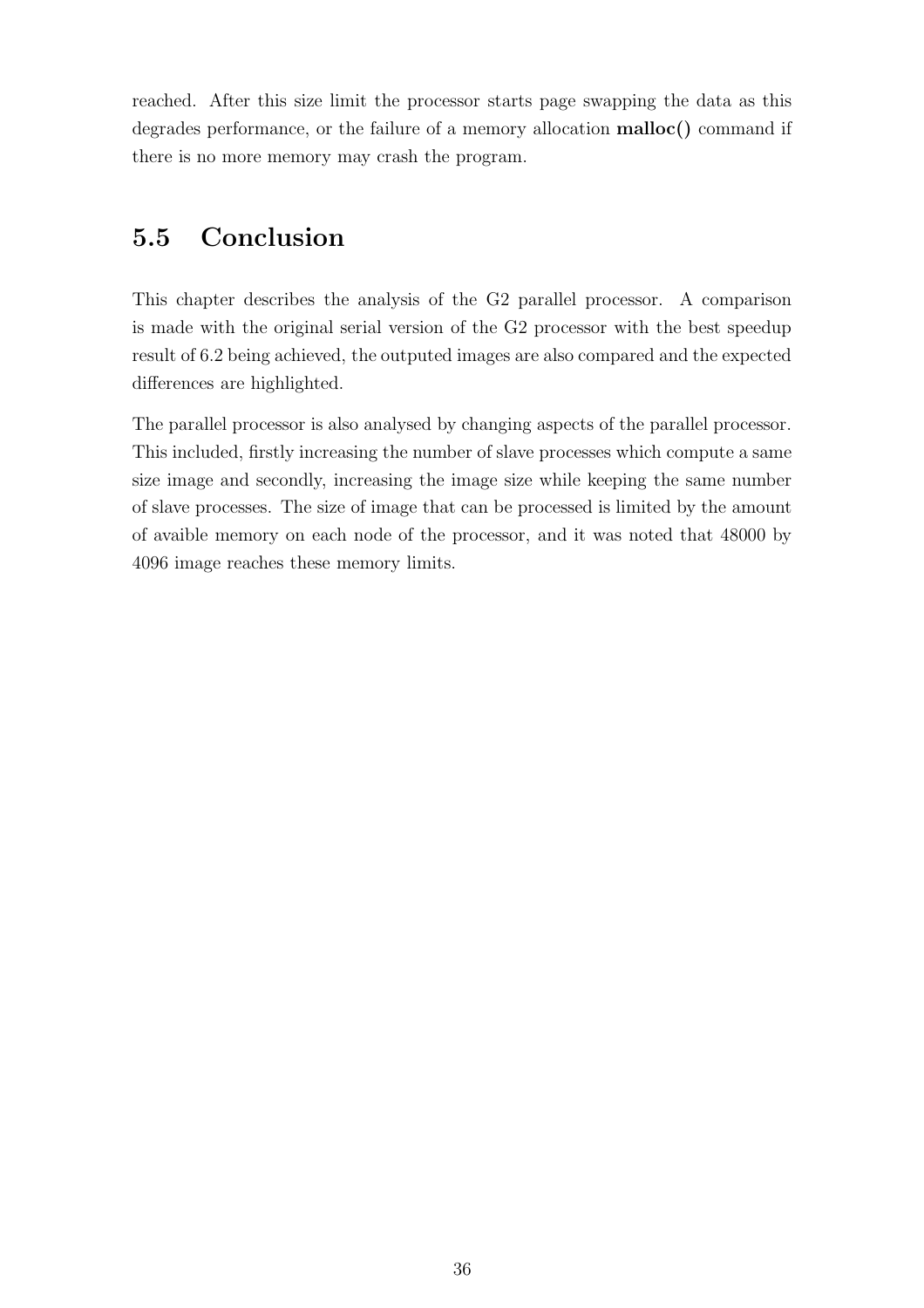## Chapter 6

## Conclusions and Future Work

A parallel version of the G2 processor was sucessfully developed and tested. The parallel version of the processor produces satisfactory output data compared to the serial version. The implementation has highlighted and solved the distributed matrix transpose necessary between range compression and azimuth compression.

Due to processor memory constraints and communications overhead the processor is limited to only processing 64000 range lines, with respectable speedup results for 42000 range lines. This leads to the conclusion that the parallel processor as it currently stands is not suitable for real time processing, and it is only able to handle small sections of a data set.

There are improvments that could be made to the current version of the parallel processor, one includes the moving of presumming from the slave process to the master process. This would mean that data size sent to slave processors would be independant of presumming, thus allowing them to process up to four times the current limit on data sizes.

A further improvment could be the dynamic allocation of data to slave processors, so that the first slave process recieves a larger data set, so that all the slaves finish the range compression at the same time. This does however complicate the distributed corner turn. Once again after the distributed corner turn, each consecutive slave process should process more data than the next so that data transfer to the master process is staggered and does not cause a bottle neck on the master process.

It is noted that further testing of the parallel processor is required, to ascertain the image quality of the processed image. This could be achieved by accessing how the processor performs against simulated point targets.

It would also be interesting to analyse the behaviour of the software on a larger number of faster nodes with more available local memory.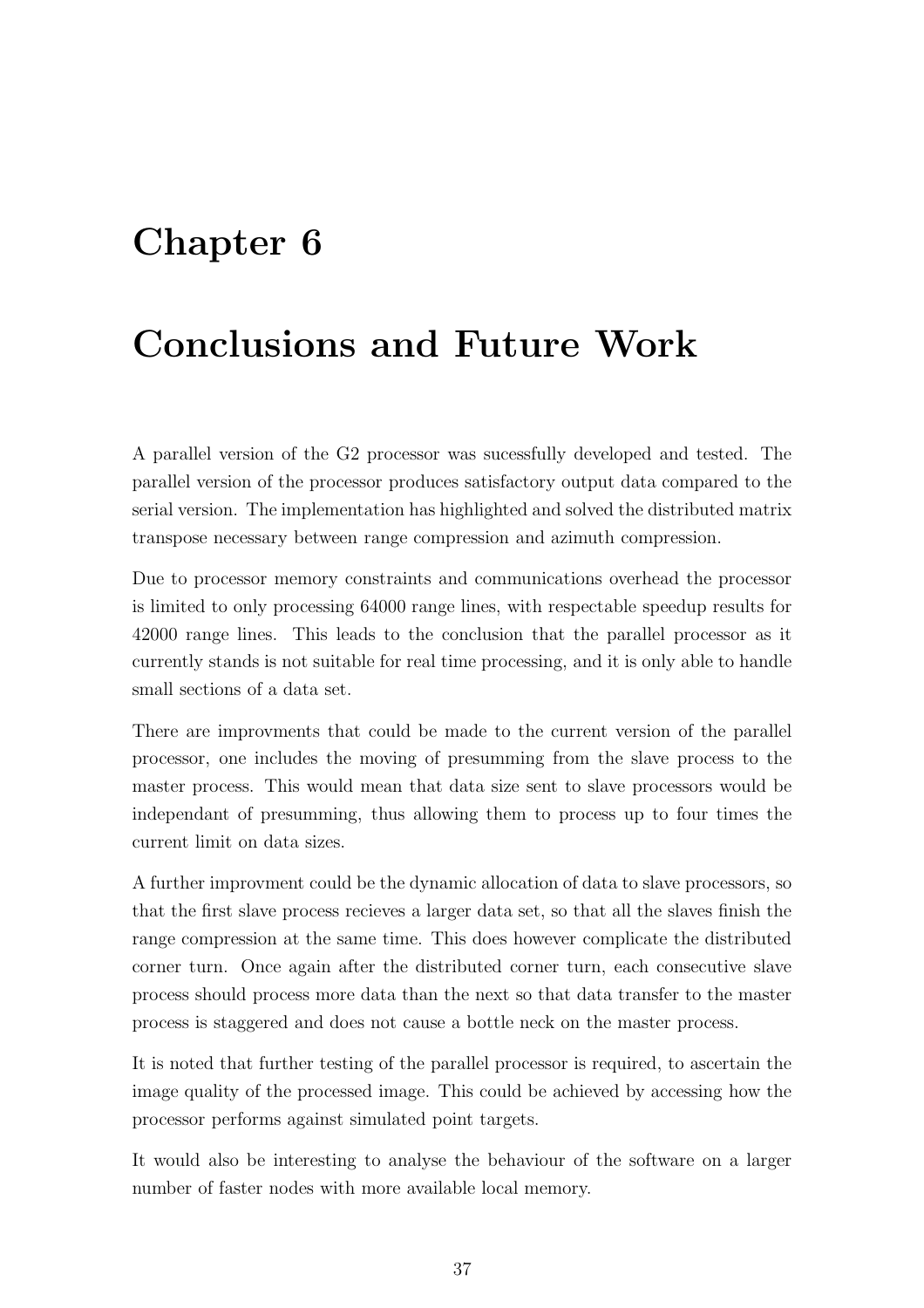# Appendix A

# Setup file template

Command file for g2000 processor (SAR) \$ProgramVersion => 1.0

-----------------------------------------------

--General (required)--

| \$ScreenUpdateRate                    |                 | $\Rightarrow$ 10        |
|---------------------------------------|-----------------|-------------------------|
| \$LogFile ('null' for none)           |                 | $\Rightarrow$ null      |
| \$InputFile                           |                 | $\Rightarrow$ tmpg2.raw |
| \$RngComOutputFile [null for none]    |                 | $\Rightarrow$ tmpg2.rnc |
| \$CnrTrnOutputFile [null for none]    |                 | $\Rightarrow$ tmpg2.cor |
| \$AzmComOutputFile [null for none]    |                 | $\Rightarrow$ tmpg2.azm |
| \$InputDataType [see note]            | $\Rightarrow$ 0 |                         |
| \$OutputDataType [see note]           | $\Rightarrow$ 3 |                         |
| \$StartProcessPRI                     | $\Rightarrow$ 0 |                         |
| \$PreSumRatio                         | $\Rightarrow$ 1 |                         |
| \$PreSummedPulsesToUse                |                 | $=$ 1001                |
| \$InputFileRngBins                    |                 | $=$ 2048                |
| \$StartRngBin                         | $\Rightarrow$ 0 |                         |
| \$RngBinsToProcess                    |                 | $=$ 2048                |
| \$HeaderBytes                         | $\Rightarrow$ 0 |                         |
| \$FooterBytes                         | $\Rightarrow 0$ |                         |
| \$InputDCOffsetI                      |                 | $=$ 127.0               |
| \$InputDCOffsetQ                      |                 | $=$ 127.0               |
| \$InputIQRatio                        |                 | $=$ 1.0                 |
| \$\$NumberOfSlaves                    | $\Rightarrow$ 8 |                         |
|                                       |                 |                         |
| --Radar (required)--                  |                 |                         |
| \$CarrierFreq [Hz - SRC, RW, MoC]     |                 | $=$ $> 141.0e+06$       |
| \$A2DFreq [Hz]                        |                 | $=$ 12.0e+06            |
| \$RngShiftInterpSize [RW, MoC - note] | $\Rightarrow$ 8 |                         |

 $$Scale$  => 1.0e-6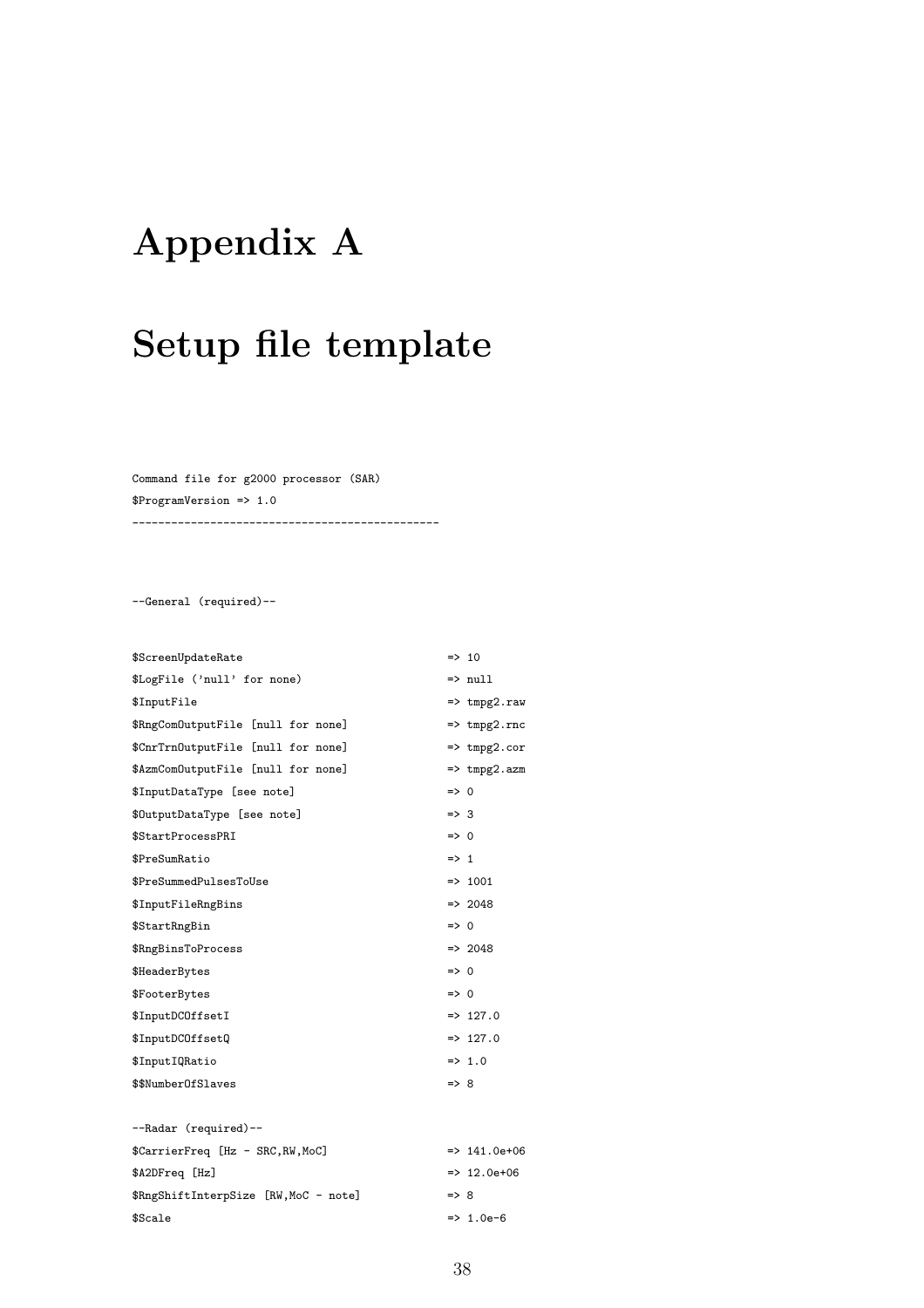\$StepFreqUserFile [note] => null

| --Range compression specific (RC)-- |                  |                   |
|-------------------------------------|------------------|-------------------|
| \$RngComFlg [Y/N - SRC]             | $\Rightarrow$ N  |                   |
| \$RngComRefFuncPhaseSign [+-1]      | $\Rightarrow -1$ |                   |
| \$RngComChirpBandwidth [Hz]         |                  | $\Rightarrow 0.0$ |
| \$RngComPulseLen [sec]              |                  | $=$ 83.333e-09    |
| \$RngComWinConstTime                |                  | $= 0.08$          |
|                                     |                  |                   |

| --Motion compensation specific (MoC)-- |                  |                         |
|----------------------------------------|------------------|-------------------------|
| \$MoCompFlg [Y/N]                      | $\Rightarrow$ N  |                         |
| \$MoCompFileName                       |                  | $\Rightarrow$ tmpg2.moc |
| \$MoCompRngShiftFlg [Y/N]              | $\Rightarrow$ N  |                         |
| \$MoCompRngShiftSign [+-1 - note]      | $\Rightarrow$ 1  |                         |
| \$MoCompRngShiftIndex [note]           | $\Rightarrow$ 0  |                         |
| \$MoCompPhaseSign [+-1]                | $\Rightarrow -1$ |                         |
| \$MoCompRngUpdates [note]              | $\Rightarrow$ 1  |                         |
| \$MoCompStartPRI [note]                | $\Rightarrow 0$  |                         |

| --LMS interference suppression (LMS)-- |                 |                   |
|----------------------------------------|-----------------|-------------------|
| \$LmsFlg [Y/N]                         | $\Rightarrow N$ |                   |
| \$LmsUpdateRate [note]                 | $\Rightarrow$ 1 |                   |
| \$LmsNumWeights                        |                 | $\Rightarrow$ 512 |
| \$LmsSidelobeOrder [note]              | $\Rightarrow$ 0 |                   |

### --Notch interference suppression (Notch)-- \$NotchFlg [Y/N] => N  $$NotchUpdateRate$  => 100 \$NotchNumFFTLines [note] => 100  $$NotchCutoff$   $[dB - note]$  => 3 \$NotchMedianKernLen [note] => 33

| --STC specific (STC)-- |                         |
|------------------------|-------------------------|
| \$STCFlg [Y/N]         | $\Rightarrow N$         |
| \$STCFileName [note]   | $\Rightarrow$ tmpg2.stc |

| --SRC, Doppler centroid and range walk specific (SRC, DOPC, RW)-- |                    |
|-------------------------------------------------------------------|--------------------|
| \$SRCFlg [Y/N]                                                    | $\Rightarrow$ N    |
| \$DopCentroid [Hz - note]                                         | $\Rightarrow 0.0$  |
| \$RngWalkRngShiftFlg [Y/N]                                        | $\Rightarrow$ N    |
| \$RngWalkPhaseShiftFlg [Y/N]                                      | $\Rightarrow$ N    |
| \$RngWalkAzBeamwidth [deg - RW]                                   | $=$ 60.0           |
| \$SRCFocusRng [m - SRC]                                           | $\Rightarrow 0.0$  |
| $NomGroundSpeed [m/s - SRC, RW]$                                  | $\Rightarrow$ 72.0 |
| \$SquintAngle [deg - SRC, RW]                                     | $\Rightarrow 0.0$  |
| \$InputPRF [Hz - RW, DOPC]                                        | $=$ 136.364        |
| --Distributed Corner Turn (required)--                            |                    |
| \$CnrTrnFlg                                                       | $\Rightarrow$ Y    |

\$PVMfile => autoconf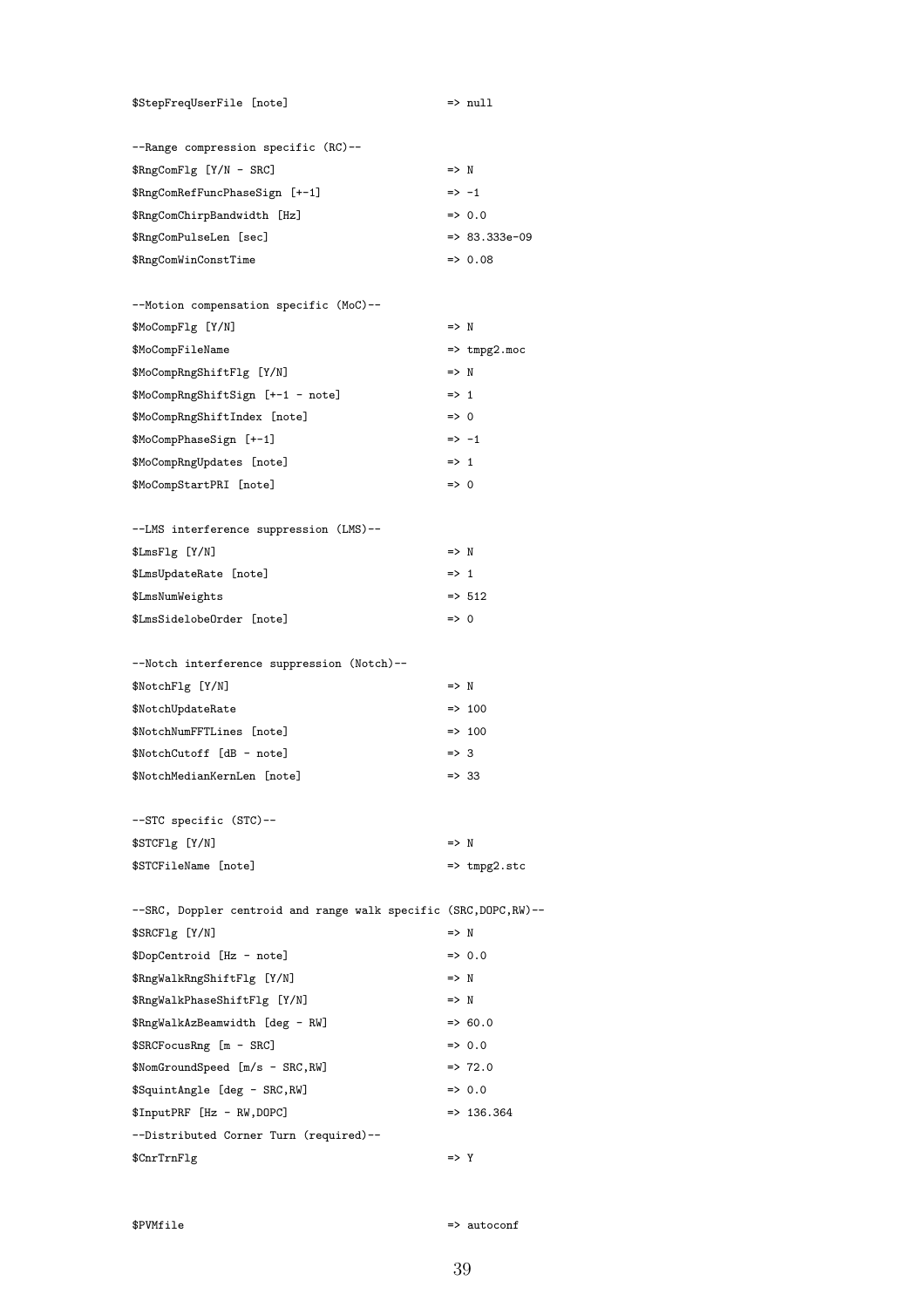| --Azimuth compression specific --                                               |                                                            |
|---------------------------------------------------------------------------------|------------------------------------------------------------|
| \$AzmComFlg [Y/N]                                                               | $\Rightarrow$ N                                            |
| \$InputStartSampleDelay [see note]                                              | $=$ 9.0e-05                                                |
| \$InvFFTSizeReduc [power of 2]                                                  | $\Rightarrow$ 1                                            |
| \$AppendExistingAzmComOutputFileFlg[Y/N]                                        | $\Rightarrow$ N                                            |
| \$RngFocSegments [see note]                                                     | $\Rightarrow$ 128                                          |
| \$RefFuncSign [+-1]                                                             | $\Rightarrow -1$                                           |
| \$NomAzRes [m - see note]                                                       | $\Rightarrow$ 20.0                                         |
| \$AzmWinConstTime [0.0-1.0 - see note]                                          | $\Rightarrow 0.08$                                         |
| \$AzmWinConstFreq [0.0-1.0 - see note]                                          | $\Rightarrow$ 1.0                                          |
| \$RngCurvInterpSize [see note]                                                  | $\Rightarrow$ 8                                            |
| \$RngCurvBatchSize [see note]                                                   | $\Rightarrow$ 256                                          |
| \$PostSumRatio                                                                  | $\Rightarrow$ 1                                            |
| \$DetectMethod [see note]                                                       | $\Rightarrow$ 2                                            |
| \$AzmOutputDataType [see note]                                                  | $\Rightarrow$ 0                                            |
| \$AzmScale [see note]                                                           | $=$ 2.8e-07                                                |
| \$ReportMax [1/0]                                                               | $\Rightarrow$ 1                                            |
|                                                                                 |                                                            |
| Range Comp Notes:                                                               |                                                            |
| . _ _ _ _ _ _ _ _ _ _ _ _ _ _ _                                                 |                                                            |
|                                                                                 |                                                            |
| InputDataType : $0$ - unsigned char IQ (2*1 bytes per point)                    |                                                            |
| : 3 - float IQ (2*4 bytes per point)                                            |                                                            |
|                                                                                 |                                                            |
| OutputDataType : 0 - unsigned char IQ                                           |                                                            |
| (2*1 bytes per point - DC offset 127)                                           |                                                            |
| : 3 - float IQ (2*4 bytes per point)                                            |                                                            |
|                                                                                 |                                                            |
| StepFreqUserFile : 'null' for no stepped freq mode, else ASCII file with number |                                                            |
| of freq steps on first line followed by centre frequency of                     |                                                            |
| each step, each on a new line, in the transmit order.                           |                                                            |
| RngShiftInterpSize : 0 - none                                                   |                                                            |
| : 1 - nearest neighbour                                                         |                                                            |
| : else even                                                                     |                                                            |
|                                                                                 |                                                            |
| MoCompRngShiftSign : Controls direction of range shift for motion               |                                                            |
| comp. and is independent of phase shift.                                        |                                                            |
|                                                                                 |                                                            |
| MoCompRngShiftIndex : The motion comp. range update to use for the range        |                                                            |
|                                                                                 | shift. While multiple phase shifts are possible per        |
|                                                                                 | line, only a single range shift is possible. Must be       |
| less than MoCompRngUpdates.                                                     |                                                            |
|                                                                                 |                                                            |
| MoCompRngUpdates : Ensure precalculated motion comp rng shifts fit in with      |                                                            |
|                                                                                 | selected portion to process. If rng bins is not a multiple |
|                                                                                 | of num of mocomp rng updates, a few rng bins at far swath  |
| may be zeroed due to truncation (not serious).                                  |                                                            |
|                                                                                 |                                                            |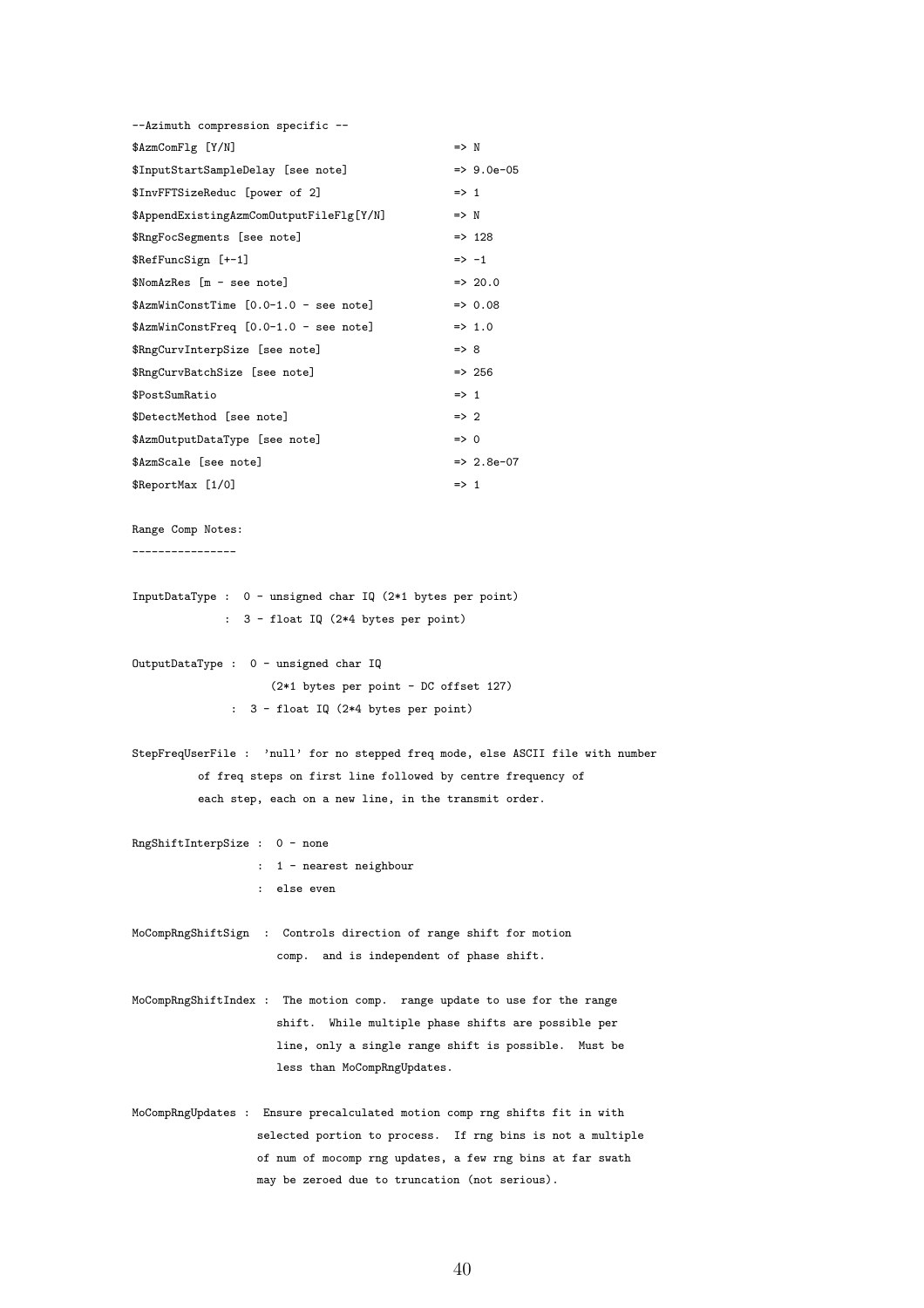MoCompStartPRI : Must be updated with StartProcessPRI.

- LmsUpdateRate : 1 implement standard LMS adaptive filter (i.e. without using transfer functions)
- LmsSidelobeOrder : 0 no sidelobe supression : 1,2,3 - increasing level of sidelobe supression
- NotchNumFFTLines : Number of range spectra to average, usually equal to NotchUpdateRate.
- NotchCutoff : Number of dB above average signal strength, where notches are inserted. [Number of  $dB = 10 * log((abs(range spectrum))^2) ]$
- NotchMedianKernLen : Length of median filter, used to find average signal strength. If interference peaks are lumped very close together, try increasing this value.
- STCFileName : ASCII file containing STC curve as space- or line-delimited floats. Best to remove STC for rng compress or interference.

DopCentroid : Removed in time domain.

#### Azimuth Comp Notes:

------------------

#### InputStartSampleDelay : [in secs]

This value is coresponds to the start of the input file and is independent of which range bin is selected here for processing. Note the value may not be the same as in the range compression program. There are two reasons for this:

- 1) Early range compression version introduce a delay of half pulse length (subtract here - only for rngcom version < 1999-01-27).
- 2) A subsection of range bins may have been selected in the compression/corner turn.
- RngBinsToProcess : If required for the range curvature correction, the program will automatically make use of more range bins than specified here, if available.
- RngFocSegments : -1 max number of az. ref. function updates : else less than or equal to RngBinsToProcess
- NomAzRes : The nominal azimuth resolution in metres assuming a window broadening factor of unity.
- WinConstTime : The constant for the window to be applied over the length of the time-domain reference function.
	- : 1.0 rectangular window
	- : 0.08 Hamming window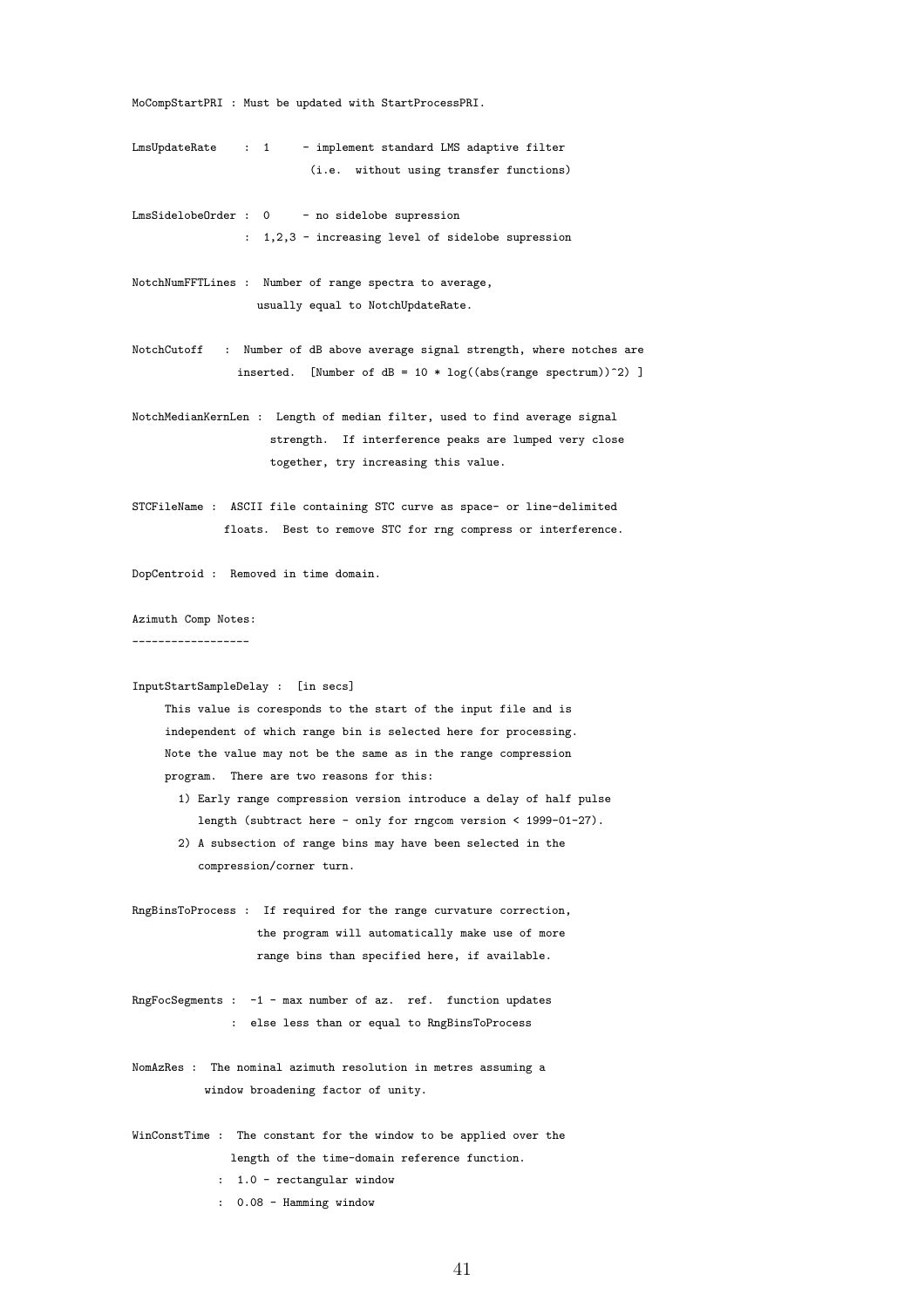```
WinConstFreq : The constant for the window to be applied over the
              length of each look in the azimuth frequency domain.
             : 1.0 - rectangular window
             : 0.08 - Hamming window
RngCurvInterpSize : 0 - none
                  : 1 - nearest neighbour
                  : even (8 pt or more recommended)
RngCurvBatchSize : The number of range bins to undergo range
                  curvature correction at once. A smaller number
                  will reduce memory requirements, but run slower.
DetectMethod : 0 - none (complex output)
            : 1 - magnitude
             : 2 - power
             : 3 - power in dB
OutputDataType : 0 - unsigned char
               : 1 - unsigned short Int4B (2 bytes)
               : 2 - long Int4B (4 bytes)
               : 3 - float (4 bytes)
               : 4 - double (8 bytes)
InputDataType : 0 - unsigned char IQ (2*1 bytes per point)
              : 3 - float IQ (2*4 bytes per point)
Scale : 0 - auto (not implemented yet)
     : 1 - none
      : other (double)
Notes:
------
InputStartSampleDelay : [in secs]
    This value is coresponds to the start of the input file and is
    independent of which range bin is selected here for processing.
    Note the value may not be the same as in the range compression
    program. There are two reasons for this:
       1) Early range compression version introduce a delay of half pulse
          length (subtract here - only for rngcom version < 1999-01-27).
      2) A subsection of range bins may have been selected in the
          compression/corner turn.
RngBinsToProcess : If required for the range curvature correction,
                   the program will automatically make use of more
                   range bins than specified here, if available.
```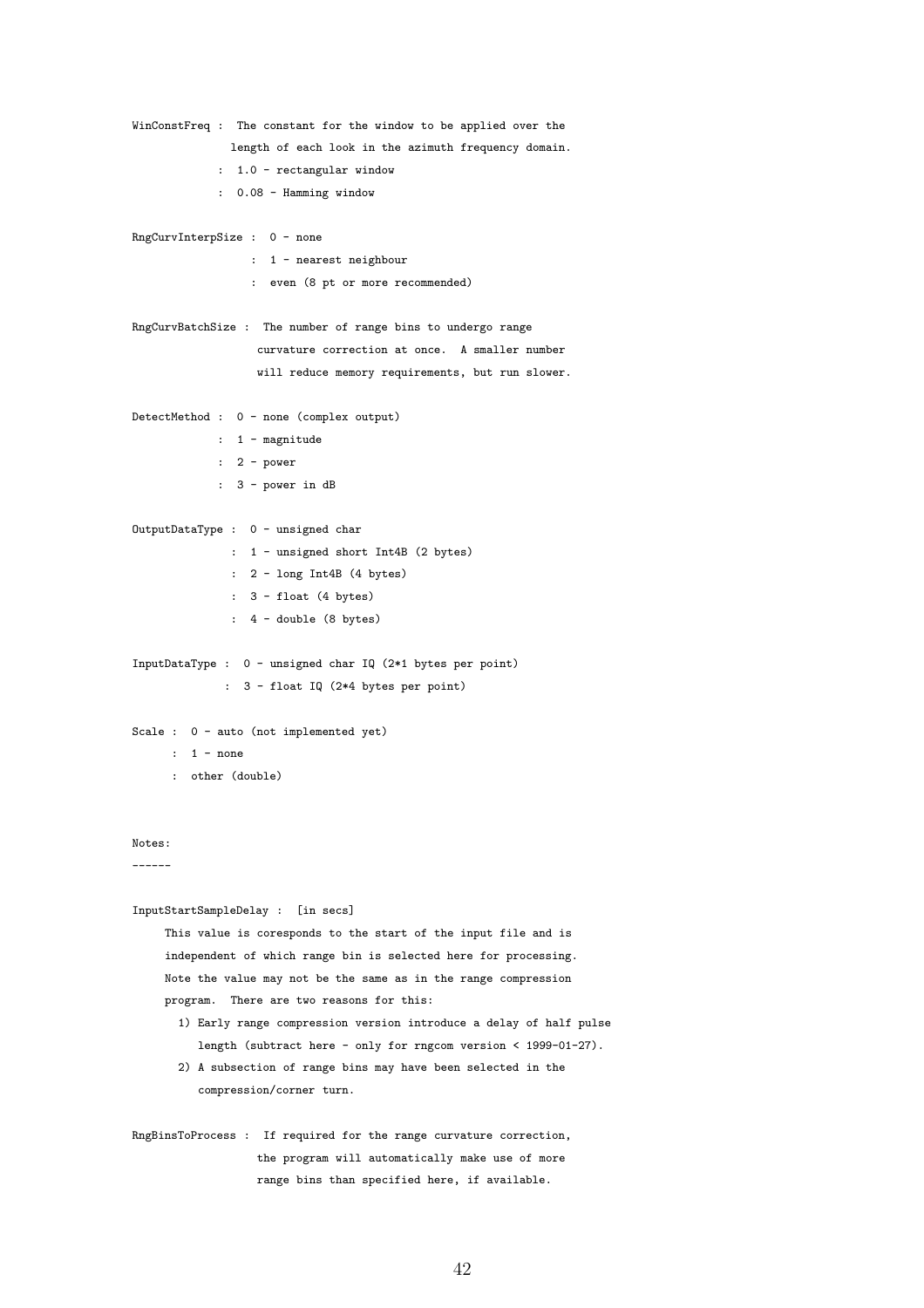```
RngFocSegments : -1 - max number of az. ref. function updates
              : else less than or equal to RngBinsToProcess
NomAzRes : The nominal azimuth resolution in metres assuming a
          window broadening factor of unity.
WinConstTime : The constant for the window to be applied over the
              length of the time-domain reference function.
            : 1.0 - rectangular window
             : 0.08 - Hamming window
WinConstFreq : The constant for the window to be applied over the
              length of each look in the azimuth frequency domain.
             : 1.0 - rectangular window
             : 0.08 - Hamming window
RngCurvInterpSize : 0 - none
                 : 1 - nearest neighbour
                 : even (8 pt or more recommended)
RngCurvBatchSize : The number of range bins to undergo range
                  curvature correction at once. A smaller number
                  will reduce memory requirements, but run slower.
DetectMethod : 0 - none (complex output)
            : 1 - magnitude
            : 2 - power
            : 3 - power in dB
OutputDataType : 0 - unsigned char
              : 1 - unsigned short Int4B (2 bytes)
              : 2 - long Int4B (4 bytes)
              : 3 - float (4 bytes)
              : 4 - double (8 bytes)
InputDataType : 0 - unsigned char IQ (2*1 bytes per point)
             : 3 - float IQ (2*4 bytes per point)
AzmScale : 0 - auto (not implemented yet)
        : 1 - none
        : other (double)
```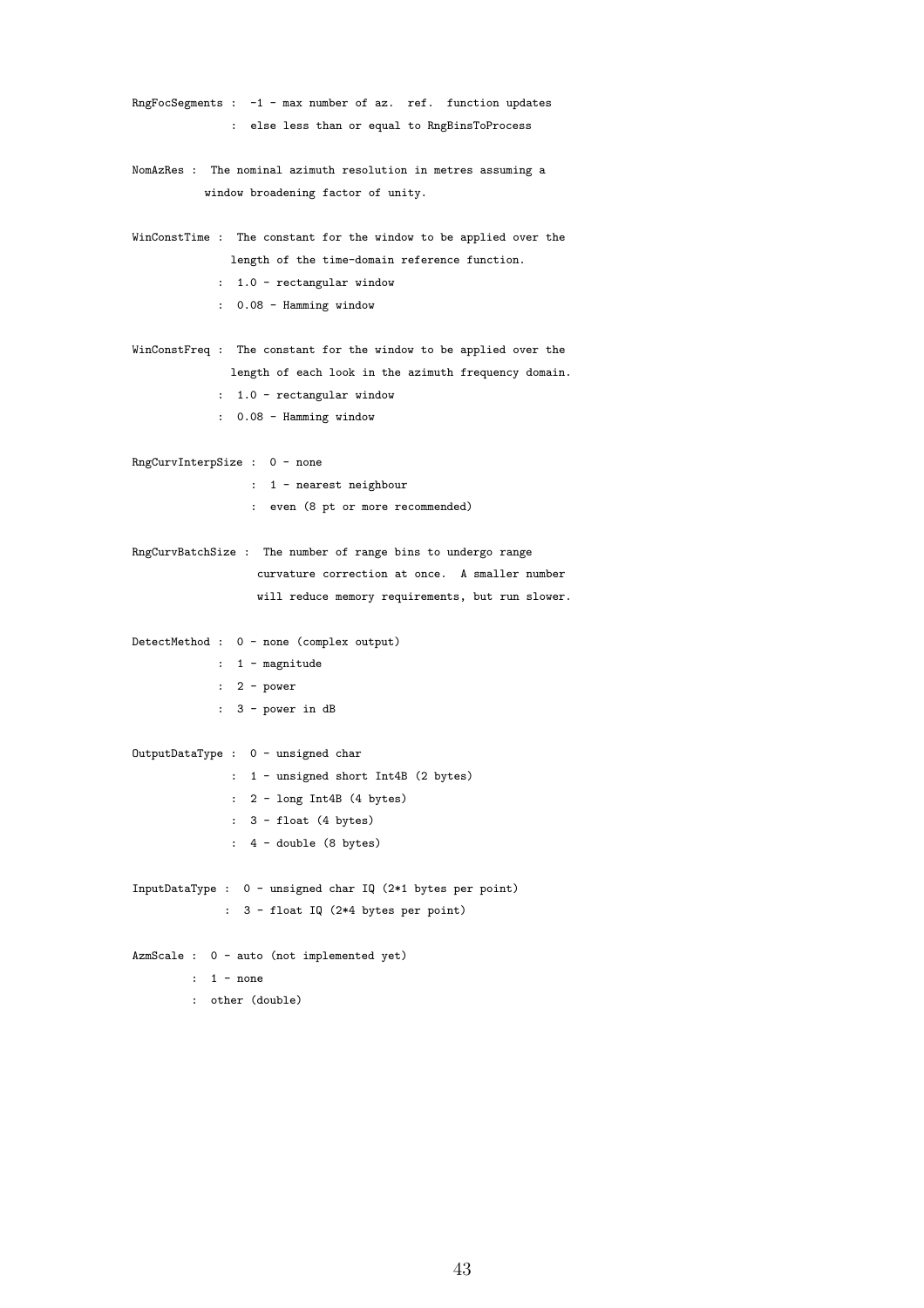## Bibliography

- [1] D. Becker, T. Sterling, D. Savarese, J. Dorband, U. Ranawake, and C.V.Packer. Beowulf: A parallel workstation for scientific computation. ICPP Paper, 1995.
- [2] G. Bell. A brief history of supercomputing:clusters and beowulfs, centers. what next? http://research.microsoft.com/users/gbell/Supers/Supercomputing.htm.
- [3] P. Carns, W. L. III, S. McMillan, and R. Ross. An evaluation of message passing implementations on beowulf workstations. http://www.clemson.edu.
- [4] J. C. Curlander and R. N. McDonough. Synthetic Aperture Radar Systems and Signal Processing. John Wiley and Sons, 1991.
- [5] Demmel. Cs267: Lecture 9 part1 a closer look at parallel architectures. http://www.cs.berkeley.edu/ demmel/cs267, 1996.
- [6] H. Dietz. Linux parallel processing using clusters. http://www.yara.ecn.purdue.edu, 1997.
- [7] J. Dongara, S. W. Otto, M. Snir, and D. Walker. An introduction to the mpi standard. Communications of the ACM, 1995.
- [8] A. Downton and D. Crookes. Parallel architectures for image processing. Electronics and Communication Engineering Journal, Vol 10 Number 3, 1998.
- [9] A. Geist, A. Beguelin, J. Dongara, W. Jiang, R. Manchek, and V. Sunderam. Pvm: Parallel virtual machine - a users' guide and tutorial for networed parallel computing. Scientific and Engineering Series, MIT Press.
- [10] A. Gustavsson, B. Flood, P.-O. Frölind, H. Hellsten, T. Jonsson, B. Larsson, G. Stenström, and L. M. H. Ulander. Design and Verification of a New Airborne 20–90 MHz SAR Sensor. In Proc. European Conference on Synthetic Aperture Radar, EUSAR'98, pages 21–25, Friedrichshafen, Germany, May 1998. VDE-Verlag GMBH, Berlin and Offenbach.
- [11] Gwena T. Gollach: Configuration of a Cluster Based on Linux Virtual Server. Master's thesis, University of Cape Town, 2003.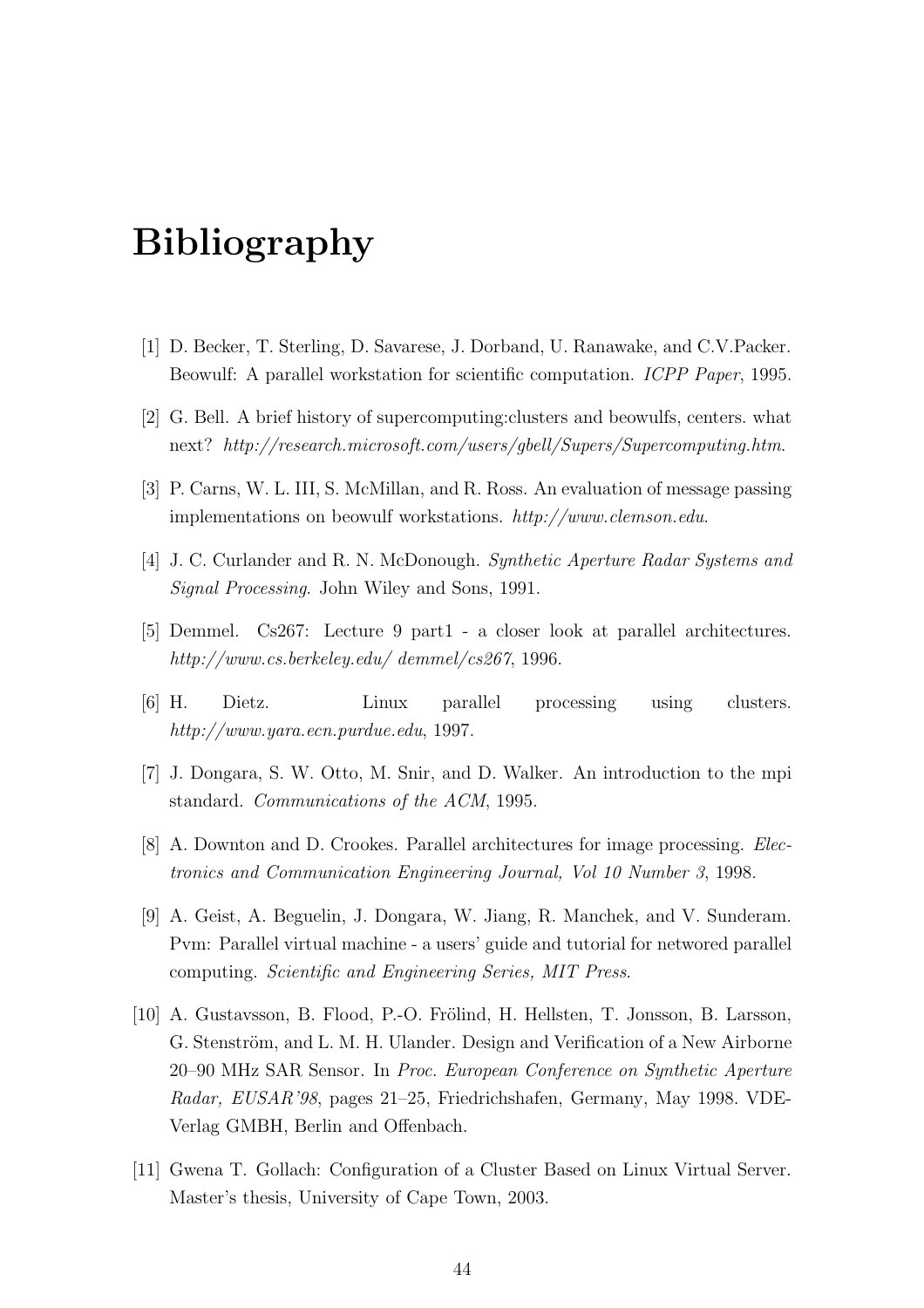- [12] J. M. Horrel. Range-Doppler Synthetic Aperture Radar Processing at VHF Frequencies. PhD dissertation, University of Cape Town, Department of Electrical Engineering, 1999.
- [13] H. A. Hovland, J. A. Johannessen, and G. Digranes. Slick Detection in SAR Images. In Proc. IEEE Geosci. Remote Sensing Symp., IGARSS'94, pages 2038–2040, Pasadena, USA, 1994.
- [14] M. R. Inggs. First results from the south african vhf radar. http://rrsg.ee.uct.ac.za, 1999.
- [15] R. Jain. Survey on distributed computing networks networks of workstations. http://www.cis.ohio.state.edu.
- [16] Klauder J R, Price A C, Albersheim W J, Darlington S. The Theory and Design of Chirp Radars. The Bell System Technical Journal, 39:745–808, Jul 1960.
- [17] R. T. Lord. Aspects of Stepped-Frequency Processing for Low-Frequency SAR Systems. PhD dissertation, University of Cape Town, Department of Electrical Engineering, 2000.
- [18] G. J. Lynne and G. R. Taylor. Geological Assessment of SIR-B Imagery of the Amadeus Basin, N.T., Australia. IEEE Transactions on Geoscience and Remote Sensing, 24(4):575–581, July 1986.
- [19] D. Munson and R. Visentin. A signal processing view of a strip-mapping synthetic aperture radar. IEEE Transactions on Accoustics, Speach and Signal Processing, 37 number 12, 1989.
- [20] Oppenheim AV, Schafer RW. Discrete-Time Signal Processing. Jan 1989.
- [21] G. Pollock. Parallel implementation of the chirp scaling algorithm. UCT Radar Remote Sensing Group, Undergraduate Thesis, 1999.
- [22] M. Portnoff. An efficient parallel-processing method for transposing large matrices inplace. IEEE Transactions on Image Processing Vol 8 Number 9, 1999.
- [23] B. Sandep. Parallel hardware. http://www.cise.ufl.edu/research/ParallelPatterns- /PatternLanguage/Background/ParallelHardware.htm.
- [24] S. Shende. Profiling and tracing in linux. Exteme Linux Conference, 1999.
- [25] M. Skolnik. Introduction to Radar Systems, 2nd Addtion. McGraw-Hill, 1988.
- [26] V. Sunduram. Pvm: A framework for parallel distributed computing. Department of Math and Computer Science, Emory University, Atlanta.